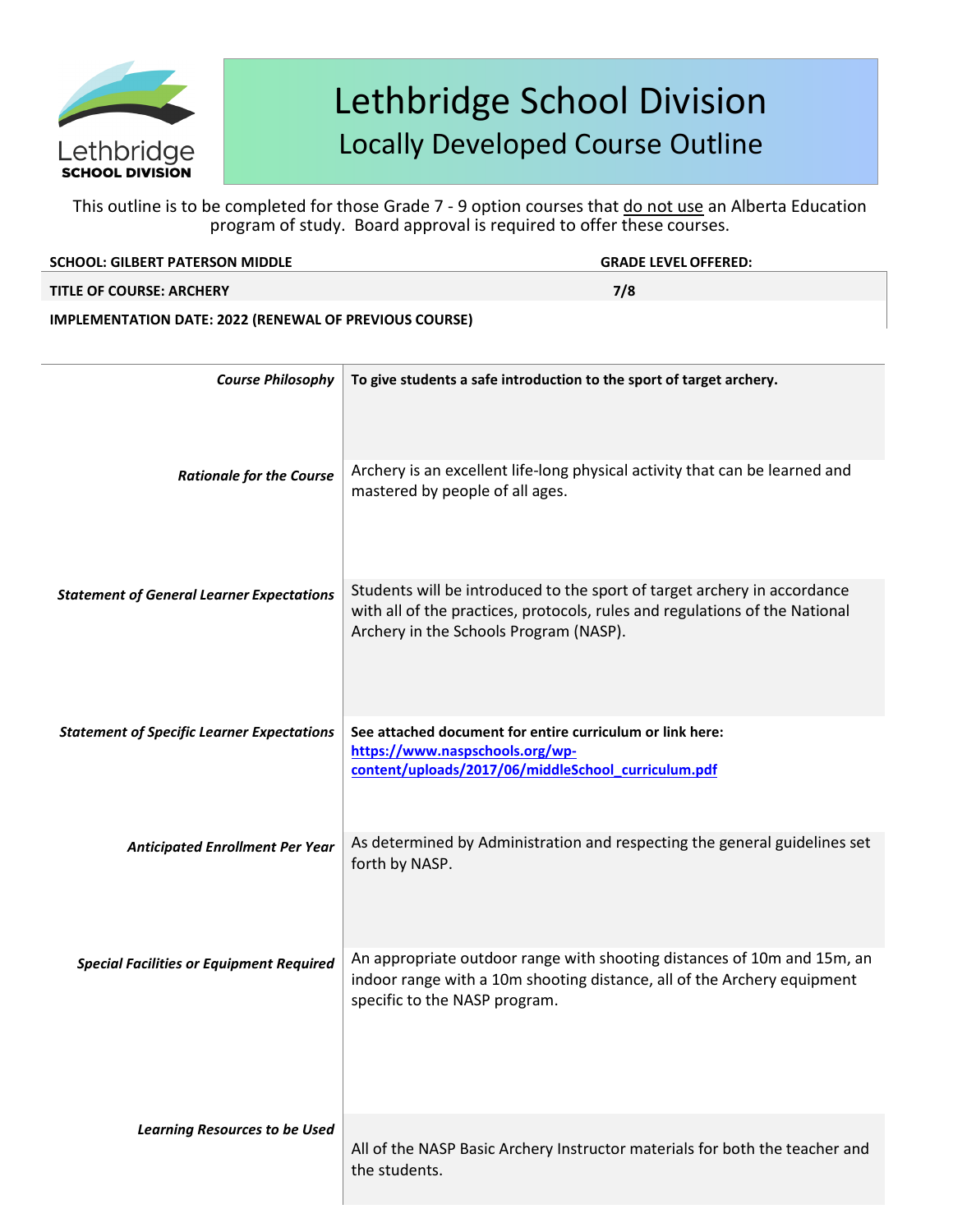*How Will Students be Assessed?* Students will be assessed on the quality of their daily participation in all areas of the course of study, their knowledge of the proper use and care of the equipment, as well as students' ability to follow all protocols.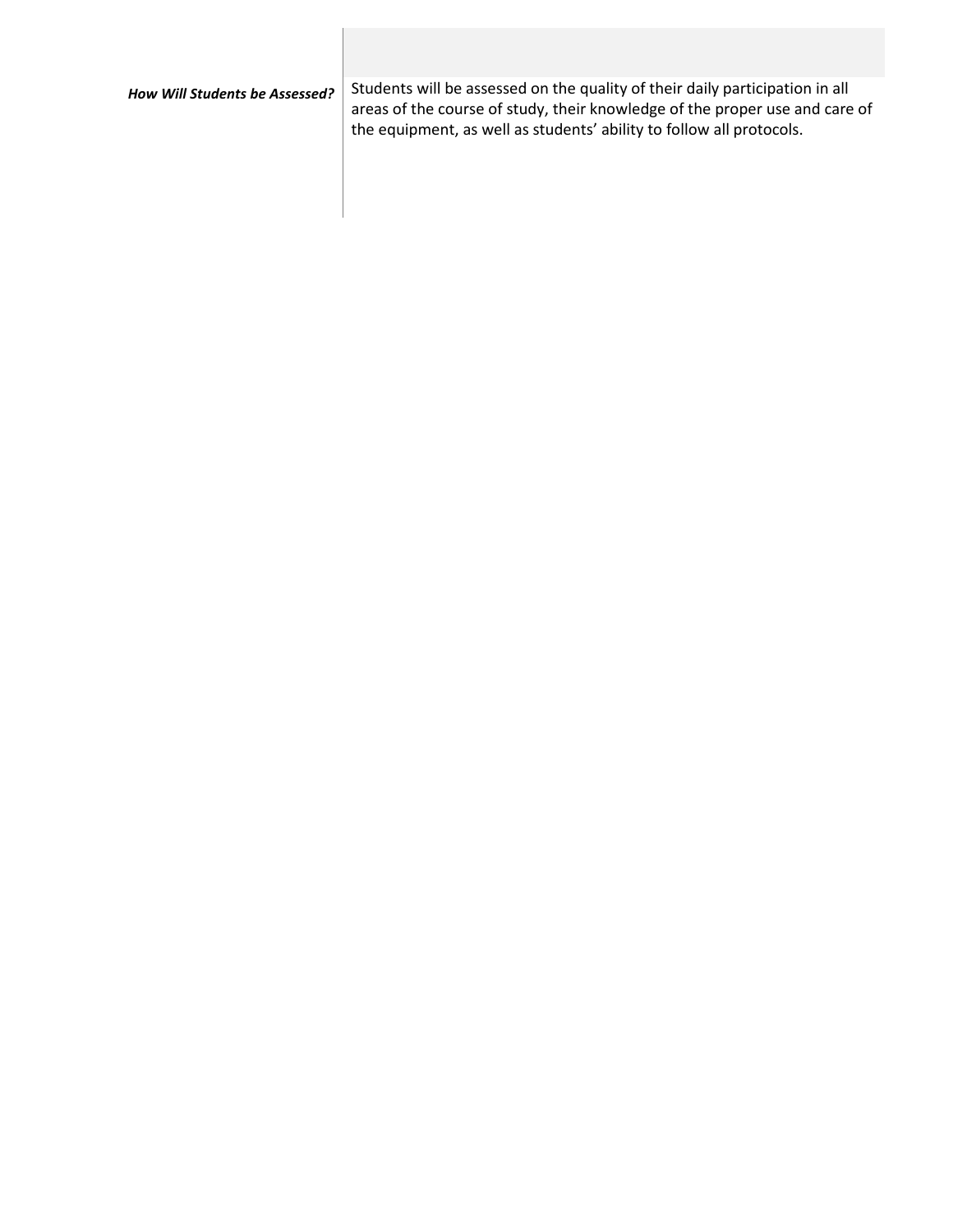

| <b>SCHOOL: GILBERT PATERSON MIDDLE</b>                        | <b>GRADE LEVEL OFFERED:</b>                                                                                                                                                           |
|---------------------------------------------------------------|---------------------------------------------------------------------------------------------------------------------------------------------------------------------------------------|
| TITLE OF COURSE: BABYSITTING                                  | 6                                                                                                                                                                                     |
| <b>IMPLEMENTATION DATE: 2022 (RENEWAL OF PREVIOUS COURSE)</b> |                                                                                                                                                                                       |
|                                                               |                                                                                                                                                                                       |
| <b>Course Philosophy</b>                                      | This course is based on the Canadian Safety Council Babysitter Training<br>Course. This course will provide students with the basic skills necessary to<br>care for younger children. |

| <b>Rationale for the Course</b>                   | <b>RATIONALE FOR THE COURSE:</b><br>The Babysitting course will provide students with an opportunity to explore<br>the basic skills of child care that are required when providing care to<br>younger children. This course is intended to walk students through the<br>babysitting course outlined by the Canada Safety Council.                                                                                                                                                                                                                                                                                                                                                                                                             |
|---------------------------------------------------|-----------------------------------------------------------------------------------------------------------------------------------------------------------------------------------------------------------------------------------------------------------------------------------------------------------------------------------------------------------------------------------------------------------------------------------------------------------------------------------------------------------------------------------------------------------------------------------------------------------------------------------------------------------------------------------------------------------------------------------------------|
| <b>Statement of General Learner Expectations</b>  | The Babysitting course will allow students to explore the skills required to<br>provide care to younger children. They will be introduced to the following:<br>The rights and responsibilities of a babysitter, child development and play,<br>care and nutrition for babies, toddlers, preschoolers and school-aged<br>children, creating safe environments and how to handle basic emergencies,<br>as well as the business of babysitting.                                                                                                                                                                                                                                                                                                  |
| <b>Statement of Specific Learner Expectations</b> | Students will be introduced to and will learn the following:<br>The rights and responsibilities of the babysitter, child and parent<br>Care for babies: holding, diapering, feeding, sleeping, how to<br>settle a crying baby<br>Care for toddlers: diapering, dressing, feeding, sleeping<br>Care for preschoolers: toilet learning, dressing, feeding, sleeping<br>Care for school-aged children: feeding and sleeping • Appropriate<br>$\bullet$<br>foods and toys for each age and stage<br>Dangers associated with each age and stage<br>Appropriate activities (indoor and outdoor) for each age and stage<br>Responsibilities associated with outdoor play (pedestrian, bike,<br>playground safety, sunscreen, bug spray, winter play) |

- **Basic Nutrition**
- How to handle sick and exceptional children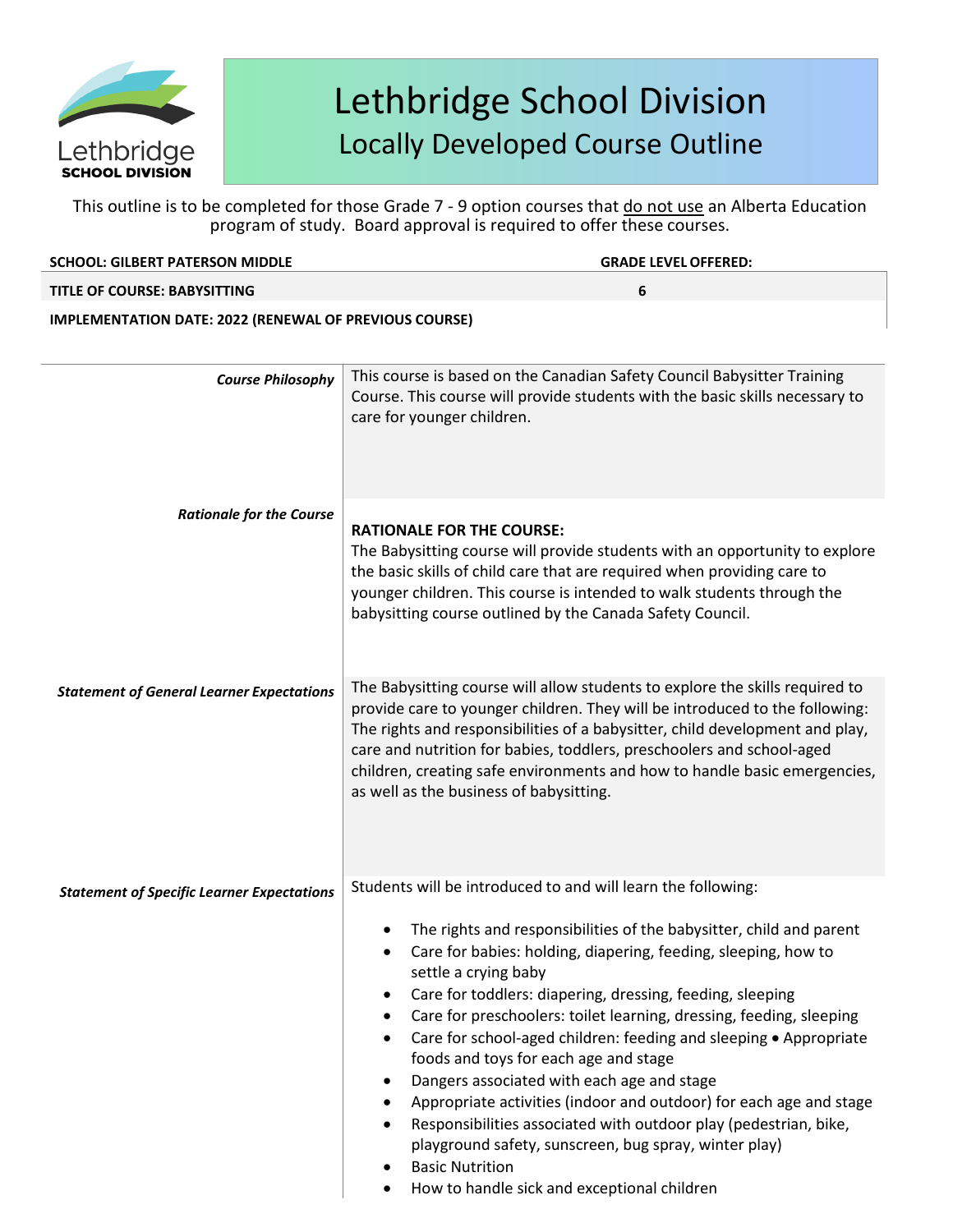|                                                 | The business of babysitting (qualities of a great babysitter,<br>$\bullet$<br>practice interviews, resume and business card creation, how to<br>keep clients, maintaining house rules and routines, and staying<br>safe)<br>How to handle emergencies/first aid (see below)<br>$\bullet$                                                                                                                                                                                                                                                                                                                                                                                                                                                                                                                                                                                     |
|-------------------------------------------------|------------------------------------------------------------------------------------------------------------------------------------------------------------------------------------------------------------------------------------------------------------------------------------------------------------------------------------------------------------------------------------------------------------------------------------------------------------------------------------------------------------------------------------------------------------------------------------------------------------------------------------------------------------------------------------------------------------------------------------------------------------------------------------------------------------------------------------------------------------------------------|
|                                                 | *** There is no certification required by the Canadian Safety Council to<br>teach their babysitting course. The teacher's manual states the following:<br>"The Canada Safety Council recommends that you do not provide<br>instruction on the techniques of rescue breathing unless you hold a valid<br>first aid instructor certificate" (Pg. 108 - Babysitter Training Course<br>Instructor's Manual). It also states: "Please stress to your students that<br>the first aid covered in this session merely provides them with a basic<br>understanding of how to handle some of the emergencies that may arise<br>when children are left in their care. Students should be encouraged to<br>enrol in a St. John Ambulance first aid course. Cardiac Pulmonary<br>Resuscitation (CPR) is also advised." (Pg. 109 - Babysitter Training Course<br>Instructor's Manual). *** |
| <b>Anticipated Enrollment Per Year</b>          | Due to the nature of the hands-on activities, there may be limits placed on<br>maximum numbers enrolled.                                                                                                                                                                                                                                                                                                                                                                                                                                                                                                                                                                                                                                                                                                                                                                     |
| <b>Special Facilities or Equipment Required</b> | <b>Materials:</b><br>The Canadian Safety Council Babysitter Training Course Instructor's<br>$\bullet$<br>Manual<br>The Canadian Safety Council Babysitter Training Student Guide (1<br>$\bullet$<br>per student)<br>Infant Models to practice diapering, dressing, etc. (borrowed from<br>$\bullet$<br>Curriculum Resource Centre)<br>Diapers, Onesies, Bottles, Blankets, etc. (bought out of school<br>budget)<br>Guest speakers to address specific topics                                                                                                                                                                                                                                                                                                                                                                                                                |
| <b>Learning Resources to be Used</b>            | <b>Training Course</b><br><b>Instructor Manual</b>                                                                                                                                                                                                                                                                                                                                                                                                                                                                                                                                                                                                                                                                                                                                                                                                                           |
| How Will Students be Assessed?                  | <b>Formative and Summative Assessments may include:</b><br>Upon successful completion of the course test (set by the Canadian<br>Safety Council), students will receive a "Canadian Safety Council<br><b>Babysitter Training Course" certificate</b><br>Students will also be assessed based on the following (some will be<br>formative, others summative):<br>Class discussions and role playing activities o Showing proper<br>diapering, dressing, swaddling and feeding techniques on the baby                                                                                                                                                                                                                                                                                                                                                                          |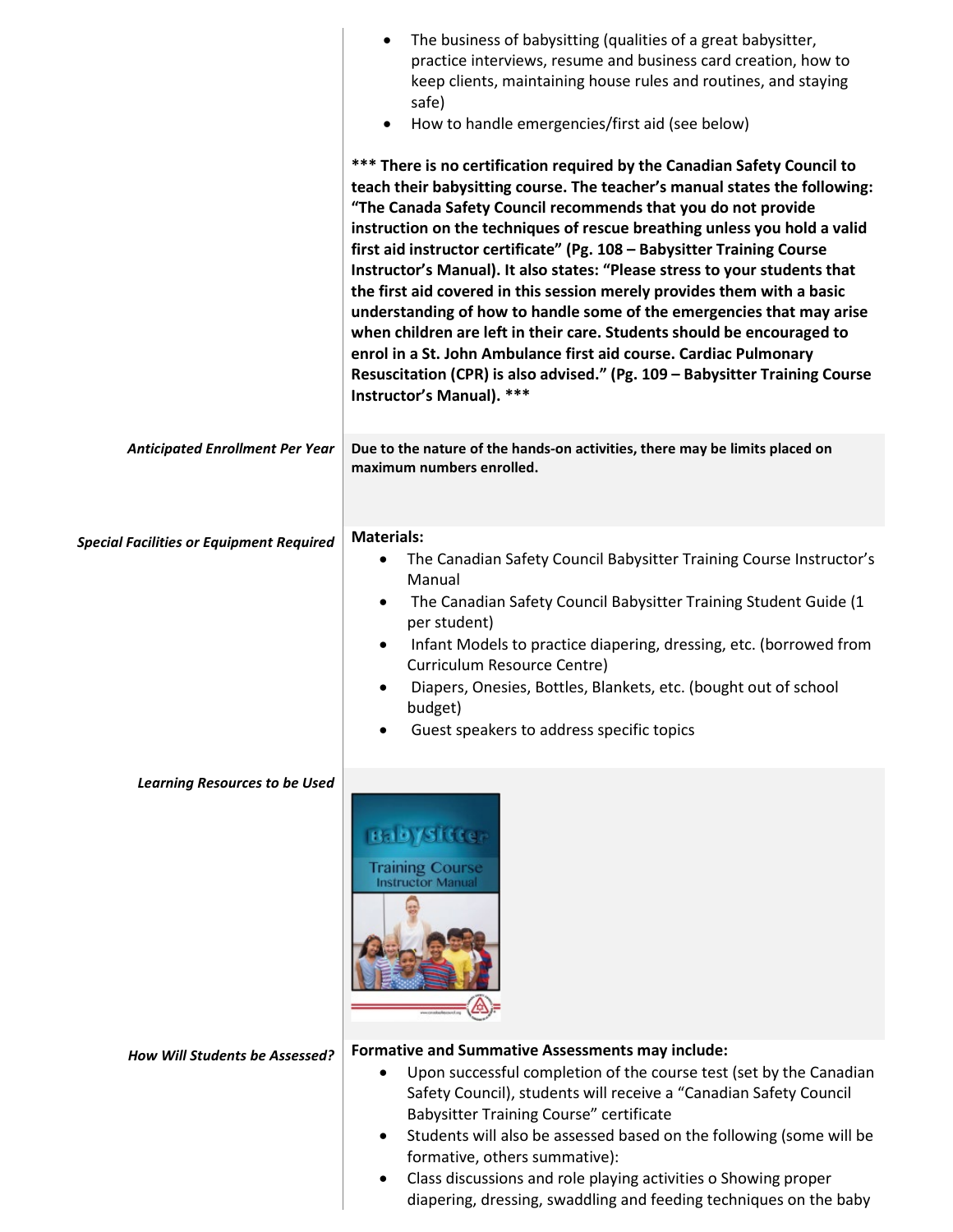models

- Creation of activity materials for possible musical activity, story, craft, active indoor game and active outdoor game that is appropriate for each of the following: infant, toddler, preschooler, school-aged child
- Canada Food Guide Online Assignment and finding a simple, nutritious recipe that could be made while babysitting (all recipes will be put together to make a babysitters recipe book)
- Resume and business card creation o
- Mock call to 911 (what information do I give, how do I stay calm)
- Learn the sign language alphabet
- Creating a business card and resume
- Mock interview with a parent
- Creating a "kid kit" (a kit of activities to bring along while you are babysitting)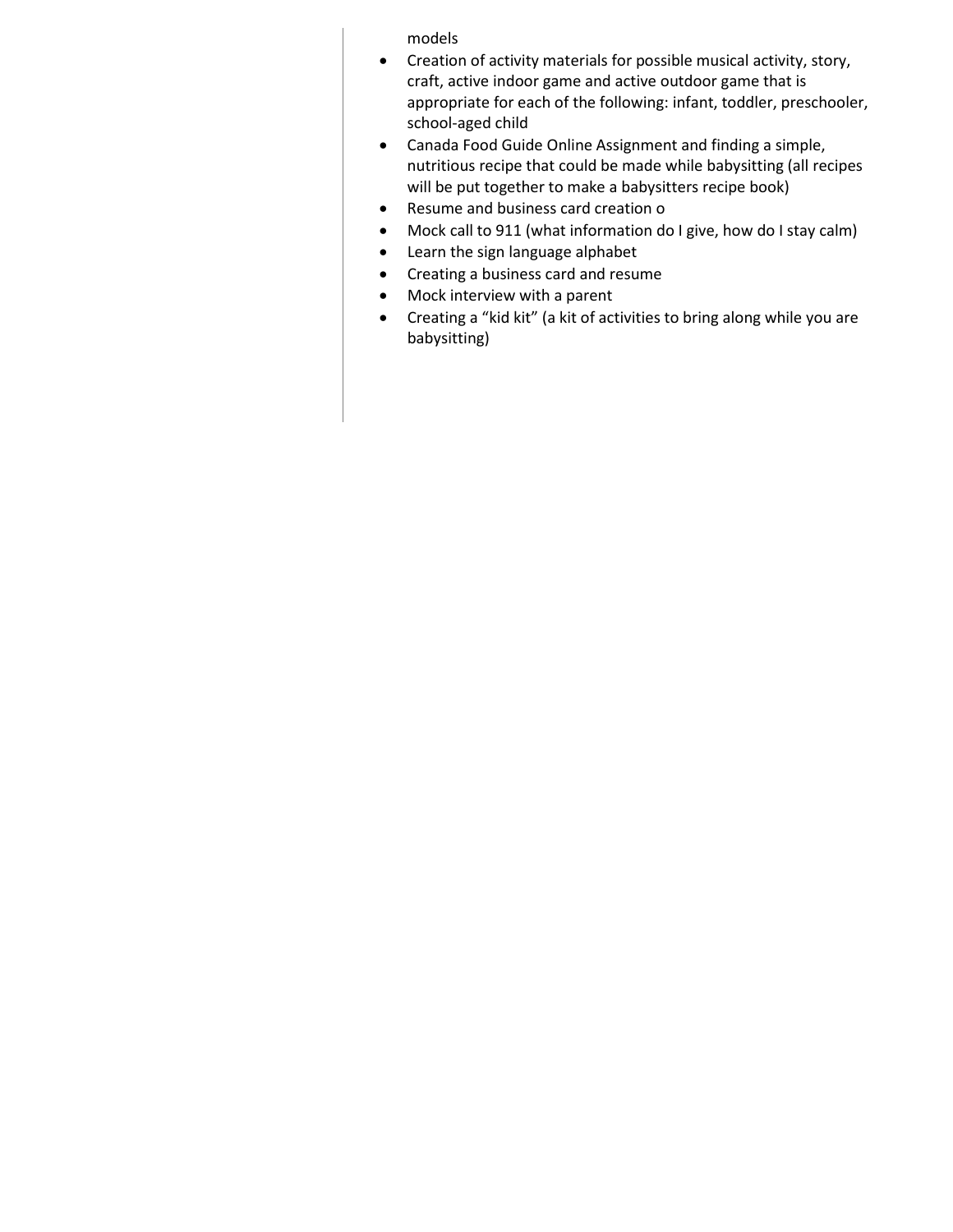

This outline is to be completed for those Grade 7 - 9 option courses that do not use an Alberta Education program of study. Board approval is required to offer these courses.

| <b>SCHOOL: GILBERT PATERSON MIDDLE</b> | <b>GRADE LEVEL OFFERED:</b> |  |
|----------------------------------------|-----------------------------|--|
| <b>TITLE OF COURSE: DESIGN</b>         |                             |  |
|                                        |                             |  |

**IMPLEMENTATION DATE: 2022 (RENEWAL OF PREVIOUS COURSE)**

| <b>Course Philosophy</b>                          | To provide opportunities for students to learn about the basic elements of<br>modern design and the opportunities that exist to apply these concepts in<br>fields of work and study.                                                                                                                                                                                                                                                                                                                                                                                                                                                                                                                                 |
|---------------------------------------------------|----------------------------------------------------------------------------------------------------------------------------------------------------------------------------------------------------------------------------------------------------------------------------------------------------------------------------------------------------------------------------------------------------------------------------------------------------------------------------------------------------------------------------------------------------------------------------------------------------------------------------------------------------------------------------------------------------------------------|
| <b>Rationale for the Course</b>                   | From the clothes we wear to the homes we live in, fashion and design is all<br>around us! In this course, students who have a flair for design will explore<br>career possibilities, test their skills through hands-on projects as they learn<br>the basics of design, and recognize design styles from different eras.                                                                                                                                                                                                                                                                                                                                                                                             |
| <b>Statement of General Learner Expectations</b>  | The Babysitting course will allow students to explore the skills required to<br>provide care to younger children. They will be introduced to the following:<br>The rights and responsibilities of a babysitter, child development and play,<br>care and nutrition for babies, toddlers, preschoolers and school-aged<br>children, creating safe environments and how to handle basic emergencies,<br>as well as the business of babysitting.                                                                                                                                                                                                                                                                         |
| <b>Statement of Specific Learner Expectations</b> | Describe careers in the fashion and design industry.<br>Research and present information on design careers,<br>$\circ$<br>including the responsibilities, employment<br>opportunities, and requirements for education and<br>training.<br>Identify and describe works of influential designers.<br>$\circ$<br>Define, illustrate, and apply the elements and principles of<br>design.<br>Work cooperatively as a group member to achieve goals.<br>Demonstrate organizational responsibilities.<br>Be able to use appropriate language of the fashion and design<br>industry.<br>Analyze how history has affected the development of fashion and<br>design.<br>Discuss design capitals and their history.<br>$\circ$ |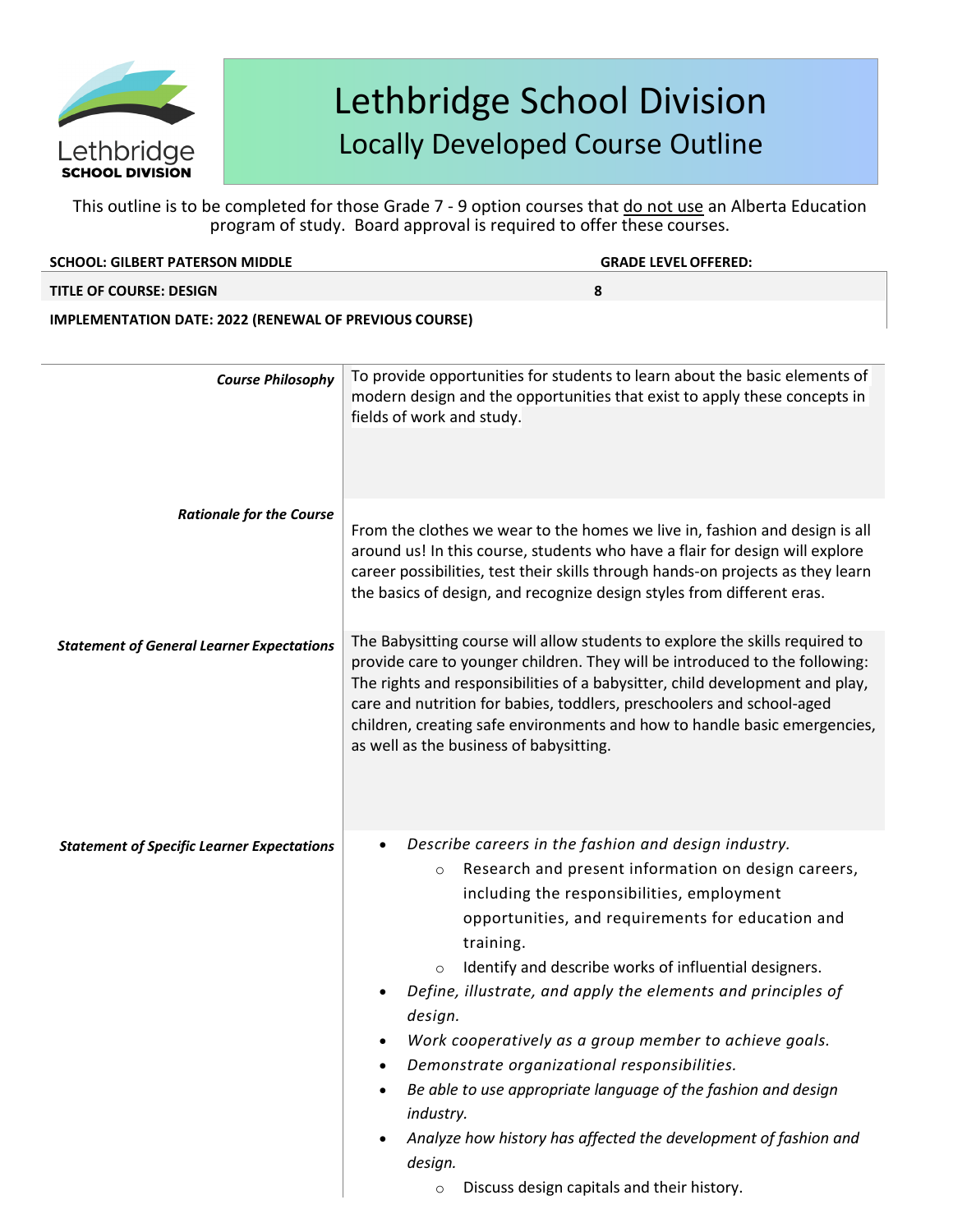|                                                 | Describe how modern fashion and design have evolved<br>$\Omega$<br>through the decades from 1900 to the present.<br>Demonstrate how design ideas can be represented through visual<br>presentation.<br>Develop a design that reflects knowledge of the design<br>$\circ$<br>principles.<br>Explain the impact of trends and social climate on fashion<br>$\bullet$<br>and interior styles.<br>Define green design.<br>$\circ$<br>Redesign an item into another useful product.<br>$\circ$ |
|-------------------------------------------------|-------------------------------------------------------------------------------------------------------------------------------------------------------------------------------------------------------------------------------------------------------------------------------------------------------------------------------------------------------------------------------------------------------------------------------------------------------------------------------------------|
| <b>Anticipated Enrollment Per Year</b>          | 60-90 based on demand                                                                                                                                                                                                                                                                                                                                                                                                                                                                     |
| <b>Special Facilities or Equipment Required</b> | Computer, internet, design and construction basic supplies supplied by the<br>class and student                                                                                                                                                                                                                                                                                                                                                                                           |
| <b>Learning Resources to be Used</b>            | various websites, forms of media, magazines, guest speakers                                                                                                                                                                                                                                                                                                                                                                                                                               |
| <b>How Will Students be Assessed?</b>           | Students will be required to complete various project work as well as self<br>assess their progress                                                                                                                                                                                                                                                                                                                                                                                       |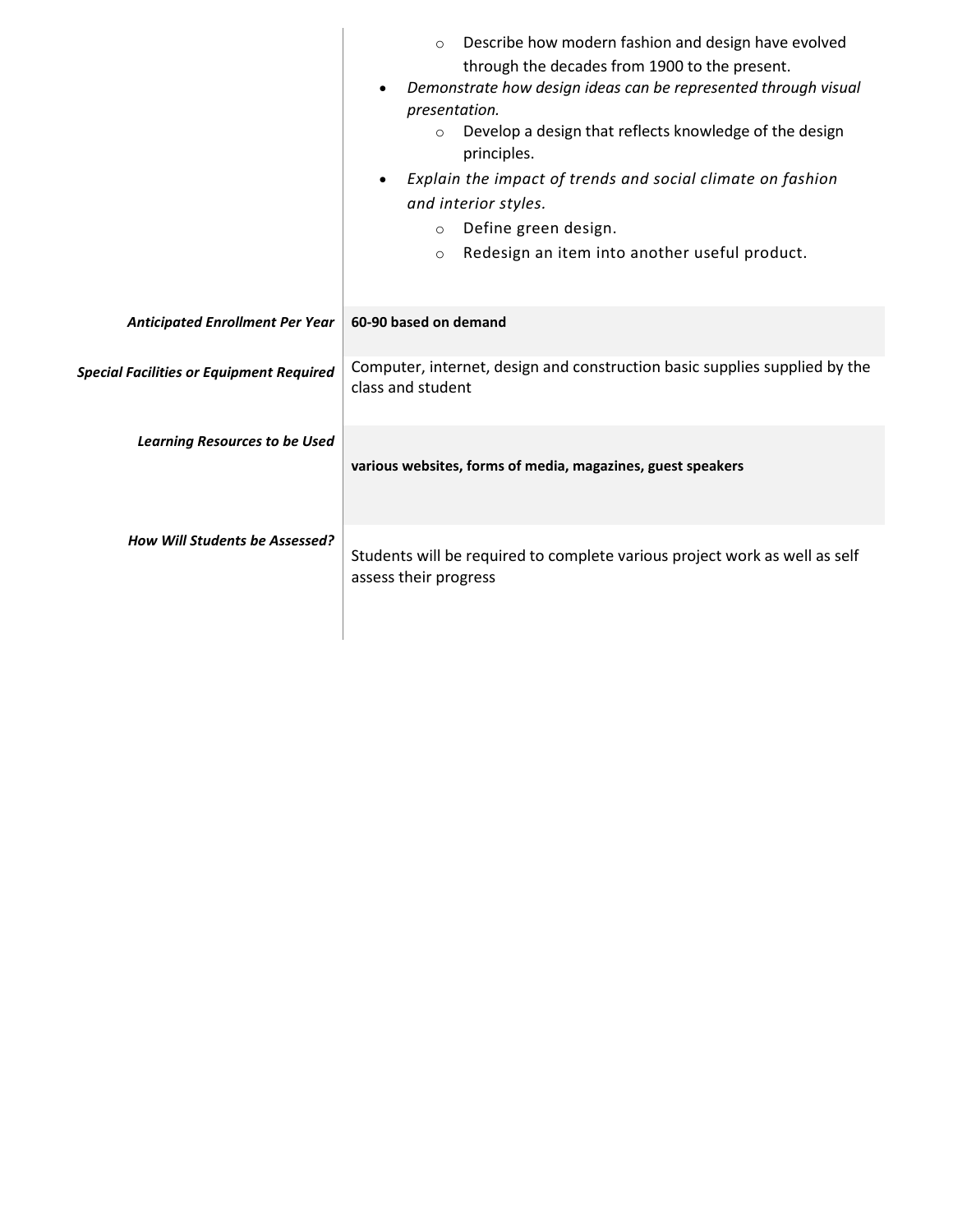

| <b>SCHOOL: GILBERT PATERSON MIDDLE</b>                        | <b>GRADE LEVEL OFFERED:</b>                                                                                                                                                                                                                                                                                                                                                                                                                                                                                                                                                                                                                                                                                                                                                                                                                                                                                                                                                                                                                                           |  |
|---------------------------------------------------------------|-----------------------------------------------------------------------------------------------------------------------------------------------------------------------------------------------------------------------------------------------------------------------------------------------------------------------------------------------------------------------------------------------------------------------------------------------------------------------------------------------------------------------------------------------------------------------------------------------------------------------------------------------------------------------------------------------------------------------------------------------------------------------------------------------------------------------------------------------------------------------------------------------------------------------------------------------------------------------------------------------------------------------------------------------------------------------|--|
| <b>TITLE OF COURSE: LEADERSHIP</b>                            | 6/7/8                                                                                                                                                                                                                                                                                                                                                                                                                                                                                                                                                                                                                                                                                                                                                                                                                                                                                                                                                                                                                                                                 |  |
| <b>IMPLEMENTATION DATE: 2022 (RENEWAL OF PREVIOUS COURSE)</b> |                                                                                                                                                                                                                                                                                                                                                                                                                                                                                                                                                                                                                                                                                                                                                                                                                                                                                                                                                                                                                                                                       |  |
| <b>Course Philosophy</b>                                      | To provide opportunities for students to discover and initiative leadership<br>opportunities at grade, school and community levels and work<br>collaboratively                                                                                                                                                                                                                                                                                                                                                                                                                                                                                                                                                                                                                                                                                                                                                                                                                                                                                                        |  |
| <b>Rationale for the Course</b>                               | This course provides a starting point for leadership in our school - theme<br>days, community relationships, charitable work, and philosophy of<br>leadership                                                                                                                                                                                                                                                                                                                                                                                                                                                                                                                                                                                                                                                                                                                                                                                                                                                                                                         |  |
| <b>Statement of General Learner Expectations</b>              | Gain knowledge and understanding of leadership foundational<br>theories and models.<br>Cultivate a sense of self-awareness through identifying a<br>leadership vision, mission, style and values.<br>Exhibit knowledge and awareness of diversity around identities,<br>$\bullet$<br>cultures, and society.<br>Demonstrate communication skills and the ability to interrelate<br>$\bullet$<br>with others.<br>Demonstrate an understanding of group dynamics and effective<br>teamwork.<br>Enhance awareness and commitment towards effective citizenship<br>and social responsibility.<br>Gain knowledge and understanding of service and of opportunities<br>to engage in service<br>Develop interpersonal skills including communication and<br>cooperation and show empathy for others especially those<br>different from oneself<br>Demonstrate the ability to make meaning of service experiences o<br>Exhibit self-awareness and self-authorship through service<br>Assume a sense of social and civic responsibility through<br>involvement in the community |  |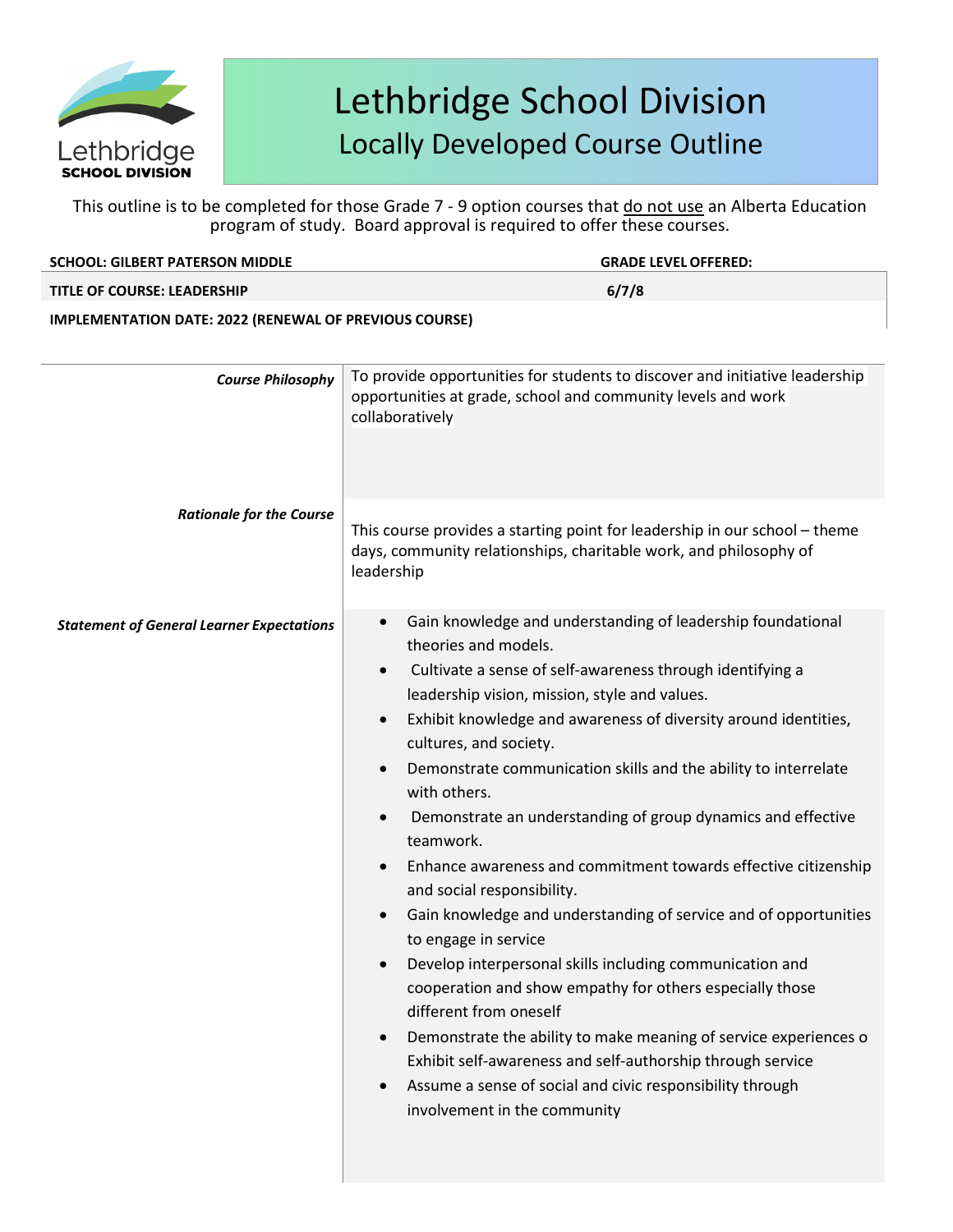| <b>Statement of Specific Learner Expectations</b> | See above                                                                                                                                                                                                                                                                     |
|---------------------------------------------------|-------------------------------------------------------------------------------------------------------------------------------------------------------------------------------------------------------------------------------------------------------------------------------|
| <b>Anticipated Enrollment Per Year</b>            | 60-120 based on demand                                                                                                                                                                                                                                                        |
| <b>Special Facilities or Equipment Required</b>   | Computer, internet                                                                                                                                                                                                                                                            |
| <b>Learning Resources to be Used</b>              | various websites, videos, guest speakers                                                                                                                                                                                                                                      |
| <b>How Will Students be Assessed?</b>             | Contributions to conversations, planning and class projects<br>$\bullet$<br>around the school<br>Journal reflections on learning and experiences<br>$\bullet$<br>Final project: Example - "What does it mean to be a leader?"<br>$\bullet$<br>(MacLean's Magazine Assignment) |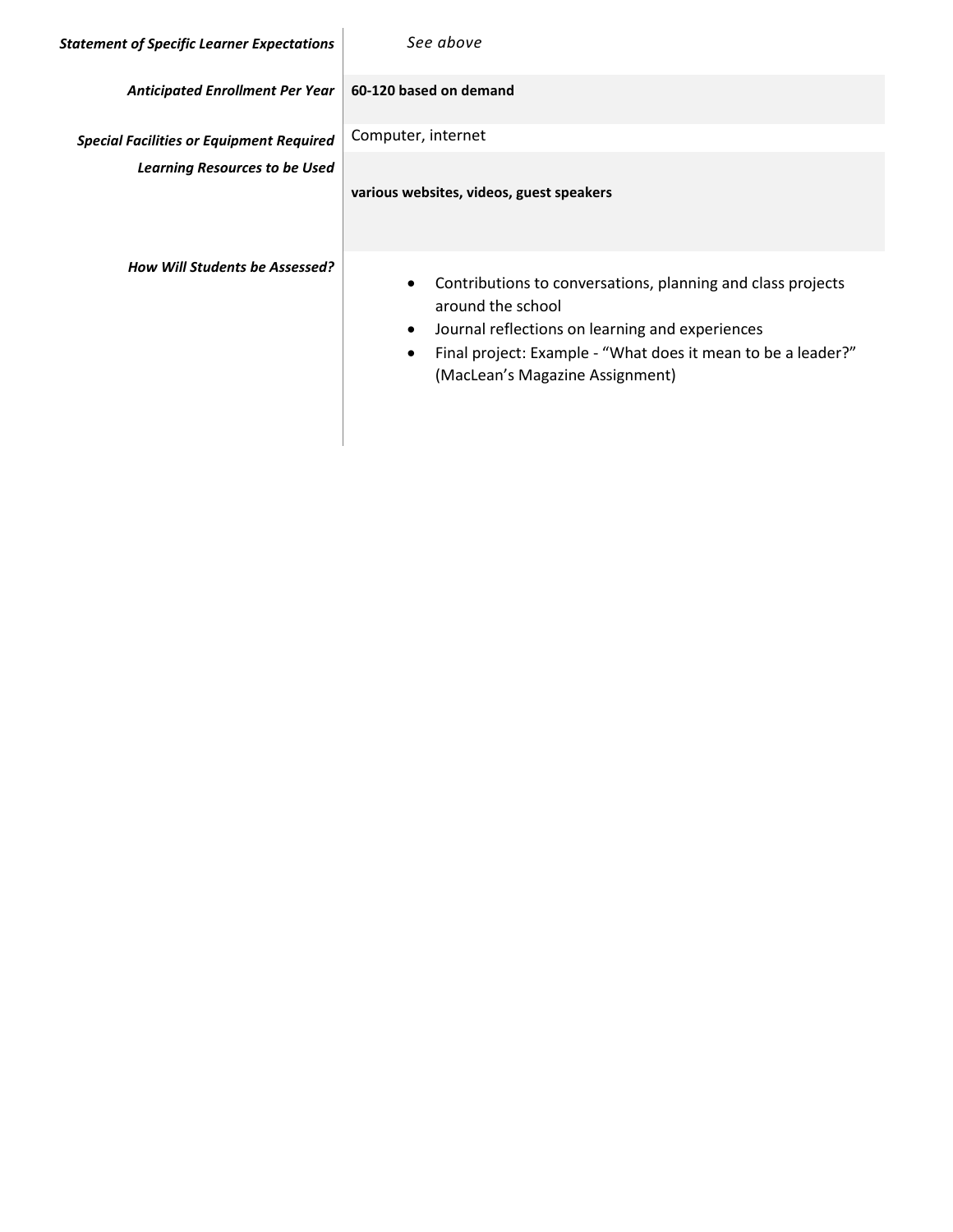

This outline is to be completed for those Grade 7 - 9 option courses that do not use an Alberta Education program of study. Board approval is required to offer these courses.

|  | <b>SCHOOL: GILBERT PATERSON MIDDLE</b> |  |
|--|----------------------------------------|--|
|  |                                        |  |

 $GRADE$  *LEVEL OFFERED:* 

**TITLE OF COURSE: PHOTO SCRAPBOOKING 6/7**

**IMPLEMENTATION DATE: 2022 (RENEWAL OF PREVIOUS COURSE)**

| <b>Course Philosophy</b>                          | In this class, we will explore different digital photography styles then<br>develop and print the photos experimenting with different tones and<br>colour grading. Once all of the photos have been printed, we will dive into<br>the world of scrapbooking. Each themed page will feature the photographs<br>in an exciting and unique way. At the end of the term, you will be able to<br>take your scrapbook home to share with your family and friends. |
|---------------------------------------------------|-------------------------------------------------------------------------------------------------------------------------------------------------------------------------------------------------------------------------------------------------------------------------------------------------------------------------------------------------------------------------------------------------------------------------------------------------------------|
| <b>Rationale for the Course</b>                   | Provide opportunity for students to utilize their own technology to create<br>and share digital and print media to share                                                                                                                                                                                                                                                                                                                                    |
| <b>Statement of General Learner Expectations</b>  | Students will learn different techniques and elements of effective<br>photography and presentation and utilize creativity in their presentation<br>and preservation.                                                                                                                                                                                                                                                                                        |
| <b>Statement of Specific Learner Expectations</b> | Students to work collaboratively with others and develop skills relating to<br>editing, color, tone, focus, adding text to photos.                                                                                                                                                                                                                                                                                                                          |
| <b>Anticipated Enrollment Per Year</b>            | <b>Approximately 75</b>                                                                                                                                                                                                                                                                                                                                                                                                                                     |
| <b>Special Facilities or Equipment Required</b>   | Digital camera (iPod, iPad, camera, phone), computer, color printer,<br>scrapbooking materials and supplies                                                                                                                                                                                                                                                                                                                                                 |
| <b>Learning Resources to be Used</b>              | various websites and examples to teach and exemplify photographic<br>elements                                                                                                                                                                                                                                                                                                                                                                               |
| How Will Students be Assessed?                    | Project based learning assignments as per course outline                                                                                                                                                                                                                                                                                                                                                                                                    |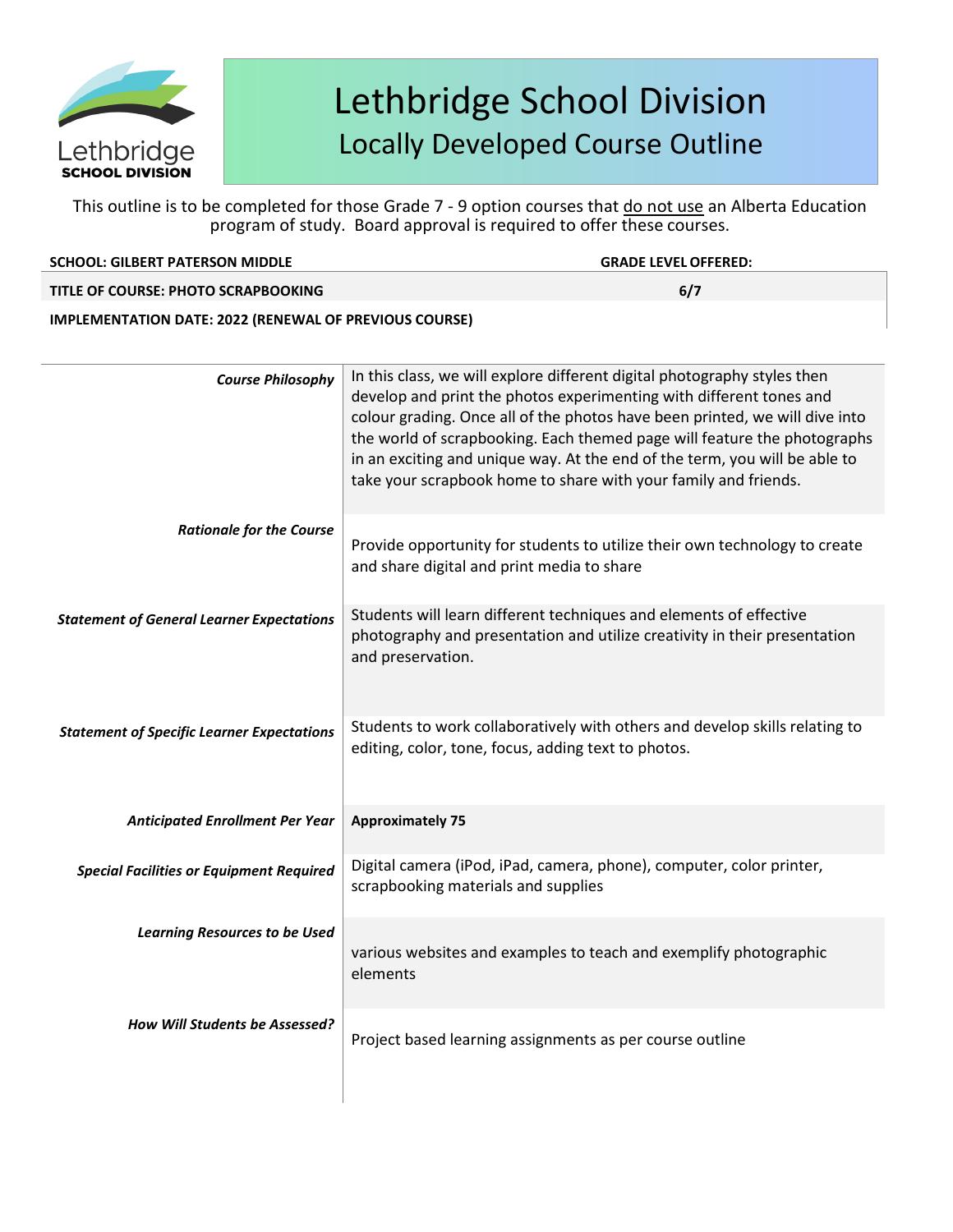

| <b>SCHOOL: GILBERT PATERSON MIDDLE</b>        | <b>GRADE LEVEL OFFERED:</b> |
|-----------------------------------------------|-----------------------------|
| TITLE OF COURSE: WELLNESS - THE POWER OF YOU  |                             |
| <b>IMPLEMENTATION DATE: 2022 (NEW COURSE)</b> |                             |

| <b>Course Philosophy</b>                          | The Power of You is a course that will encourage students to participate<br>in a variety of activities to meet all areas of the stressful teenage life.                                                                                                                                                             |
|---------------------------------------------------|---------------------------------------------------------------------------------------------------------------------------------------------------------------------------------------------------------------------------------------------------------------------------------------------------------------------|
| <b>Rationale for the Course</b>                   | To provide an opportunity for students to understand what wellness<br>encompasses and learn strategies and skills to develop it for themselves.<br>We see a need for this type of learning for our students.                                                                                                        |
| <b>Statement of General Learner Expectations</b>  | This course is the perfect mix for students who want some variety in their<br>option class and skills to cope and thrive in high school. Fitness, self-care,<br>nutrition, community service, goal setting, creativity and entrepreneurial<br>spirit are just a few of the activity's students will participate in. |
| <b>Statement of Specific Learner Expectations</b> | Students will learn the following:<br>Benefits of physical activity and nutrition<br>What is self-care and mindfulness?<br>How to be of service to others<br>$\bullet$<br>Setting goals and developing skills for the future<br><b>Entrepreneurial spirit</b>                                                       |
| <b>Anticipated Enrollment Per Year</b>            | Approximately 30-60 depending on interest                                                                                                                                                                                                                                                                           |
| <b>Special Facilities or Equipment Required</b>   | Classroom, computer labs, outside space, learning commons                                                                                                                                                                                                                                                           |
| <b>Learning Resources to be Used</b>              | Locally developed by teacher and counselling team members, depending<br>on students in the class, and which activities will best suit their needs.                                                                                                                                                                  |
| <b>How Will Students be Assessed?</b>             | Students will be assessed on participation and their willingness to try new<br>activities, participate in class activities. Summative project work.                                                                                                                                                                 |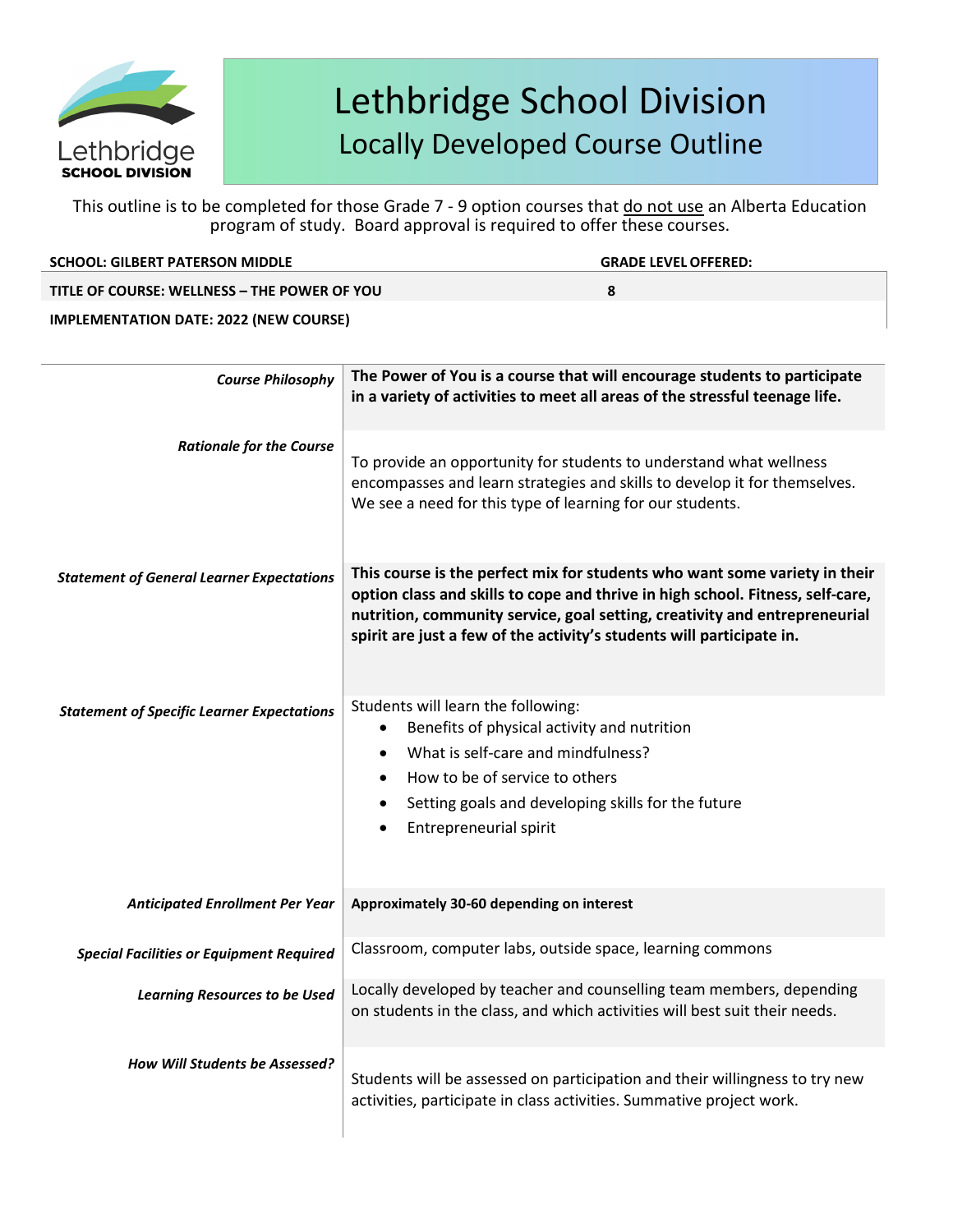

| <b>SCHOOL: GILBERT PATERSON MIDDLE</b>                        | <b>GRADE LEVEL OFFERED:</b>                                                                                                                                                                                        |
|---------------------------------------------------------------|--------------------------------------------------------------------------------------------------------------------------------------------------------------------------------------------------------------------|
| <b>TITLE OF COURSE: YOGA</b>                                  | 6/7/8                                                                                                                                                                                                              |
| <b>IMPLEMENTATION DATE: 2022 (RENEWAL OF PREVIOUS COURSE)</b> |                                                                                                                                                                                                                    |
| <b>Course Philosophy</b>                                      | Allow students an opportunity to free their minds from everyday worries<br>and develop personal skills and strategies for mental and physical well<br>being and awareness.                                         |
| <b>Rationale for the Course</b>                               | Yoga is a practice that allows students to be able to be active for life. It is<br>low impact and allows students to de stress about everyday worries and<br>improve their wellness in a variety of ways           |
| <b>Statement of General Learner Expectations</b>              | Yoga will provide students with an opportunity to explore the basic skills of<br>yoga in a safe and quiet environment.                                                                                             |
| <b>Statement of Specific Learner Expectations</b>             | Students will learn the following:<br>History of Yoga and it's fundamentals<br>٠<br><b>Basic Yoga Principals</b><br>٠<br>Yoga Routines<br>Create their own yoga routines based on previously learned<br>techniques |
| <b>Anticipated Enrollment Per Year</b>                        | Approximately 75-90 per grade level                                                                                                                                                                                |
| Special Facilities or Equipment Required                      | Quiet space, computer and projector and yoga mats for all students.                                                                                                                                                |
| <b>Learning Resources to be Used</b>                          | Relaxation Music/ Yoga routines/Possible Guest Yoga Teacher                                                                                                                                                        |
| How Will Students be Assessed?                                | Students will be assessed on participation, theory of yoga practice, self-<br>reflection and personal goals and growth as well as creating their own<br>routine to teach the class.                                |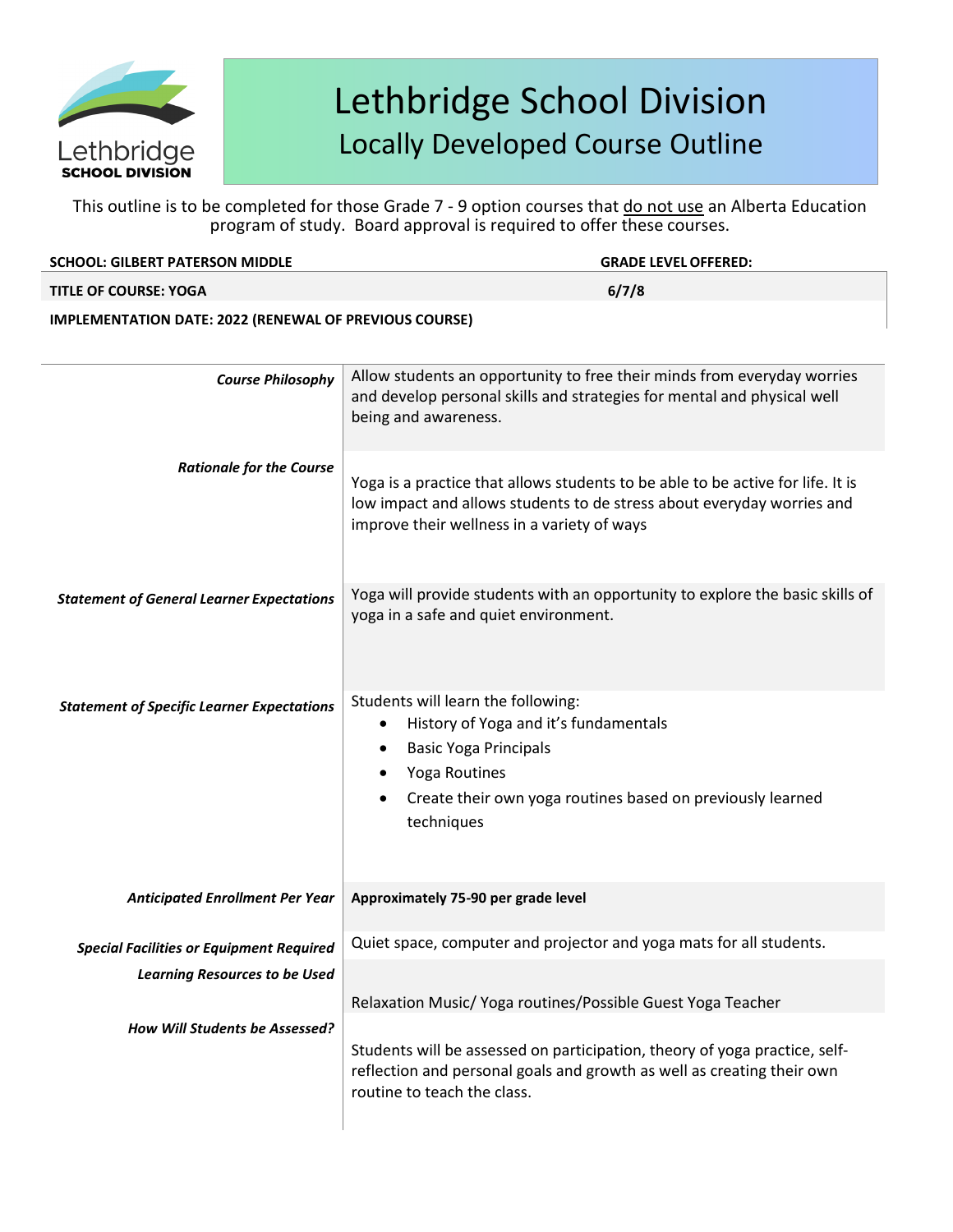

This outline is to be completed for those Grade 7 - 9 option courses that do not use an Alberta Education program of study. Board approval is required to offer these courses.

**SCHOOL: GRADE LEVELOFFERED:**

### **TITLE OF COURSE: HAND CRAFTS**

### **IMPLEMENTATION DATE: SEPTEMBER 2022/23**

| Students will learn how to knit, crochet or do needle work to pursue these<br>activities outside of school                                                                                                                                                                                                                              |
|-----------------------------------------------------------------------------------------------------------------------------------------------------------------------------------------------------------------------------------------------------------------------------------------------------------------------------------------|
| Teach students the basics of knitting, crocheting and needle work so they will be<br>able to pursue these activities as leisure activities                                                                                                                                                                                              |
| How to cast on and off<br>Knit, pearl<br>Chain on and off<br>Different basic knitting and crocheting stitches<br>How to cross stitch, or embroider stitches                                                                                                                                                                             |
| Use the basics to make a knitted square, which will be donated to Blankets for<br>Canada Society and crochet a dish cloth<br>Complete at least one major knitting or crocheting project<br>Draw out a cross stitch pattern on grid paper and complete it                                                                                |
| 20-30 students                                                                                                                                                                                                                                                                                                                          |
| Knitting needles, crochet hooks, yarn.<br>I already have knitting needles and crochet hooks and yarn for the students to<br>practice with. Students will need to purchase their own materials for their final<br>project.<br>Cross stitch fabric, embroidery floss, embroidery needles                                                  |
| Internet, books that I already have                                                                                                                                                                                                                                                                                                     |
| Knitting and Crocheting basics (cast on and off, knitting, pearling, chaining, single<br>chain, double chain) or basics of cross stitching<br>30%<br>Knitting and Crocheting squares/dish clothes or cross stitch a basic picture<br>30%<br>Knitting or crocheting major project or cross stitch project or embroider<br>40%<br>project |
|                                                                                                                                                                                                                                                                                                                                         |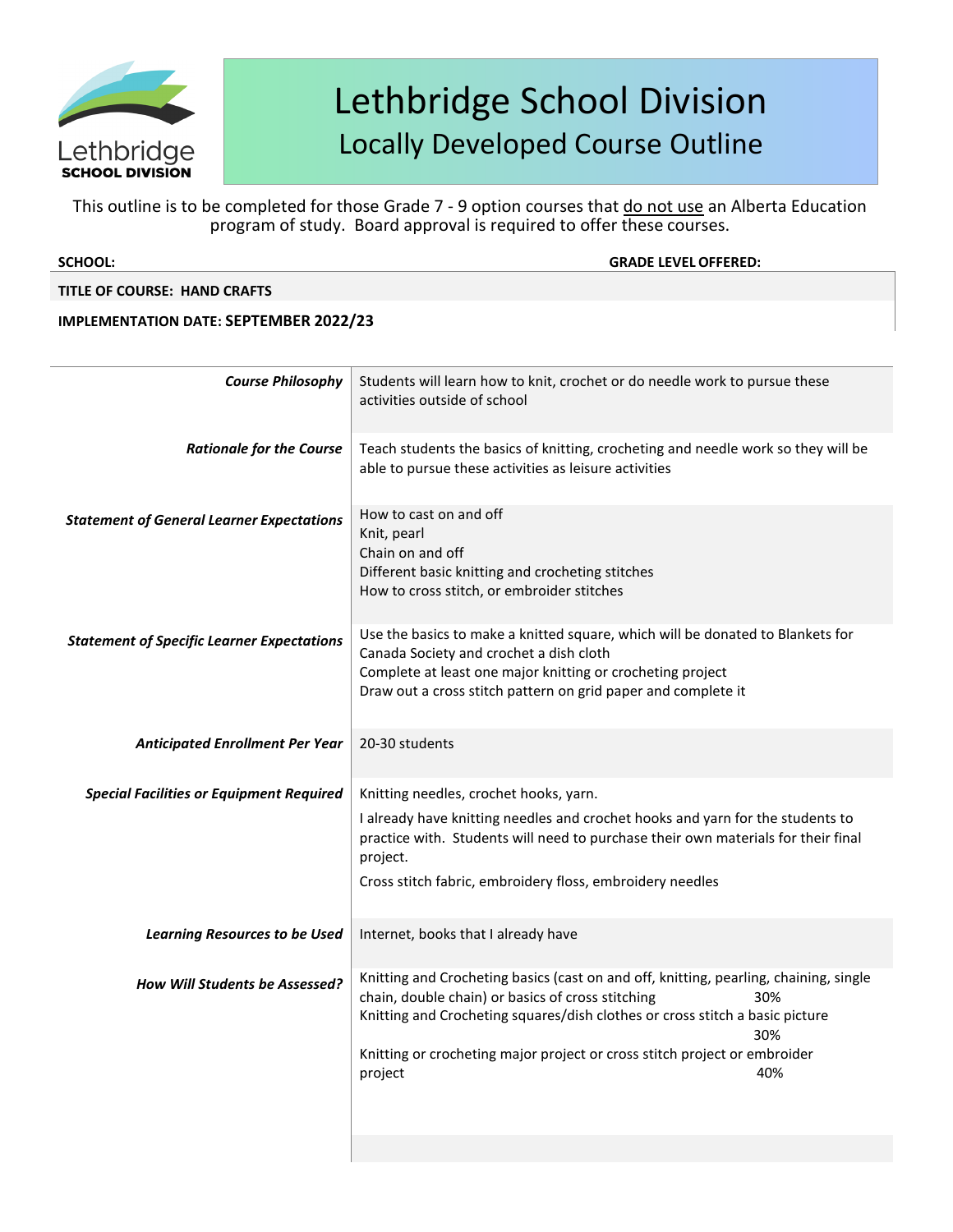

| <b>SCHOOL: G. S. LAKIE</b>            | <b>GRADE LEVEL OFFERED: 7</b>               |
|---------------------------------------|---------------------------------------------|
| <b>TITLE OF COURSE: BOARDGAMES</b>    |                                             |
| <b>IMPLEMENTATION DATE: FALL 2021</b> |                                             |
|                                       |                                             |
|                                       |                                             |
| <b>Course Philosophy</b>              | Children learn through play. So let's play. |
|                                       |                                             |
|                                       |                                             |

| <b>Rationale for the Course</b>                   | In this option, we will explore and play a variety of different games.                                                                                                                                                                                  |
|---------------------------------------------------|---------------------------------------------------------------------------------------------------------------------------------------------------------------------------------------------------------------------------------------------------------|
|                                                   | Along the way, you will also: increase brain function, learn how to set goals and<br>develop patience, develop and strengthen relationships with new people,<br>increase happiness and decrease stress, and enhance creativity and self-<br>confidence. |
| <b>Statement of General Learner Expectations</b>  | Learn how to play a variety of games                                                                                                                                                                                                                    |
| <b>Statement of Specific Learner Expectations</b> |                                                                                                                                                                                                                                                         |
|                                                   | Students will develop collaborative skills, interpersonal skills, problem solving<br>skills, and self-confidence                                                                                                                                        |
| <b>Anticipated Enrollment Per Year</b>            | $30$                                                                                                                                                                                                                                                    |
| <b>Special Facilities or Equipment Required</b>   | Board games, cards, dice                                                                                                                                                                                                                                |
| <b>Learning Resources to be Used</b>              | Boardgame tutorials, card game tutorials, dice game tutorials                                                                                                                                                                                           |
| How Will Students be Assessed?                    | Participation, self-reflection, self-assessment, observation, conversation                                                                                                                                                                              |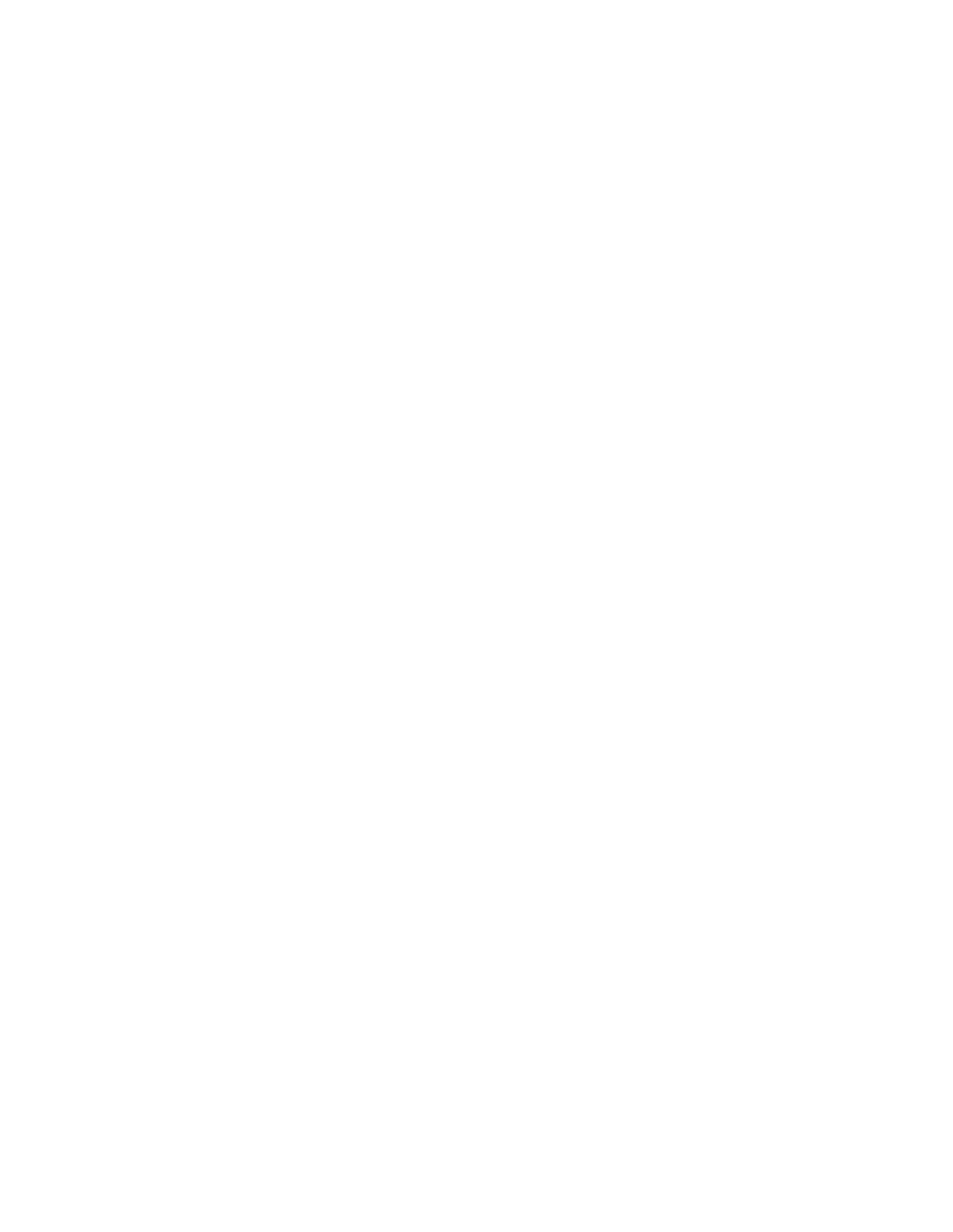

This outline is to be completed for those Grade 7 - 9 option courses that do not use an Alberta Education program of study. Board approval is required to offer these courses.

**SCHOOL: GS LAKIE GRADE LEVELOFFERED: COULD BE 6,7,8**

### **TITLE OF COURSE: DIGITAL MEDIA: PRINT DESIGN (YEARBOOK)**

### **IMPLEMENTATION DATE: SEPTEMBER 2022**

| <b>Course Philosophy</b>                          | Write up for option booklet: Are you interested in the way professionals<br>create stunning print designs in magazines, newspapers, advertisements<br>and yearbooks? In this course, you will learn all about print design and<br>will practice producing stunning visual compositions. You will learn how<br>to use Adobe InDesign and Photoshop software-the same software<br>professionals using in the print media industry! You will even have the<br>opportunity to create page layouts that will be used in the school's<br>yearbook. If you're a creative, hard-working individual and a good team<br>player, then this is the option for you! |
|---------------------------------------------------|--------------------------------------------------------------------------------------------------------------------------------------------------------------------------------------------------------------------------------------------------------------------------------------------------------------------------------------------------------------------------------------------------------------------------------------------------------------------------------------------------------------------------------------------------------------------------------------------------------------------------------------------------------|
| <b>Rationale for the Course</b>                   | This course gives students to learn about print design and develop technology<br>skills.                                                                                                                                                                                                                                                                                                                                                                                                                                                                                                                                                               |
| <b>Statement of General Learner Expectations</b>  | Teamwork, page layout, photo selection and editing                                                                                                                                                                                                                                                                                                                                                                                                                                                                                                                                                                                                     |
| <b>Statement of Specific Learner Expectations</b> | Students will demonstrate the techniques involved to effectively design<br>elements and principles of art related to print design. In small groups, students<br>will develop a summative project involving designing one or more spreads for<br>the yearbook.                                                                                                                                                                                                                                                                                                                                                                                          |
| <b>Anticipated Enrollment Per Year</b>            | 20-30                                                                                                                                                                                                                                                                                                                                                                                                                                                                                                                                                                                                                                                  |
| <b>Special Facilities or Equipment Required</b>   | <b>Computer lab</b>                                                                                                                                                                                                                                                                                                                                                                                                                                                                                                                                                                                                                                    |
| <b>Learning Resources to be Used</b>              | Adobe PhotoShop and InDesign software                                                                                                                                                                                                                                                                                                                                                                                                                                                                                                                                                                                                                  |
| <b>How Will Students be Assessed?</b>             | Ongoing formative assessment with feedback specific to student in-class<br>projects.<br>Summative assessment in PowerSchool will be Complete/Incomplete.                                                                                                                                                                                                                                                                                                                                                                                                                                                                                               |
|                                                   |                                                                                                                                                                                                                                                                                                                                                                                                                                                                                                                                                                                                                                                        |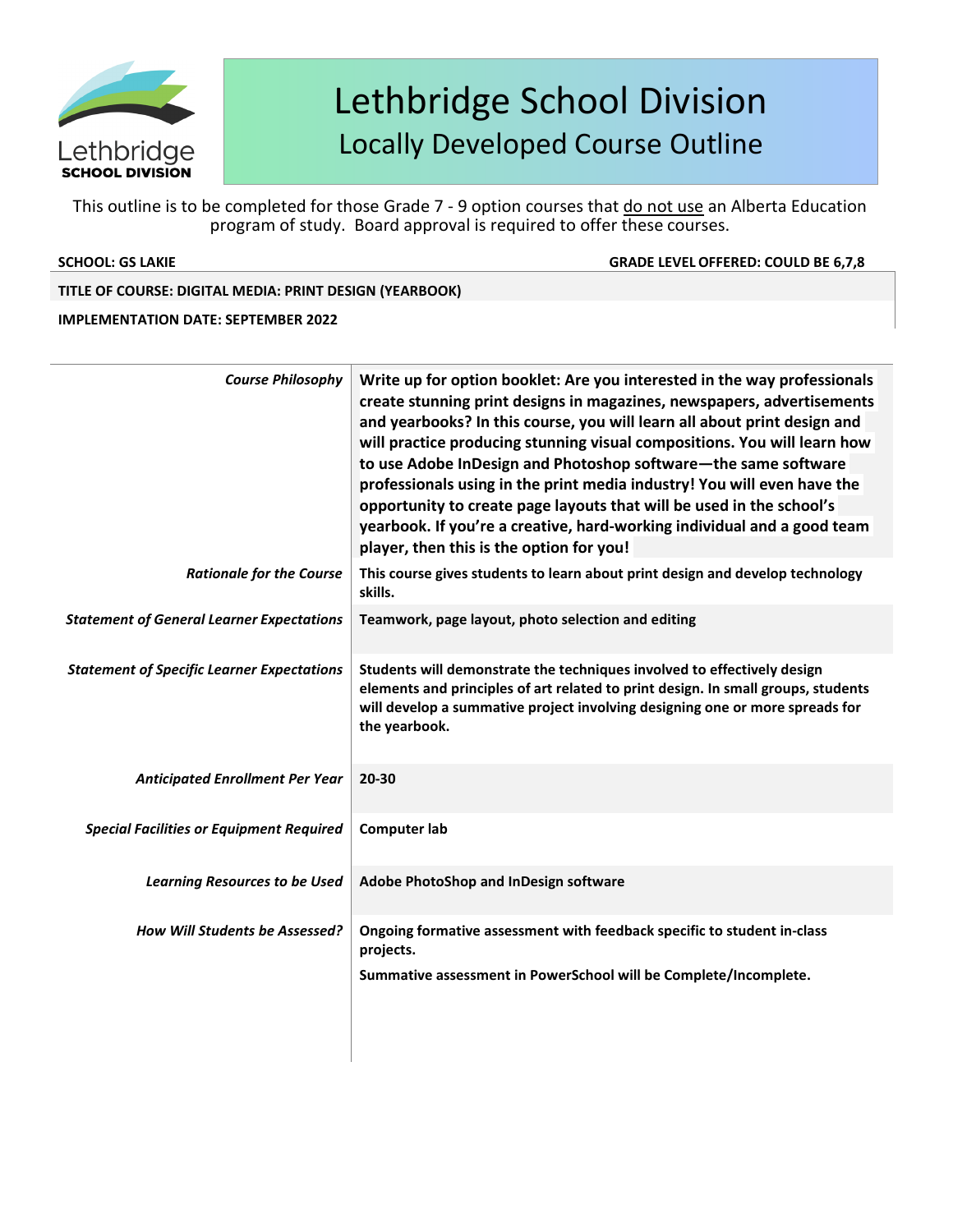

This outline is to be completed for those Grade 7 - 9 option courses that do not use an Alberta Education program of study. Board approval is required to offer these courses.

**SCHOOL: GS LAKIE GRADE LEVELOFFERED: COULD BE 6,7,8**

### **TITLE OF COURSE: ESCAPE ROOMS & CRYPTOGRAPHY**

### **IMPLEMENTATION DATE: SEPTEMBER 2022**

| <b>Course Philosophy</b>                          | Write up for option booklet: Do you love puzzles, codes, and ciphers?<br>Then this is the option for you! We will play escape rooms, learn about<br>cryptography, and even get to work in groups to create puzzles and clues<br>to design your own break-out room. Students who take this option need<br>to be willing to develop their teamwork skills, as most projects will<br>involve groupwork. |
|---------------------------------------------------|------------------------------------------------------------------------------------------------------------------------------------------------------------------------------------------------------------------------------------------------------------------------------------------------------------------------------------------------------------------------------------------------------|
| <b>Rationale for the Course</b>                   | Constructive challenges build engaged and capable learners. Escape rooms are<br>learner-centred experiences that allow students to work together, think<br>conceptually, and utilize prior knowledge for deeper comprehension<br>(Breakoutedu.com, 2022). Having students develop their own escape room<br>challenges will foster critical thinking, collaboration, creativity and<br>communication. |
| <b>Statement of General Learner Expectations</b>  | Critical thinking, collaboration, communication in groups                                                                                                                                                                                                                                                                                                                                            |
| <b>Statement of Specific Learner Expectations</b> | How to develop puzzles and codes to be used in an escape room challenge                                                                                                                                                                                                                                                                                                                              |
| <b>Anticipated Enrollment Per Year</b>            | 30-60, depending on number of terms offered                                                                                                                                                                                                                                                                                                                                                          |
| <b>Special Facilities or Equipment Required</b>   | Laptops, variety of locks (teacher already has)                                                                                                                                                                                                                                                                                                                                                      |
| <b>Learning Resources to be Used</b>              | Breakoutedu.com, other online resources, possibility of reaching out to local<br>escape rooms                                                                                                                                                                                                                                                                                                        |
| How Will Students be Assessed?                    | Ongoing formative assessment during playing and developing of games<br>Summative assessment in PowerSchool will be Complete/Incomplete                                                                                                                                                                                                                                                               |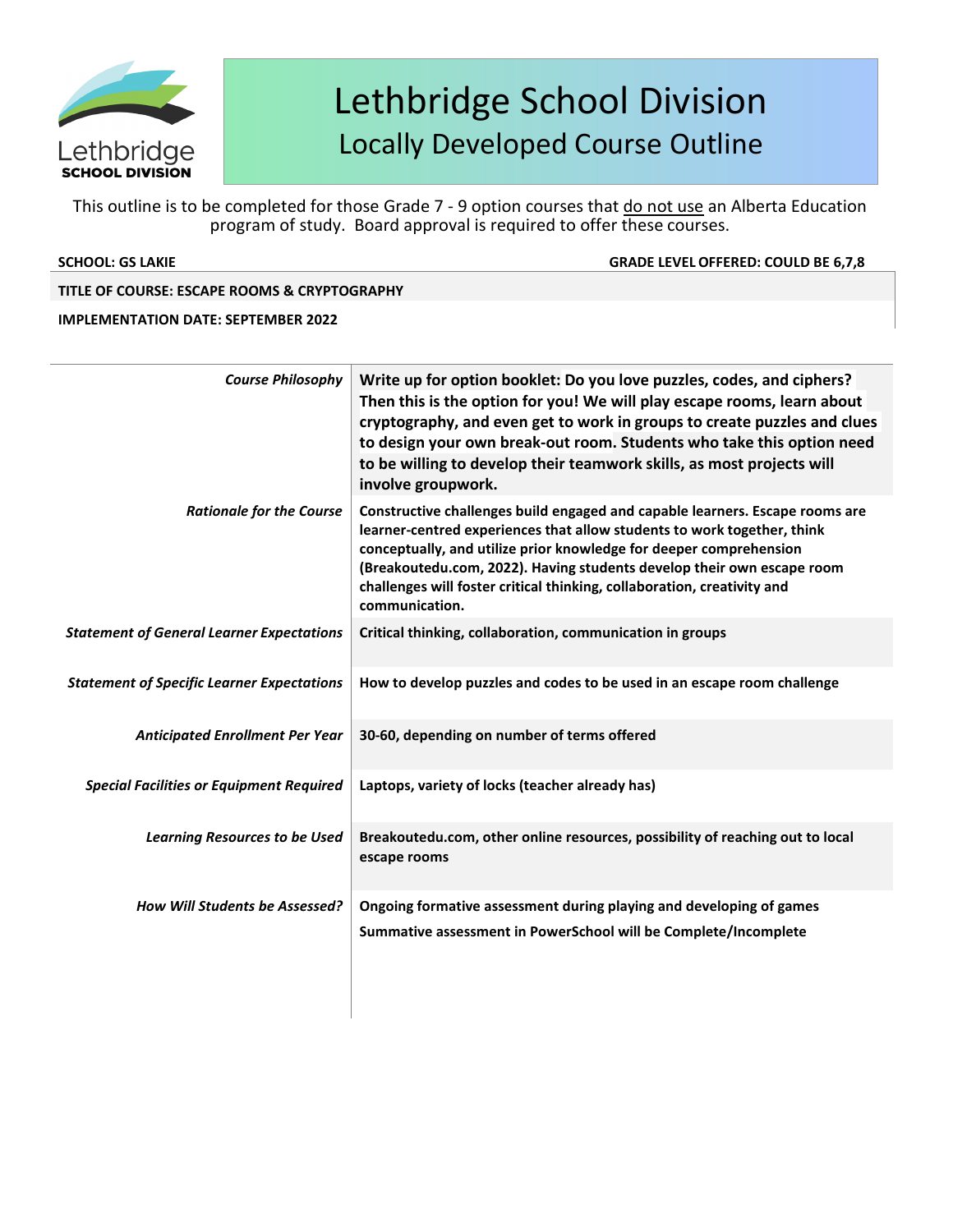

This outline is to be completed for those Grade 7 - 9 option courses that do not use an Alberta Education program of study. Board approval is required to offer these courses.

**SCHOOL:** LETHBRIDGE COLLEGIATE INSTITUTE **GRADE LEVEL OF GRADE LEVEL OF FERED:** 9

**TITLE OF COURSE: DANCE 9**

**IMPLEMENTATION DATE: ONGOING- SEPT 2022**

| <b>Course Philosophy</b>                          | Through the provision of knowledge about dance and the opportunity to<br>develop physical, social and emotional skills, the dance program is intended to<br>foster technical proficiency, historical appreciation, and positive self-concept.<br>Students become creators, performers, historians, critics and patrons. The<br>dance curriculum compliments and encourages student involvement in, and does<br>not compete with dance in the private sector. Emphasis is placed on<br>generosity, acceptance, and cooperation as students are exposed to a variety of<br>styles, techniques, historical reference and creative forms.              |
|---------------------------------------------------|----------------------------------------------------------------------------------------------------------------------------------------------------------------------------------------------------------------------------------------------------------------------------------------------------------------------------------------------------------------------------------------------------------------------------------------------------------------------------------------------------------------------------------------------------------------------------------------------------------------------------------------------------|
| <b>Rationale for the Course</b>                   | It has become evident that many students are interested in taking dance as an<br>optional course. The course will allow students to experience a wide variety of<br>dance forms and to focus on the appreciation of dance as an art form.                                                                                                                                                                                                                                                                                                                                                                                                          |
| <b>Statement of General Learner Expectations</b>  | In Dance 9, students learn the elements of movement, shape, time and<br>dynamics. They learn different genre's and styles of dance including ballet, jazz,<br>hip-hop, funk styles, modern, creative and contemporary dance.                                                                                                                                                                                                                                                                                                                                                                                                                       |
| <b>Statement of Specific Learner Expectations</b> | The objective of Dance 9 is for students to:<br>Increase dance knowledge and skills.<br>Demonstrate improved concentration, focus, and coordination through<br>dance progressions.<br>Develop an appreciation of dance performers, choreographers and<br>$\bullet$<br>performance.<br>Develop creators, historians, critics and patrons of the arts.<br>$\bullet$<br>Exhibit a greater personal sensory awareness.<br>$\bullet$<br>Develop a musical sense through music.<br>$\bullet$<br>Learn to look at dance critically<br>$\bullet$<br><b>Express emotions and ideas through dance</b><br>$\bullet$<br>See live and filmed dance performance. |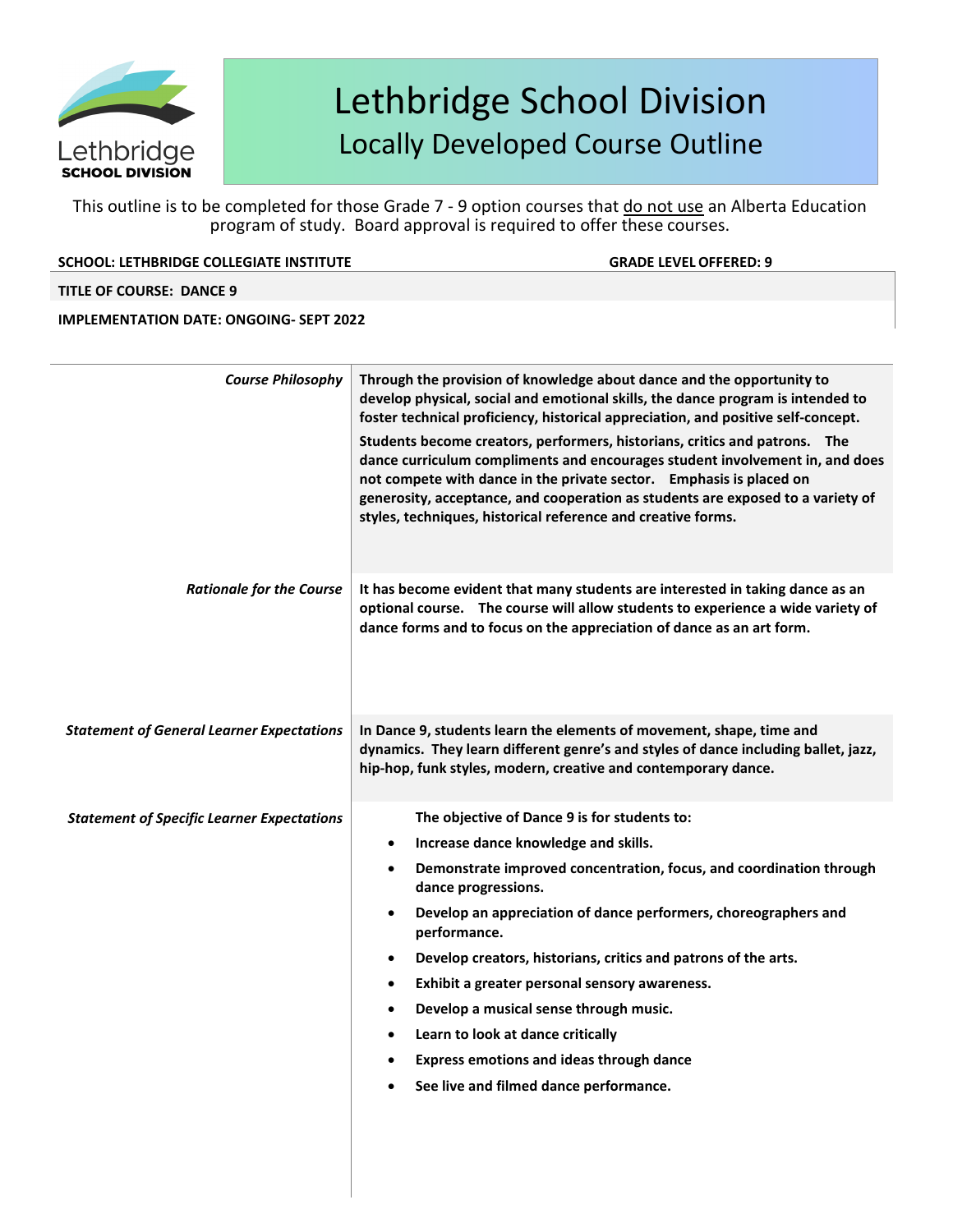| <b>Anticipated Enrollment Per Year</b>          | Between 90-100 students per year.                                                                                                                                                                           |
|-------------------------------------------------|-------------------------------------------------------------------------------------------------------------------------------------------------------------------------------------------------------------|
| <b>Special Facilities or Equipment Required</b> | The dance room at Lethbridge Collegiate Institute is spacious and bright. It has<br>mirrors along the front of the room an amazing stereo system and sprung floors<br>to help keep the dancers injury free. |
| <b>Learning Resources to be Used</b>            | Guest choreographers, internet sources.                                                                                                                                                                     |
| <b>How Will Students be Assessed?</b>           | The students will be assessed through a variety of forms such as:<br>Practical exams in technique, composition and performance.<br>Theoretical exams in history and dance critique.                         |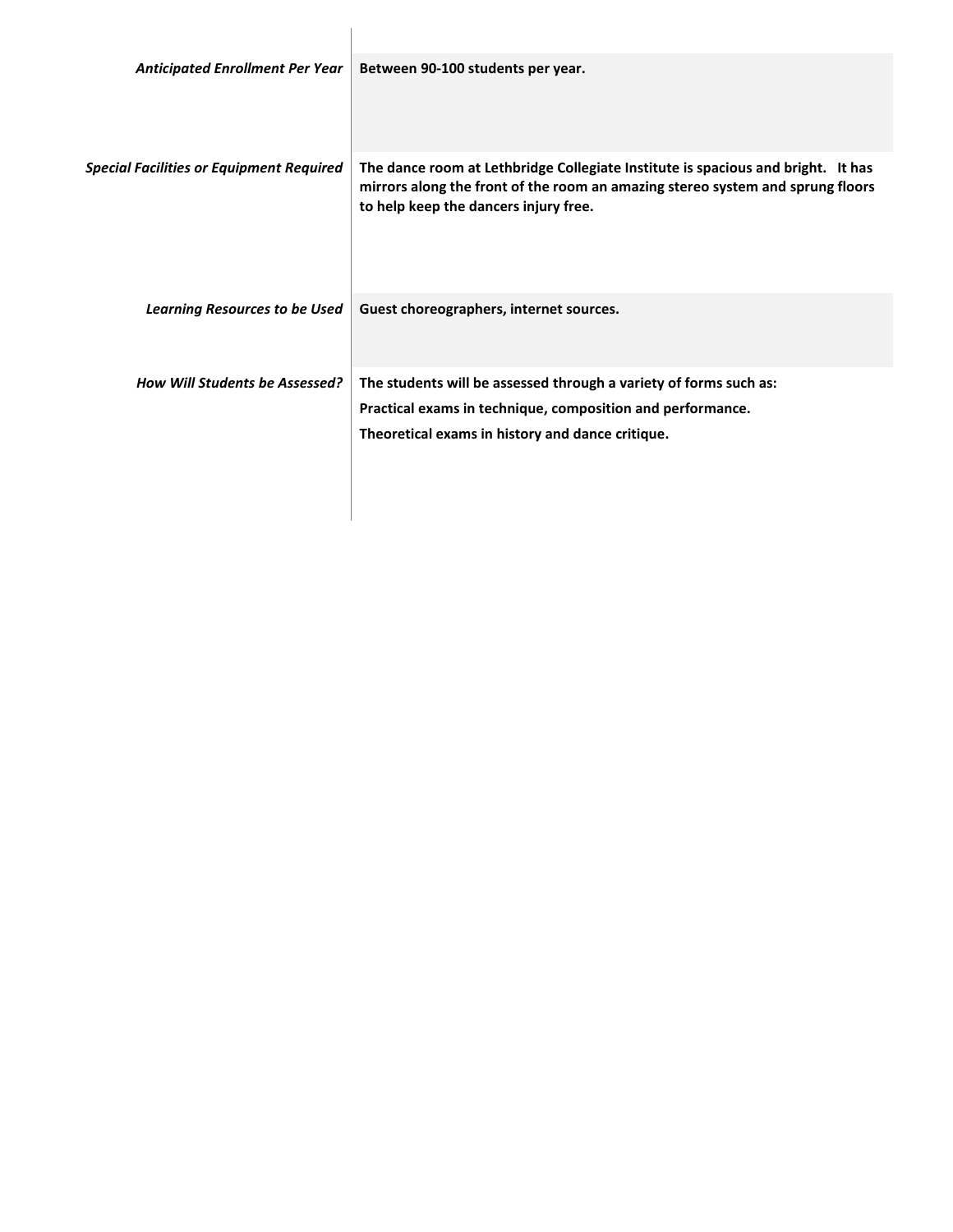

This outline is to be completed for those Grade 7 - 9 option courses that do not use an Alberta Education program of study. Board approval is required to offer these courses.

**SCHOOL:** LETHBRIDGE COLLEGIATE INSTITUTE **GRADE LEVELOFFERED:** 9

**TITLE OF COURSE:** OUTDOOR EDUCATION 9

**IMPLEMENTATION DATE:** FALL 2022

| <b>Course Philosophy</b>                          | The purpose of this course is to foster student awareness and involvement in the<br>intricate connections between humanity and the natural world, as foundation for<br>the development of responsible community members. The Environmental<br>Outdoor Education course is a student-centred program designed to enhance the<br>participants learning ability, self-confidence, and self-discipline. The E.O.E course is<br>an adventure in excellence where students can challenge themselves mentally,<br>physically, socially and emotionally. The students will learn to utilize the great<br>outdoors as a classroom and incorporate many skills to live an active and healthy<br>lifestyle. |
|---------------------------------------------------|--------------------------------------------------------------------------------------------------------------------------------------------------------------------------------------------------------------------------------------------------------------------------------------------------------------------------------------------------------------------------------------------------------------------------------------------------------------------------------------------------------------------------------------------------------------------------------------------------------------------------------------------------------------------------------------------------|
| <b>Rationale for the Course</b>                   | The adolescent years are a time of learning and adjustment. Junior high students<br>need to make sense of the world in a personal way, establishing a sense of self<br>through personal challenges, and establishing new relationships with peers, others<br>and the environment. The junior high years are the time for students to lay solid<br>foundations, explore new horizons and apply new-found knowledge, skills and<br>values to the world around them.                                                                                                                                                                                                                                |
|                                                   | Within their experience as adolescents, junior high students actively strive to<br>develop a sense of identity by establishing and extending personal competencies.<br>Physical skills that are clearly and immediately recognizable are of tremendous<br>importance to students at this level. In many instances they are motivated not<br>only by the personal pride that comes with accomplishment, but also by the<br>feeling of social belonging that comes from taking part in enjoyable and<br>meaningful activities with others. The quest for personal identity and wholeness is<br>of utmost importance to the adolescent.                                                             |
|                                                   | The holistic nature of the Junior High Environmental and Outdoor Education<br>Course provides an opportunity for lifelong learning and for meeting the<br>immediate needs of adolescents.                                                                                                                                                                                                                                                                                                                                                                                                                                                                                                        |
| <b>Statement of General Learner Expectations</b>  | Understand the ecological processes and impacts of human activity.<br>Apply skills and knowledge for safe, environmentally responsible outdoor activity.<br>Demonstrate awareness and responsibility for actions as a member of a group.                                                                                                                                                                                                                                                                                                                                                                                                                                                         |
| <b>Statement of Specific Learner Expectations</b> | To demonstrate the basic knowledge, skills, and attitudes necessary for safe,<br>comfortable outdoor experiences, pursuits, and activities in all seasons.<br>To demonstrate an awareness and respect of living things and basic ecological<br>processes.<br>To develop knowledge and skills by investigating effects of human lifestyles on<br>environments.                                                                                                                                                                                                                                                                                                                                    |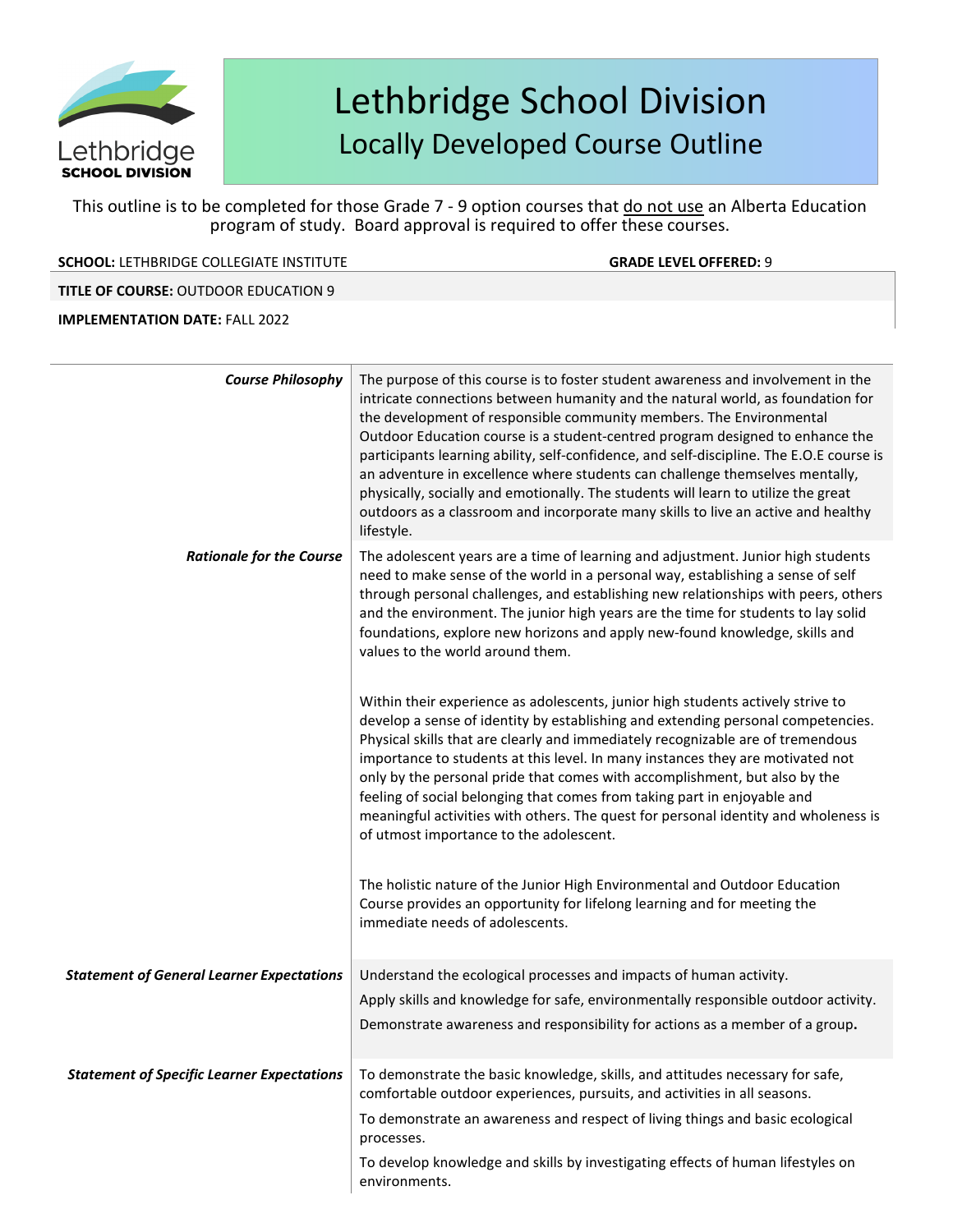|                                                 | To develop leadership and decision-making skills.                                                                                                                                                                                                                                 |
|-------------------------------------------------|-----------------------------------------------------------------------------------------------------------------------------------------------------------------------------------------------------------------------------------------------------------------------------------|
|                                                 | To develop communication, time management, listening, problem-solving and<br>observational skills.                                                                                                                                                                                |
|                                                 | To maintain a functional level of fitness, walking, hiking, cross-country skiing, and<br>snowshoeing.                                                                                                                                                                             |
|                                                 | To develop positive personal and social behaviors and interpersonal relationships.                                                                                                                                                                                                |
|                                                 | To learn proper nutrition and menu planning for outdoor activities.                                                                                                                                                                                                               |
|                                                 | To learn how to interact with wildlife populations in manner safe for all involved.                                                                                                                                                                                               |
| <b>Anticipated Enrollment Per Year</b>          | ~30-35 students per class x 4 classes in a year (quarter system).<br>120-140 students                                                                                                                                                                                             |
| <b>Special Facilities or Equipment Required</b> | Equipment required depends on activities and units done. This includes:                                                                                                                                                                                                           |
|                                                 | Equipment for outdoor cooking (propane, stoves, outdoor cooking<br>$\overline{\phantom{a}}$<br>utensils, food, etc.)                                                                                                                                                              |
|                                                 | Equipment for slacklining (slacklines, outdoor space to set up slacklines)                                                                                                                                                                                                        |
|                                                 | Equipment for rope tying (ropes, carabineers, etc.)                                                                                                                                                                                                                               |
|                                                 | Equipment for compass/orienteering (map compass, maps, etc.)<br>$\overline{\phantom{a}}$                                                                                                                                                                                          |
|                                                 | Facilities required depends on activities and units chosen. External facilities can be<br>used for units. This includes:                                                                                                                                                          |
|                                                 | Coulee Climbing for bouldering                                                                                                                                                                                                                                                    |
|                                                 | <b>Provincial Parks</b>                                                                                                                                                                                                                                                           |
|                                                 | <b>Local Parks</b>                                                                                                                                                                                                                                                                |
| <b>Learning Resources to be Used</b>            | As a hands-on, activity-based course, resources to be used include guest<br>presenters, classroom teaching, and visits to off campus sites and locations.                                                                                                                         |
| How Will Students be Assessed?                  | Students will be evaluated according to the Program of Studies. Student<br>assessment can be categorized in two ways:                                                                                                                                                             |
|                                                 | a. Formative Learning Activities:                                                                                                                                                                                                                                                 |
|                                                 | Students will be provided with learning activities that will help them acquire<br>knowledge and skills. These learning activities will be recorded but will not<br>count toward the final grade. These learning activities are essentially<br>practice/skill building activities. |
|                                                 | b. Summative Assessment Activities:                                                                                                                                                                                                                                               |
|                                                 | Students will be provided with assessment activities that will determine a mark.<br>This mark will determine what the student knows and can do in terms of<br>curriculum outcomes.                                                                                                |
|                                                 |                                                                                                                                                                                                                                                                                   |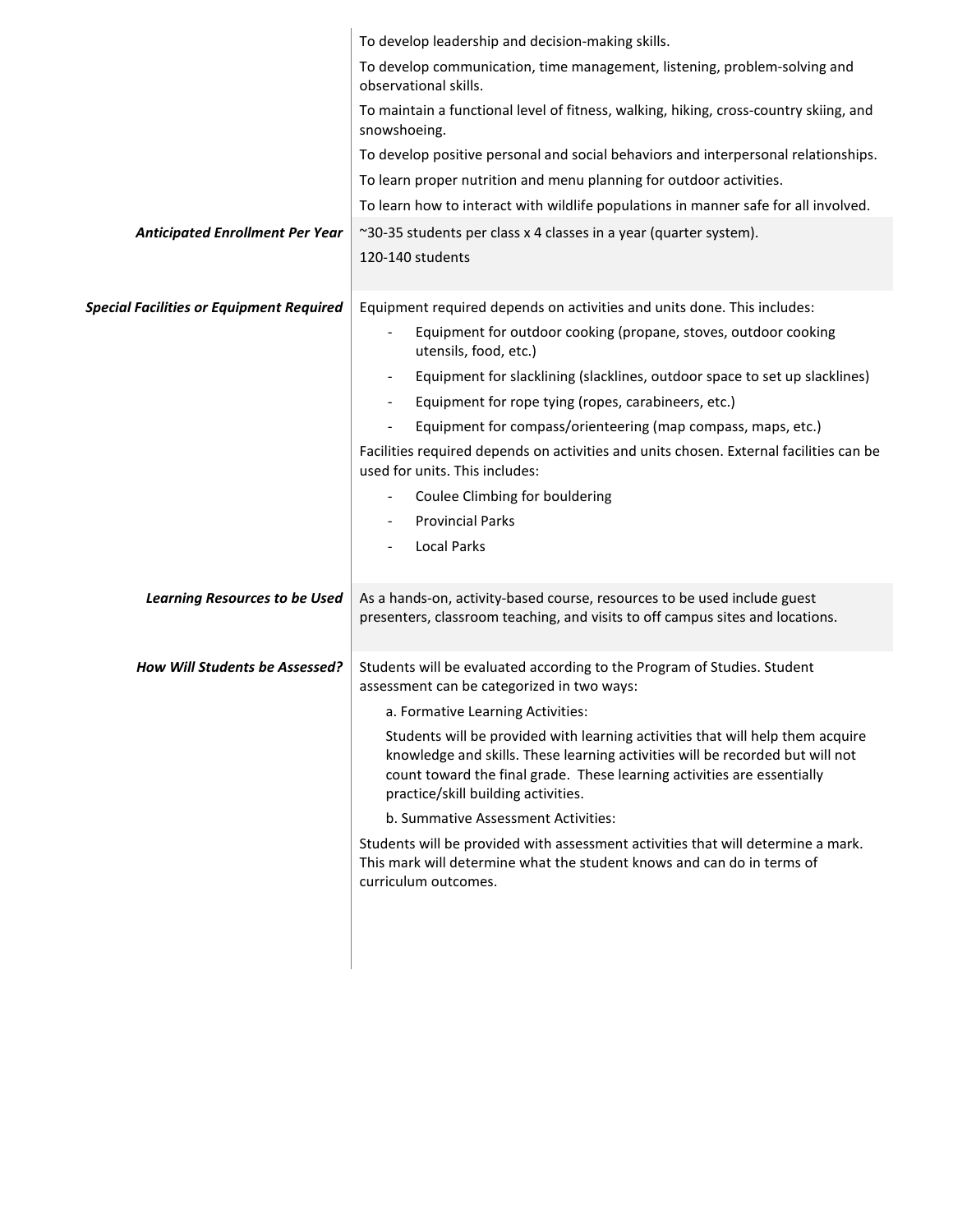

This outline is to be completed for those Grade 7 - 9 option courses that do not use an Alberta Education program of study. Board approval is required to offer these courses.

**SCHOOL: LETHBRIDGE COLLEGIATE INSTITUTE (LCI) GRADE LEVELOFFERED: 9**

### **TITLE OF COURSE: SPANISH AND CULTURE 9**

### **IMPLEMENTATION DATE: 2022 SEPTEMBER**

| <b>Course Philosophy</b>                    |                                                                                                                                                                                                                                                                                                                                                                                                                                                                                                                                                          |
|---------------------------------------------|----------------------------------------------------------------------------------------------------------------------------------------------------------------------------------------------------------------------------------------------------------------------------------------------------------------------------------------------------------------------------------------------------------------------------------------------------------------------------------------------------------------------------------------------------------|
|                                             | This course is designed to introduce students to Spanish language and culture.<br>This includes cultural (dance, food, customs) and linguistic aspects of Spanish<br>speaking countries across the world. With Spanish being such a growing and<br>global language, knowledge of the language and culture will give the students a<br>solid introduction should they want to continue their Spanish as a traveler or as<br>a post-secondary student.<br>Additionally, practicing a different language will help boost literacy skills among<br>students. |
| <b>Rationale for the Course</b>             |                                                                                                                                                                                                                                                                                                                                                                                                                                                                                                                                                          |
|                                             | The idea behind this course is to give students a chance to study and get excited<br>about a new language and culture. This course will allow students who have a<br>Spanish speaking background to advance their language and connect with their<br>culture. For those without a Spanish speaking background they will be exposed<br>to a language and culture that they will most likely encounter in their own city or<br>in their travels. Overall this will be a fun option in which students can improve<br>their language acquisition skills.     |
| <b>Statement of Genera/Specific Learner</b> | <b>CTF COURSE: Tourism (HRH)</b>                                                                                                                                                                                                                                                                                                                                                                                                                                                                                                                         |
| <b>Expectations</b>                         | Present specific knowledge of the physical geography, culture and<br>1.<br>economy of selected tourism destinations.<br>culture; e.g., language, religion, ethnicity<br>1.2.3<br>1.3.1 food<br>2.3 Identify travel information for each destination, including:<br>2.3.3 geography, cities, maps and flag<br>2.3.4 culture and customs<br>2.3.5 food<br>2.3.6 religion<br>2.3.9 language                                                                                                                                                                 |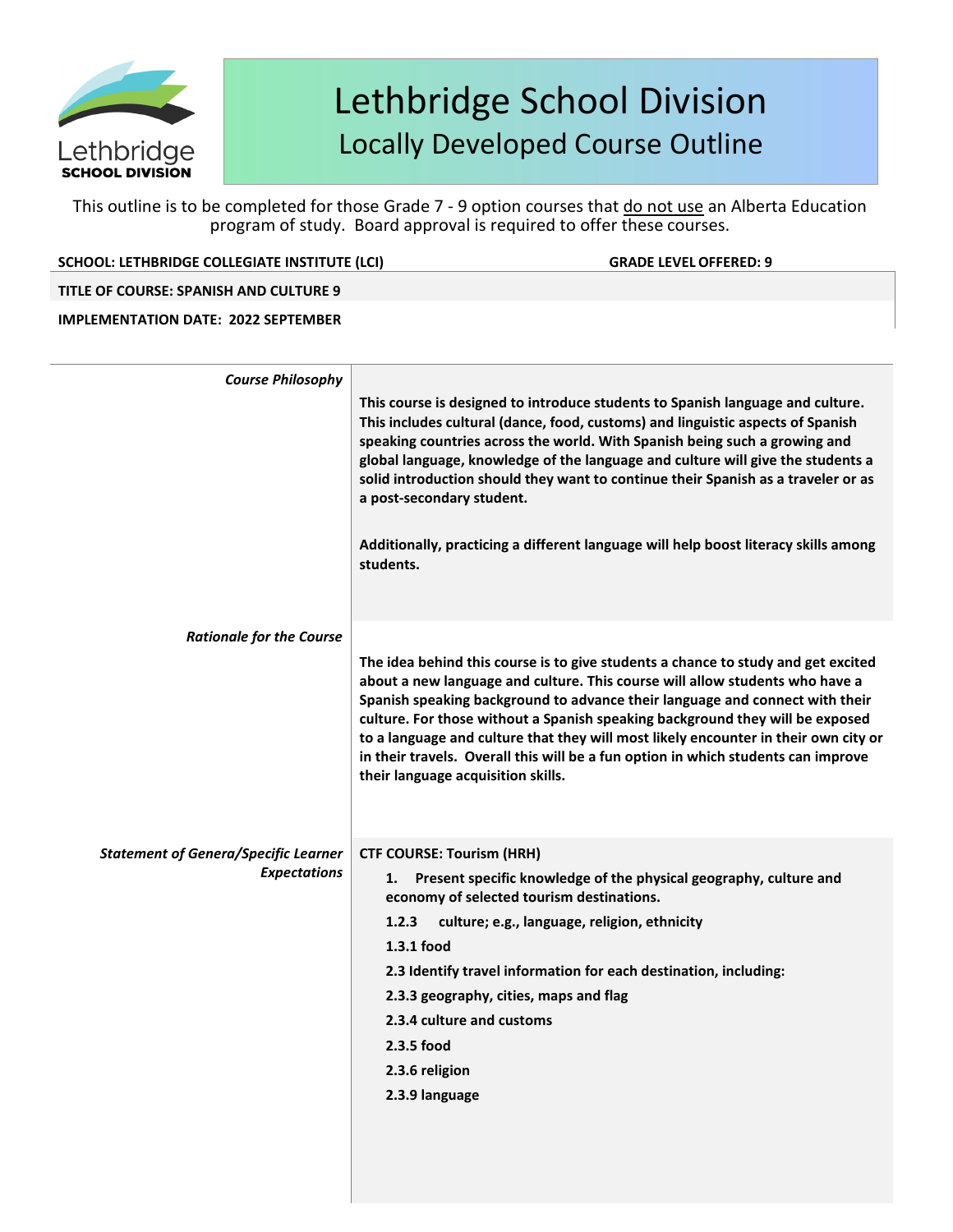| <b>Anticipated Enrollment Per Year</b>          |                                                                                                 |
|-------------------------------------------------|-------------------------------------------------------------------------------------------------|
|                                                 | 20-30 students per class (quarterly)                                                            |
| <b>Special Facilities or Equipment Required</b> | None                                                                                            |
| <b>Learning Resources to be Used</b>            | Students will be using devices with the App "Duo Lingo"                                         |
|                                                 | Students will be using vocabulary work sheets.                                                  |
| <b>How Will Students be Assessed?</b>           | Students will be assessed through: oral and written assessment, participation,<br>and projects. |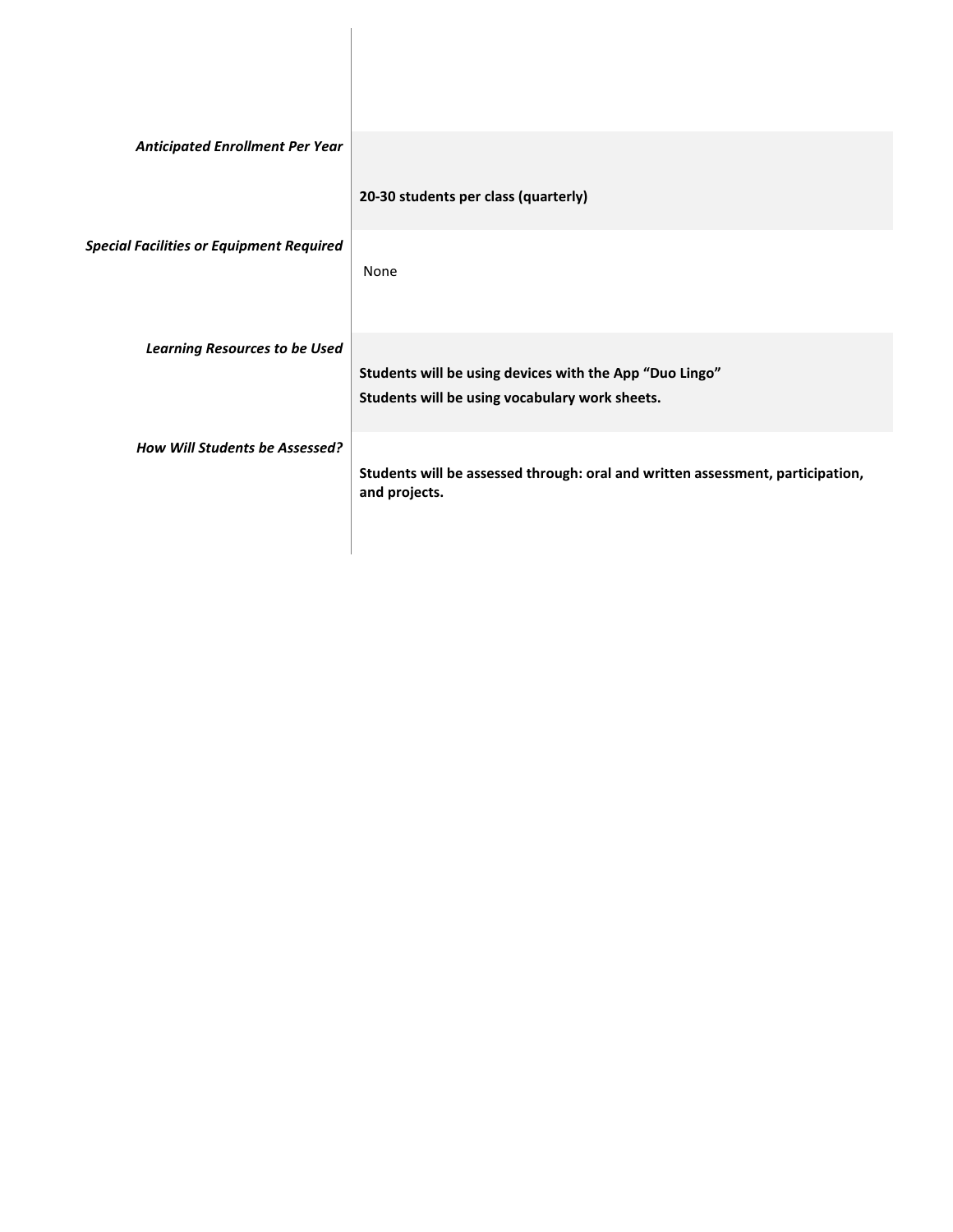

| <b>SCHOOL: WCHS</b>                               | <b>GRADE LEVEL OFFERED: 9</b>                                                                                                                                                                                                                                                                                                                                                                                           |
|---------------------------------------------------|-------------------------------------------------------------------------------------------------------------------------------------------------------------------------------------------------------------------------------------------------------------------------------------------------------------------------------------------------------------------------------------------------------------------------|
| <b>TITLE OF COURSE: ANCIENT HISTORY 9</b>         |                                                                                                                                                                                                                                                                                                                                                                                                                         |
| <b>IMPLEMENTATION DATE: SEPTEMBER 2022</b>        |                                                                                                                                                                                                                                                                                                                                                                                                                         |
| <b>Course Philosophy</b>                          | There are many important connections between ancient Western<br>civilizations and our contemporary world. In order to understand our<br>current condition we must explore the historical paths which connect us<br>to our ancient past.                                                                                                                                                                                 |
| <b>Rationale for the Course</b>                   | There is a minimal amount of Ancient history in our existing Alberta social<br>studies programs of study. The Alberta Social Studies curriculum only does<br>a cursory examination of the Ancient histories foundational to our modern<br>Western society.                                                                                                                                                              |
| <b>Statement of General Learner Expectations</b>  | Students will understand the attributes and intellectual standards                                                                                                                                                                                                                                                                                                                                                      |
| <b>Statement of Specific Learner Expectations</b> | -Students will develop an appreciation for the study of Ancient history<br>-Students will demonstrate and understanding of specific connections<br>between the past and the present<br>-Students will understand and demonstrate the elements of historical<br>thinking (historical significance, causes and consequence, historical<br>evidence, continuity and change, historical perspectives, ethical<br>dimension) |
| <b>Anticipated Enrollment Per Year</b>            | 30                                                                                                                                                                                                                                                                                                                                                                                                                      |
| <b>Special Facilities or Equipment Required</b>   |                                                                                                                                                                                                                                                                                                                                                                                                                         |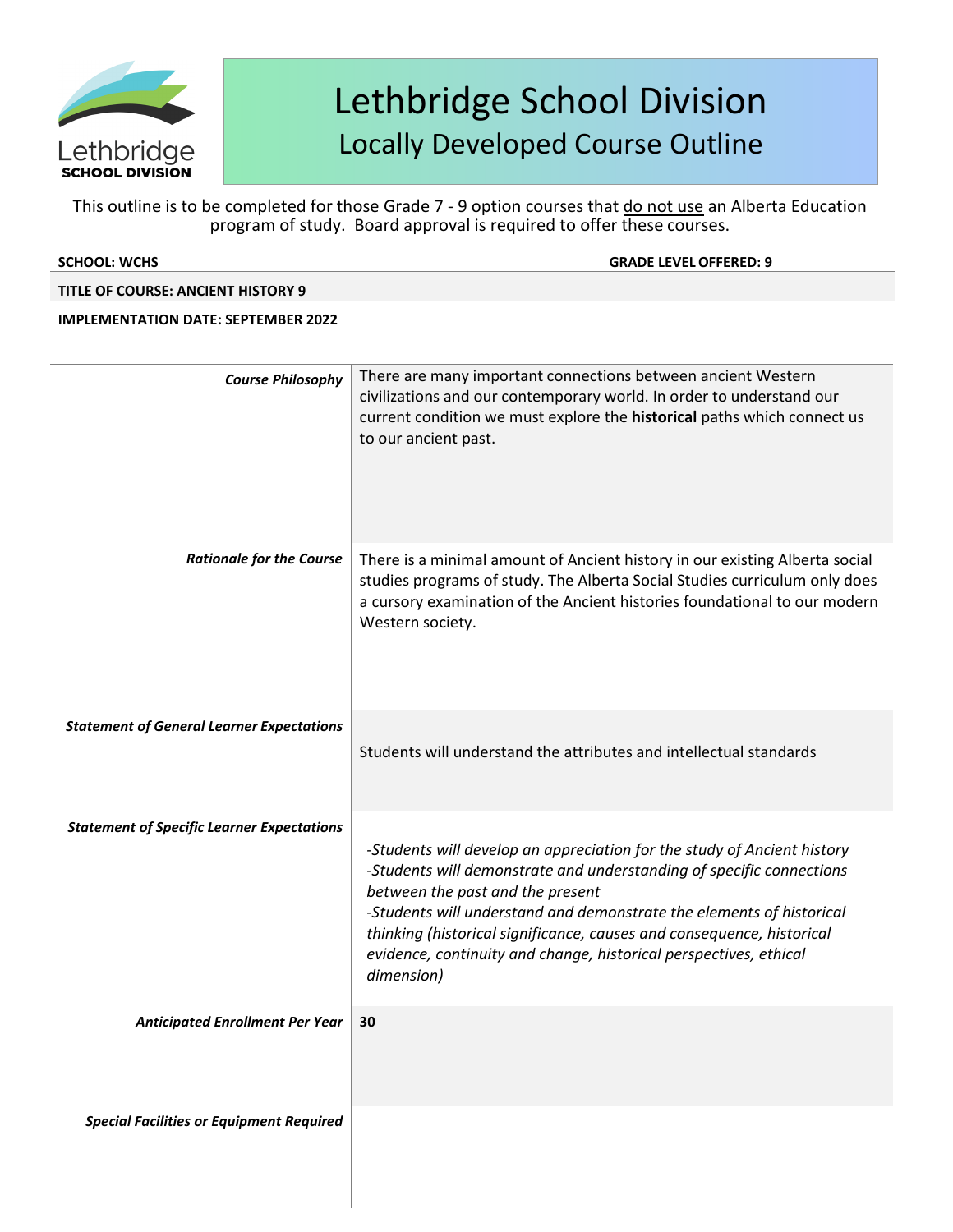|                                | Learning Resources to be Used   Teacher developed resources.                      |
|--------------------------------|-----------------------------------------------------------------------------------|
| How Will Students be Assessed? | Students will be assessed through the completion of one or two major<br>projects. |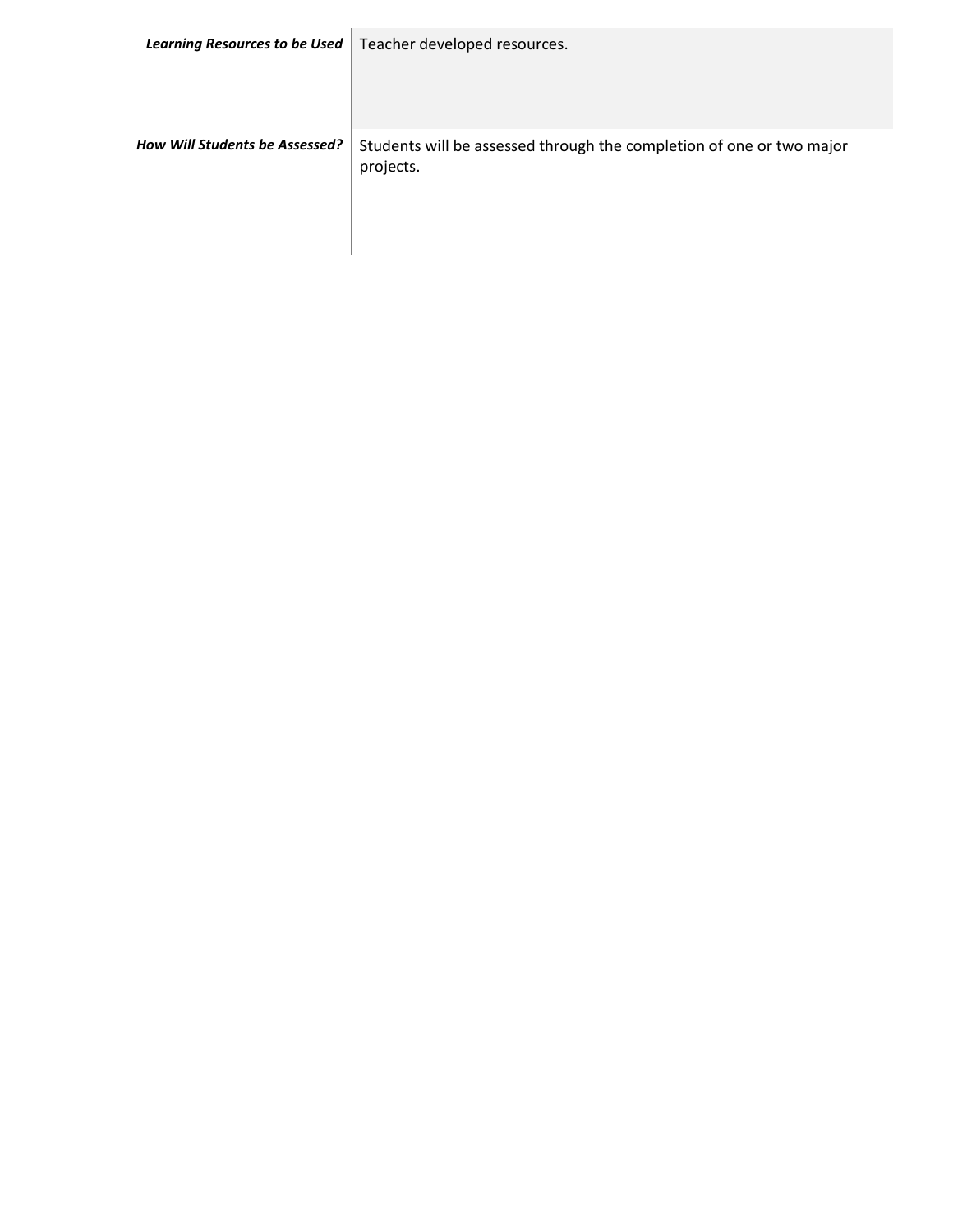

| <b>SCHOOL: WCHS</b>                 | <b>GRADE LEVEL OFFERED:</b> |
|-------------------------------------|-----------------------------|
| <b>TITLE OF COURSE: ART HISTORY</b> | q                           |
| <b>IMPLEMENTATION DATE:</b>         | 2022-2023                   |
|                                     |                             |

| <b>Course Philosophy</b>                          | This course is designed to expand their worldview through art. Students will<br>learn about historical and current visual artists from across the world, as well as<br>many that have been excluded from Western art history.                                                                                    |
|---------------------------------------------------|------------------------------------------------------------------------------------------------------------------------------------------------------------------------------------------------------------------------------------------------------------------------------------------------------------------|
| <b>Rationale for the Course</b>                   | This course is to expose students to a different way of thinking about art and<br>history. Students will learn to critically examine themes in art history. This<br>course is intended to allow students to connect art to themselves, to other<br>people and to the world around them.                          |
| <b>Statement of General Learner Expectations</b>  | 1. I will learn about art history from prehistoric to contemporary eras 2. I will<br>begin to think about art through a critical lens. 3. I will learn about who has been<br>excluded from the art history canon.                                                                                                |
| <b>Statement of Specific Learner Expectations</b> | Acquire-Explore interests, passions and artistic preferences. Discuss<br>interests and passions that people have. Discuss skills, knowledge and art<br>that exist in the world around you. Identify diverse cultural perspectives and<br>worldviews different than your own.                                     |
|                                                   | Adapt - Create a challenge/project that allows you to explore your interests<br>and passions. Provide feedback as others develop skills, knowledge and<br>technologies related to this challenge/project. Discuss how diverse cultural<br>perspectives and worldviews different than your own influences art.    |
|                                                   | Apply- Explain ways that you explore your interests and passions through<br>the challenge/project. Demonstrate proficiency with the skills, knowledge<br>and technologies required by the challenge/project. Explore how diverse<br>cultural perspectives and worldviews different than your own influences art. |
| <b>Anticipated Enrollment Per Year</b>            | 25                                                                                                                                                                                                                                                                                                               |
| <b>Special Facilities or Equipment Required</b>   | <b>None</b>                                                                                                                                                                                                                                                                                                      |
| <b>Learning Resources to be Used</b>              | Museum websites such as                                                                                                                                                                                                                                                                                          |
|                                                   | Art History Learning Hubs and Websites such as https://smarthistory.org/<br><b>Google Arts and Culture (virtual museum experiences)</b>                                                                                                                                                                          |
|                                                   | Print materials for students such as "The Arts: a visual encyclopedia"                                                                                                                                                                                                                                           |
|                                                   | Teacher resources such as Vitamin P - New Perspectives in Contemporary<br><b>Painting</b>                                                                                                                                                                                                                        |
| <b>How Will Students be Assessed?</b>             | Students will be assessed according to the CTF assessment model through a<br>variety of projects that align with the SLOs and GLOs. Students will be given<br>opportunities to research art that interests them, as well as critique various<br>works.                                                           |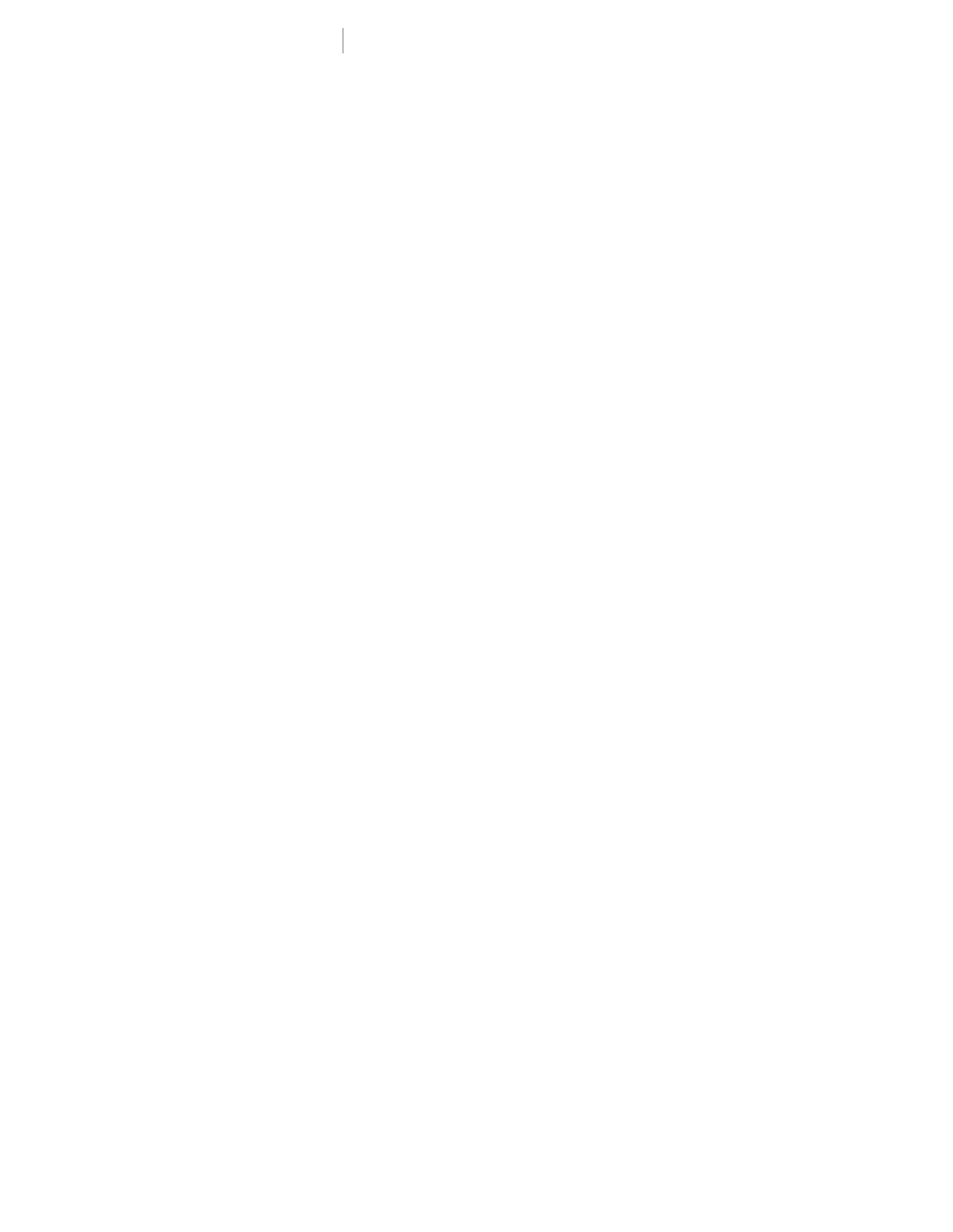

This outline is to be completed for those Grade 7 - 9 option courses that do not use an Alberta Education program of study. Board approval is required to offer these courses.

|  | SCHOOL: WINSTON CHURCHILL HIGH SCHOOL |  |
|--|---------------------------------------|--|
|  |                                       |  |

**GRADE LEVEL OFFERED: 9** 

### **TITLE OF COURSE: CREATIVE WRITING 9**

### **IMPLEMENTATION DATE: FALL 2022**

| <b>Course Philosophy</b>                          | Student will have the opportunity to explore and share their<br>unique ideas and experiences through a variety of writing and<br>multimodal forms. Students will get a lot of creative freedom<br>in this class - this is writing for fun!                                                                                                                                                                                                                                                                                                                     |
|---------------------------------------------------|----------------------------------------------------------------------------------------------------------------------------------------------------------------------------------------------------------------------------------------------------------------------------------------------------------------------------------------------------------------------------------------------------------------------------------------------------------------------------------------------------------------------------------------------------------------|
| <b>Rationale for the Course</b>                   | Churchill offers a very successful Reading Café course; this provides a<br>complementary or stand-alone option for students who want the time and space<br>to explore writing creatively. English class provides some creative writing<br>opportunities, but this course will allow for greater opportunity and choice as it<br>will be student-led, allowing each student to choose their own writing path.<br>Students will work towards creating a portfolio of polished pieces, self-publish a<br>work, or present their writing at the end of the course. |
| <b>Statement of General Learner Expectations</b>  | Through creative writing and multimodal text creation, students will:                                                                                                                                                                                                                                                                                                                                                                                                                                                                                          |
|                                                   | Explore strengths and set appropriate goals for growth.<br>1.<br>Develop skills that enhance communication and personal expression<br>2.                                                                                                                                                                                                                                                                                                                                                                                                                       |
|                                                   | Represent their unique ideas and experiences in a respectful<br>3.                                                                                                                                                                                                                                                                                                                                                                                                                                                                                             |
|                                                   | environment.                                                                                                                                                                                                                                                                                                                                                                                                                                                                                                                                                   |
| <b>Statement of Specific Learner Expectations</b> |                                                                                                                                                                                                                                                                                                                                                                                                                                                                                                                                                                |
|                                                   | Acquire:                                                                                                                                                                                                                                                                                                                                                                                                                                                                                                                                                       |
|                                                   | Identify personal strengths. Identify areas for growth. Recognize and<br>consider the what makes a piece of writing affective and engaging.                                                                                                                                                                                                                                                                                                                                                                                                                    |
|                                                   | Apply:                                                                                                                                                                                                                                                                                                                                                                                                                                                                                                                                                         |
|                                                   | Analyze how audience and purpose affect the structure and content of<br>writing                                                                                                                                                                                                                                                                                                                                                                                                                                                                                |
|                                                   | Analyze and experiment with the authorials choices through a variety of<br>٠<br>mediums                                                                                                                                                                                                                                                                                                                                                                                                                                                                        |
|                                                   | Demonstrate an awareness of how stories and narratives are shaped by<br>one's culture and context                                                                                                                                                                                                                                                                                                                                                                                                                                                              |
|                                                   | Use previous experiences, personal experiences and prior knowledge as<br>a basis for reflecting on and expressing ideas through writing                                                                                                                                                                                                                                                                                                                                                                                                                        |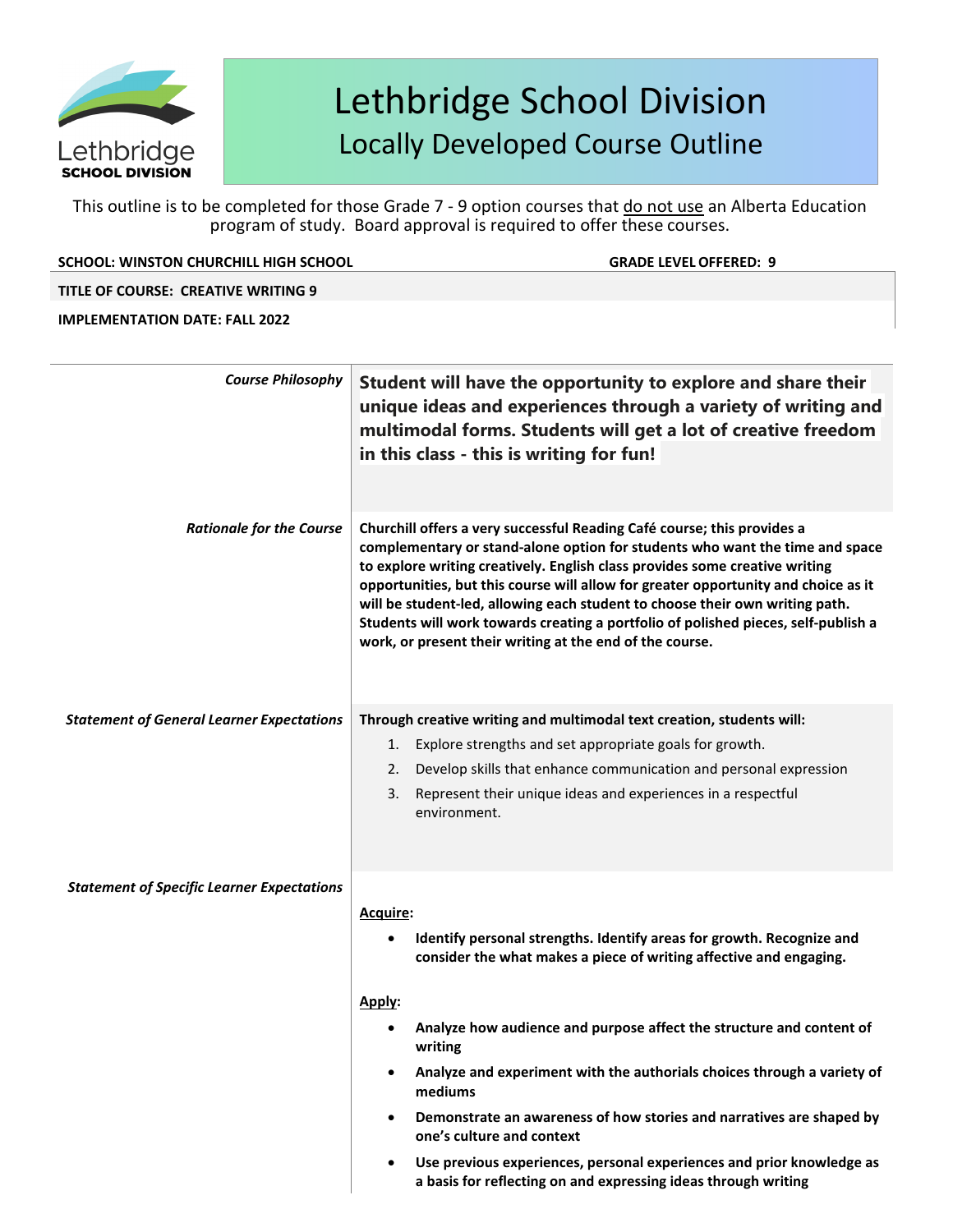|                                                 | Explore writing from a variety of genres.<br>$\bullet$                                                                                                                                         |
|-------------------------------------------------|------------------------------------------------------------------------------------------------------------------------------------------------------------------------------------------------|
|                                                 | Adapt:                                                                                                                                                                                         |
|                                                 | <b>Work collaboratively</b><br>$\bullet$                                                                                                                                                       |
|                                                 | Demonstrate and initiate self-guided projects<br>$\bullet$                                                                                                                                     |
|                                                 | Revise and polish a piece or piece of writing for self-publication or<br>$\bullet$<br>presentation                                                                                             |
|                                                 | Provide constructive feedback to peers<br>٠                                                                                                                                                    |
|                                                 |                                                                                                                                                                                                |
| <b>Anticipated Enrollment Per Year</b>          | 50+ students                                                                                                                                                                                   |
| <b>Special Facilities or Equipment Required</b> | <b>None</b>                                                                                                                                                                                    |
|                                                 |                                                                                                                                                                                                |
| <b>Learning Resources to be Used</b>            | DVD player, Criterion license, SmartBoard, notebooks                                                                                                                                           |
| How Will Students be Assessed?                  | This is a grade 9 option and therefore will not receive a number grade for<br>evaluation. It will be assessed in the same manner as our other options, using<br>the Acquire/Apply/Adapt model. |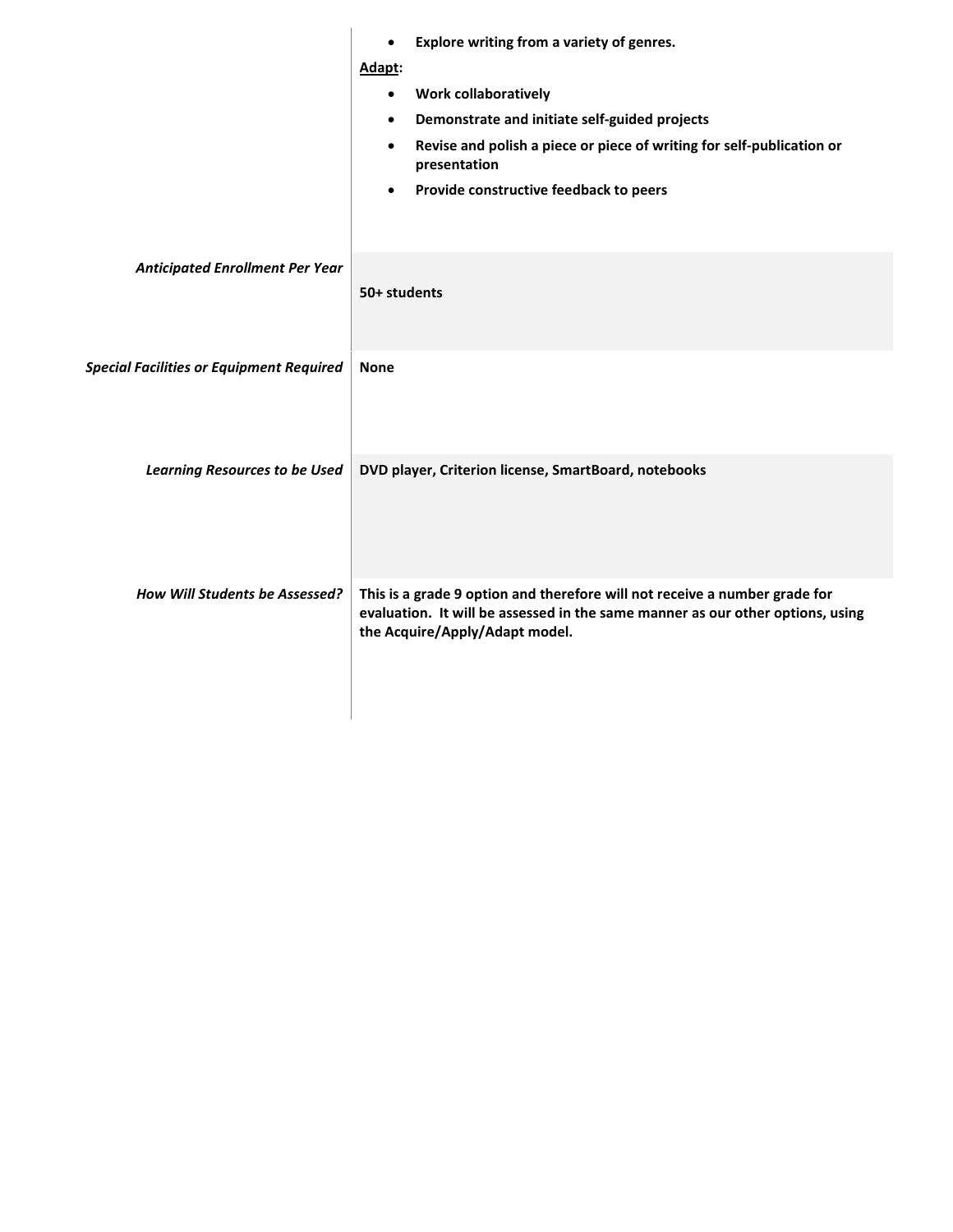

| <b>SCHOOL: WCHS</b>                               | <b>GRADE LEVEL OFFERED: 9</b>                                                                                                                                                                                                                                                                                             |
|---------------------------------------------------|---------------------------------------------------------------------------------------------------------------------------------------------------------------------------------------------------------------------------------------------------------------------------------------------------------------------------|
| TITLE OF COURSE: CRITICAL AND CREATIVE THINKING 9 |                                                                                                                                                                                                                                                                                                                           |
| <b>IMPLEMENTATION DATE: SEPTEMBER 2022</b>        |                                                                                                                                                                                                                                                                                                                           |
| <b>Course Philosophy</b>                          | Fair minded critical and creative thinkers use intellectual standards to<br>make reasoned judgments - supported by factual evidence - about what<br>to believe and in terms of the paths to choose in life. In our increasing<br>complex world the skills of critical and creative thinking are growing in<br>importance. |
| <b>Rationale for the Course</b>                   | Students will be given the opportunity to develop the attributes of critical<br>and creative thinker in an area of interest of their choosing.                                                                                                                                                                            |
| <b>Statement of General Learner Expectations</b>  | Students will understand the attributes and intellectual standards of a<br>critical and creative thinker.                                                                                                                                                                                                                 |
| <b>Statement of Specific Learner Expectations</b> | -Students will develop an appreciation for critical and creative thinking<br>skills<br>-Students will understand and demonstrate the attributes associated with<br>critical and creative thinking                                                                                                                         |
| <b>Anticipated Enrollment Per Year</b>            | 30                                                                                                                                                                                                                                                                                                                        |
| <b>Special Facilities or Equipment Required</b>   |                                                                                                                                                                                                                                                                                                                           |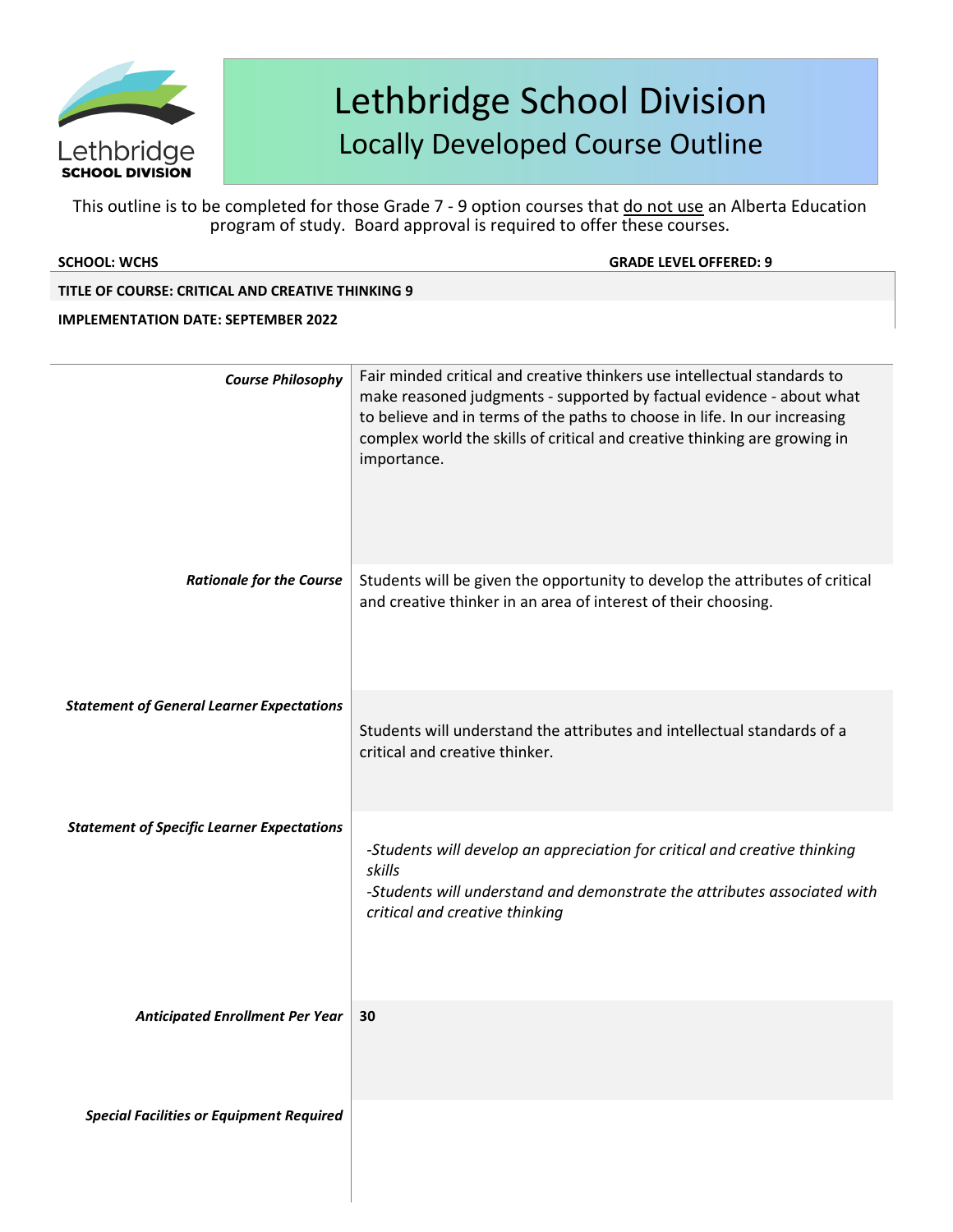| <b>Learning Resources to be Used</b> | Teacher developed resources and resources from the Critical Thinking<br>Consortium. |
|--------------------------------------|-------------------------------------------------------------------------------------|
| How Will Students be Assessed?       | Students will be assessed through the completion of one or two major<br>projects.   |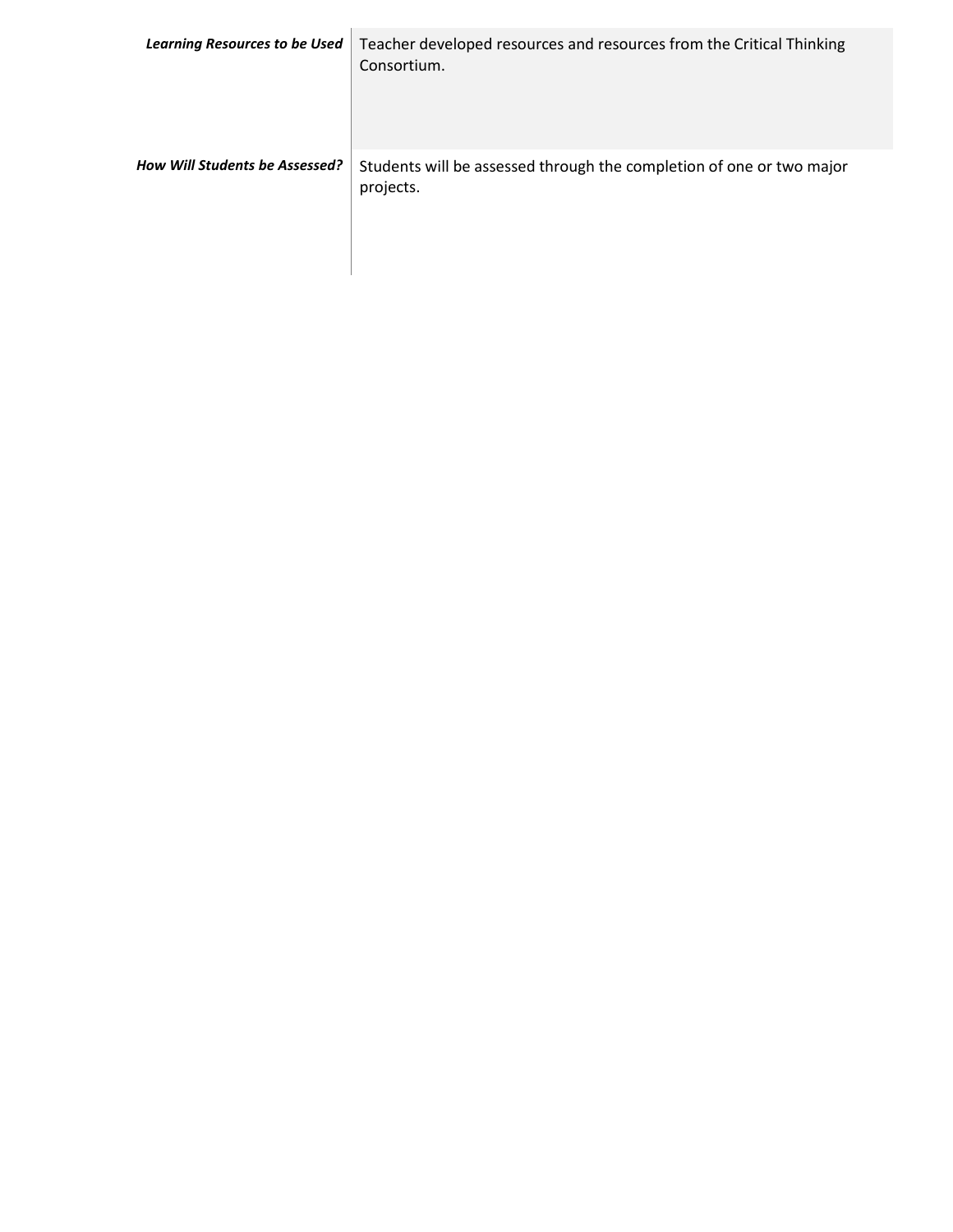

| <b>SCHOOL: WCHS</b>                               | <b>GRADE LEVEL OFFERED: 9</b>                                                                                                                                                                                                                                                                                                                                   |
|---------------------------------------------------|-----------------------------------------------------------------------------------------------------------------------------------------------------------------------------------------------------------------------------------------------------------------------------------------------------------------------------------------------------------------|
| TITLE OF COURSE: HISTORY ON FILM 9                |                                                                                                                                                                                                                                                                                                                                                                 |
| <b>IMPLEMENTATION DATE: SEPTEMBER 2022</b>        |                                                                                                                                                                                                                                                                                                                                                                 |
|                                                   |                                                                                                                                                                                                                                                                                                                                                                 |
| <b>Course Philosophy</b>                          | Film making has taken on an important role in commemorating the stories<br>of our past. Assessing and evaluating history as it appears on film can be<br>an invitation to engage in historical thinking.                                                                                                                                                        |
| <b>Rationale for the Course</b>                   | Students will be given the opportunity to develop the attributes of an<br>historical thinker through the study of history on film.                                                                                                                                                                                                                              |
| <b>Statement of General Learner Expectations</b>  | Students will understand the dimension of historical thinking.                                                                                                                                                                                                                                                                                                  |
| <b>Statement of Specific Learner Expectations</b> | -Students will develop an appreciation for the role of film in sharing the<br>historical narrative of a culture and society<br>-Students will understand and demonstrate the elements of historical<br>thinking (historical significance, causes and consequence, historical<br>evidence, continuity and change, historical perspectives, ethical<br>dimension) |
| <b>Anticipated Enrollment Per Year</b>            | 30                                                                                                                                                                                                                                                                                                                                                              |
| <b>Special Facilities or Equipment Required</b>   |                                                                                                                                                                                                                                                                                                                                                                 |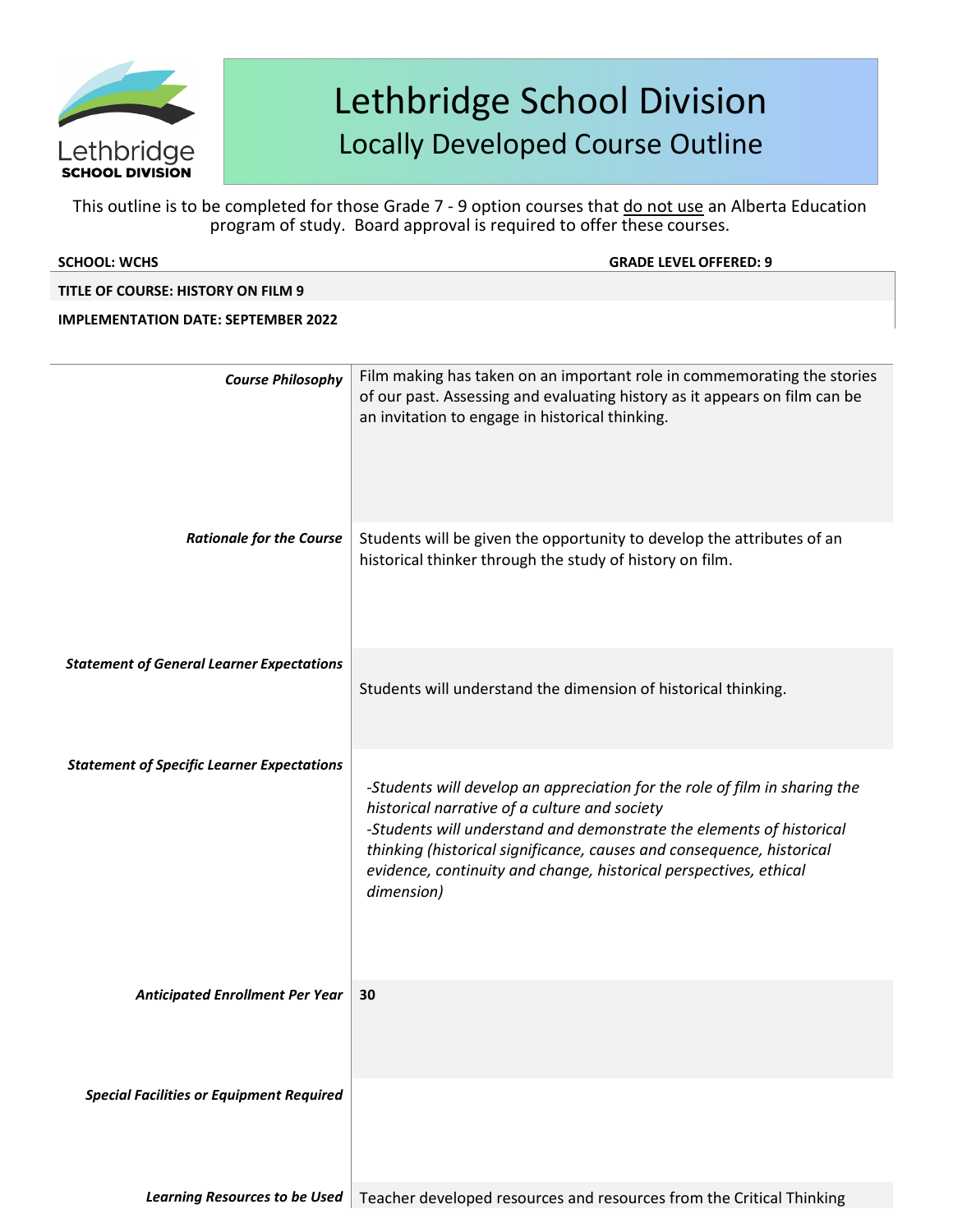|                                       | Consortium and The Historical Thinking Project.                                   |
|---------------------------------------|-----------------------------------------------------------------------------------|
| <b>How Will Students be Assessed?</b> | Students will be assessed through the completion of one or two major<br>projects. |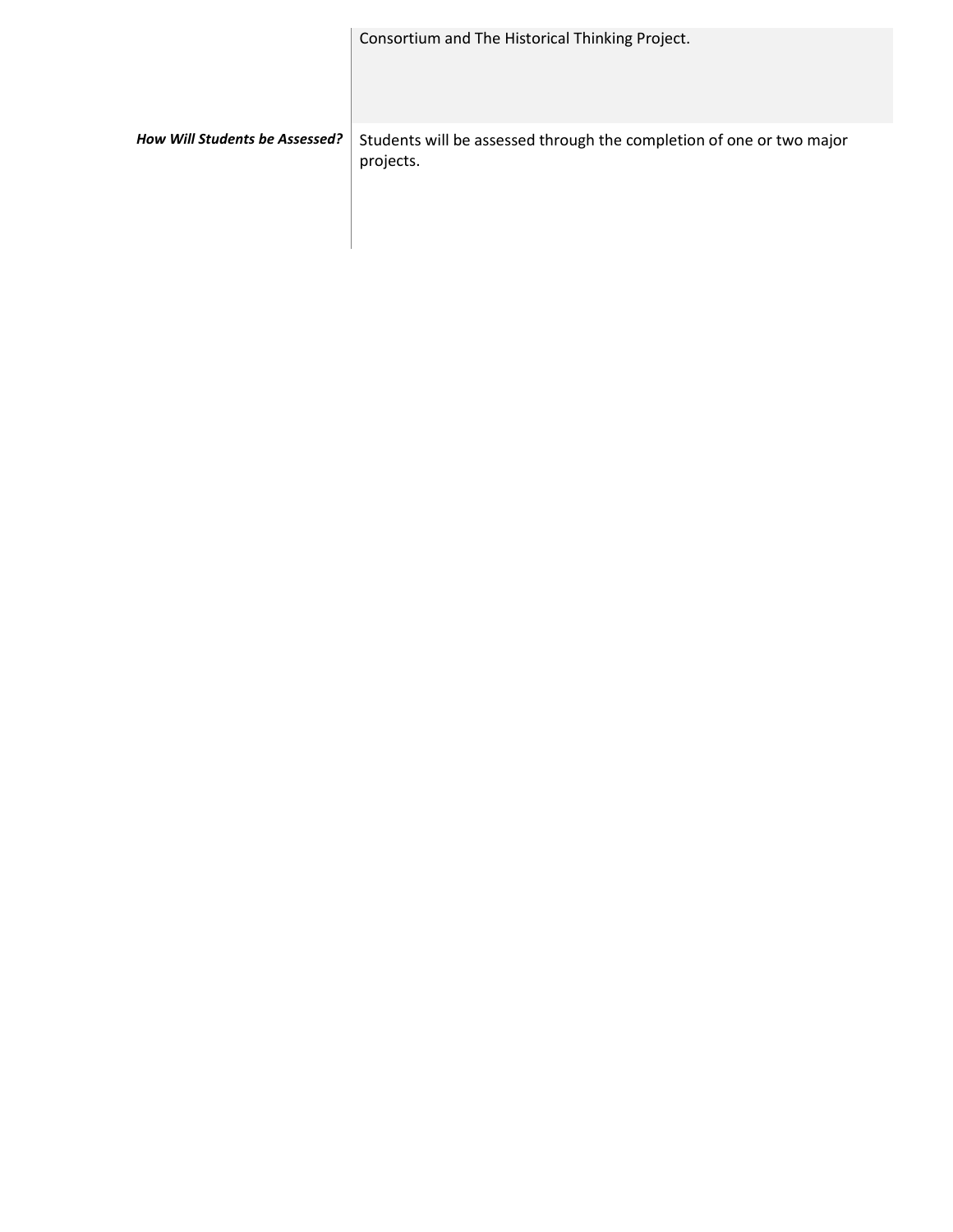

This outline is to be completed for those Grade 7 - 9 option courses that do not use an Alberta Education program of study. Board approval is required to offer these courses.

**SCHOOL: WINSTON CHURCHILL HIGH SCHOOL GRADE LEVELOFFERED: 9**

### **TITLE OF COURSE: MUSICAL THEATRE 9**

**IMPLEMENTATION DATE: SEPTEMBER, 2022**

| <b>Course Philosophy</b>                          | The Musical Theatre 9 class aims to provide an interactive environment of<br>movement, drama, and music for students who seek the challenge of working<br>through the creative process to performance. The competencies in these<br>disciplines are developed as students participate in rehearsal, performance, and<br>critical viewing.                                                                                                                                                                                                                                                                                                                                                                                                       |
|---------------------------------------------------|-------------------------------------------------------------------------------------------------------------------------------------------------------------------------------------------------------------------------------------------------------------------------------------------------------------------------------------------------------------------------------------------------------------------------------------------------------------------------------------------------------------------------------------------------------------------------------------------------------------------------------------------------------------------------------------------------------------------------------------------------|
| <b>Rationale for the Course</b>                   | The collaborative nature of Musical Theatre 9 fosters creative collaboration,<br>leadership, communication, problem-solving, self-expression, and individual<br>responsibility. This course involves students in creative collaboration with an<br>emphasis on student strengths and learning needs. Innovation is found through<br>collaborative experiences in dance/movement, drama, and music. Students are<br>encouraged to develop awareness of themselves as performers as they take<br>creative risks and confidently enter authentic theatre experiences as performers<br>and audience members.                                                                                                                                        |
| <b>Statement of General Learner Expectations</b>  | Students will develop and integrate the performance skills of dance,<br>1.<br>movement, drama, and music to effectively tell a story<br>2. Students will demonstrate collaboration in the development of musical<br>theatre performance<br>3. Students will critically reflect upon and respond to performance of<br>musical theatre                                                                                                                                                                                                                                                                                                                                                                                                            |
| <b>Statement of Specific Learner Expectations</b> | 1.1 Develop introductory projection, articulation, and vocal techniques of the<br>voice for the stage.<br>1.2 Develop introductory vocal expression and interpretation through the<br>performance of solo and/or ensemble repertoire.<br>1.3 Develop basic dance steps and choreography.<br>1.4 Develop introductory characterization through gesture, posture, and<br>movement.<br>1.5 Develop introductory musical theatre skills to demonstrate stage presence<br>in performance.<br>2.1 Develop vocal and physical warm-up exercises.<br>2.2 Develop positive interpersonal skills to demonstrate respect for self and<br>others during rehearsal and performance.<br>2.3 Develop an awareness of the historical context of the production. |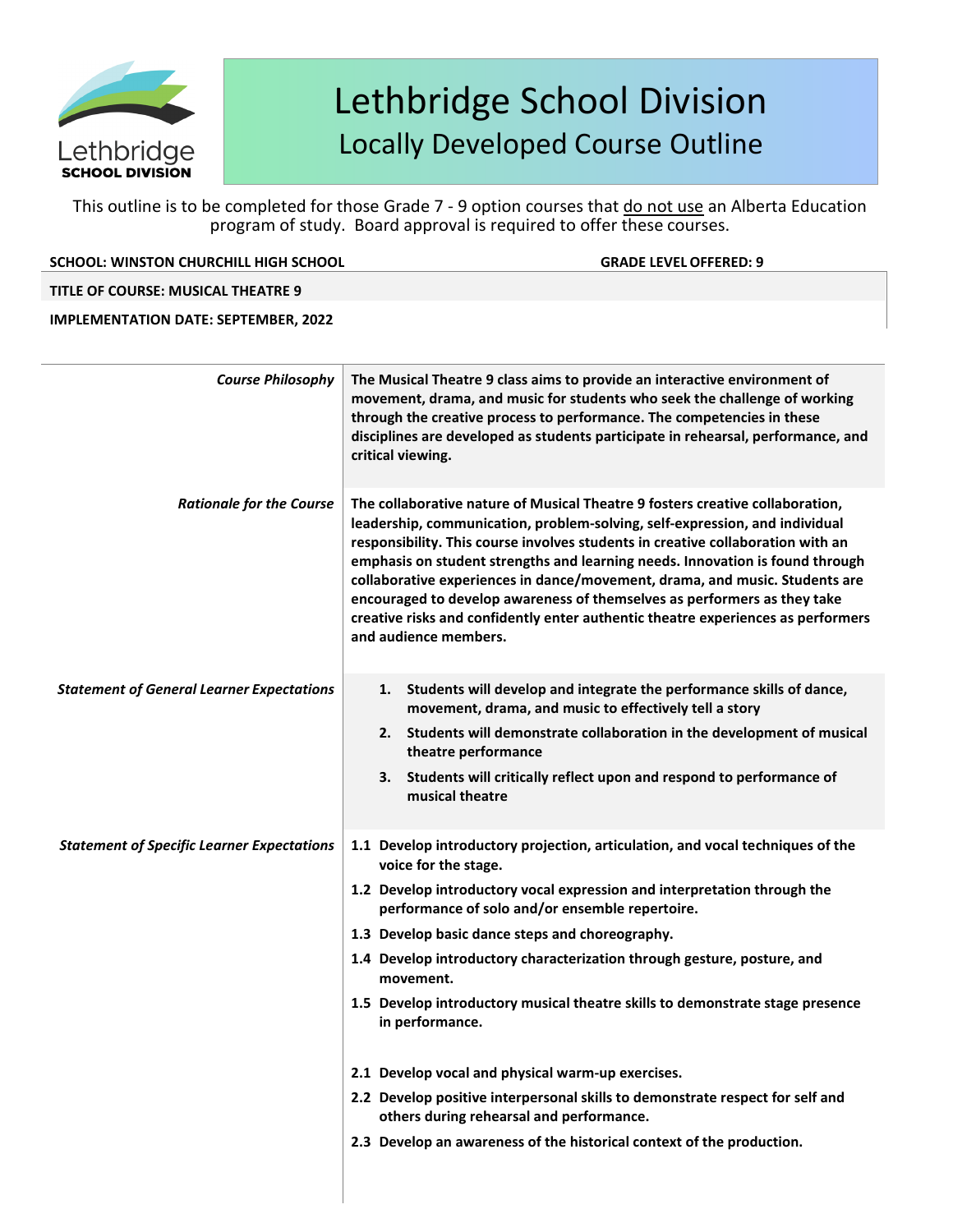|                                                 | 3.1 Accept and offer constructive criticism within the musical theatre<br>performance ensemble.                                                                                                      |
|-------------------------------------------------|------------------------------------------------------------------------------------------------------------------------------------------------------------------------------------------------------|
|                                                 | 3.2 Model respectful acceptance and provision of constructive criticism<br>within the musical theatre performance ensemble.                                                                          |
|                                                 | 3.3 View, listen to, and/or attend Musical Theatre performances.                                                                                                                                     |
| <b>Anticipated Enrollment Per Year</b>          | 25                                                                                                                                                                                                   |
| <b>Special Facilities or Equipment Required</b> | Drama Room, Music Room                                                                                                                                                                               |
| <b>Learning Resources to be Used</b>            | No required resources for students.                                                                                                                                                                  |
| <b>How Will Students be Assessed?</b>           | Student growth will be monitored and recorded through teacher observation, in-<br>class and public performances, submission of assignments, reflection on<br>classroom discussions, and peer review. |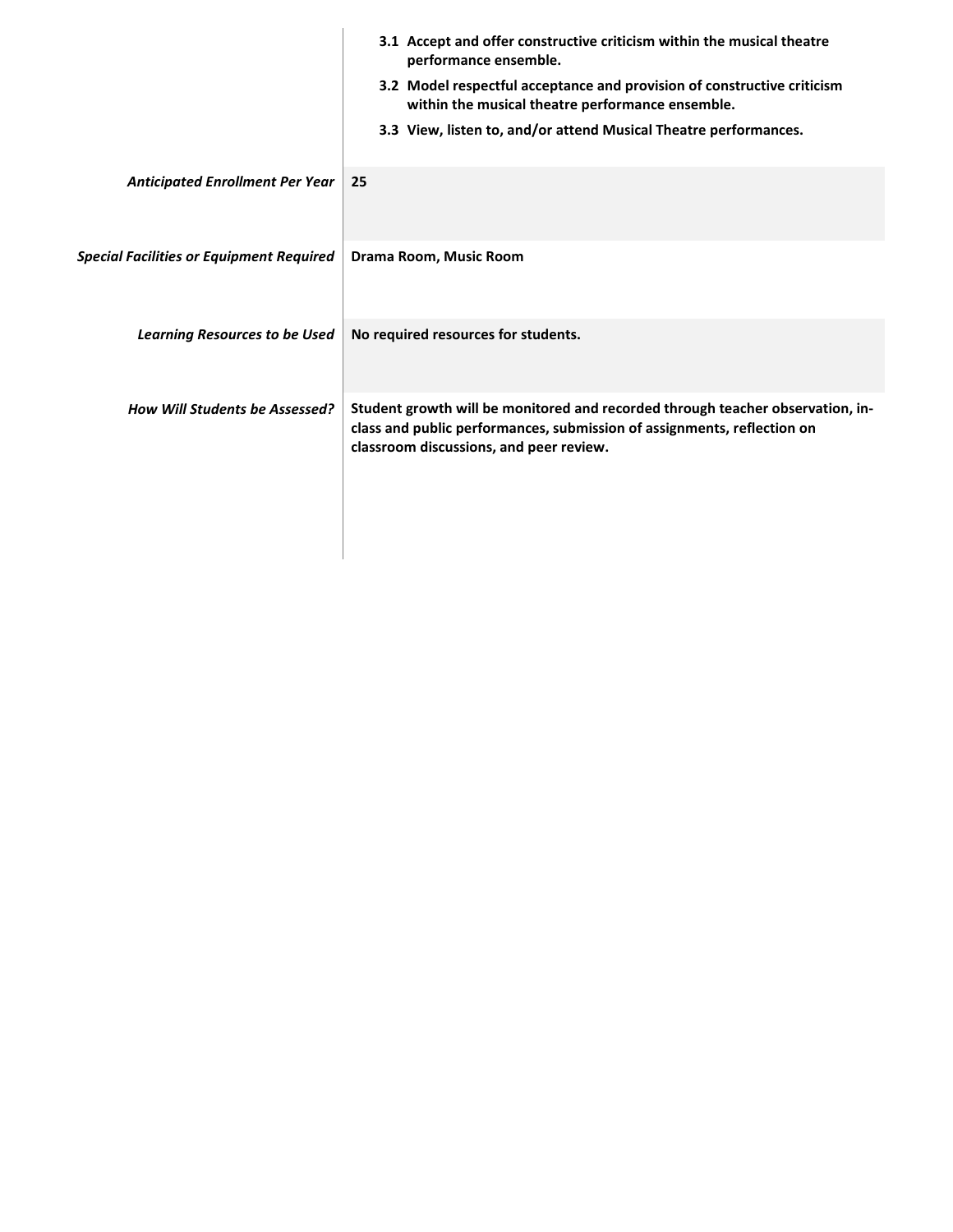

This outline is to be completed for those Grade 7 - 9 option courses that do not use an Alberta Education program of study. Board approval is required to offer these courses.

**SCHOOL: WINSTON CHURCHILL HIGH SCHOOL GRADE LEVELOFFERED: 9**

### **TITLE OF COURSE: PERCUSSION 9**

### **IMPLEMENTATION DATE: SEPTEMBER, 2022**

| <b>Course Philosophy</b>                          | Percussion 9 is a course for students who are interested in a broad spectrum of<br>musical experiences within a non-performance-based environment but not<br>interested in specializing in a traditional choral or instrumental performance. A<br>myriad of percussion instruments will be explored and played to offer a unique<br>ensemble experience for the learner.                                                                                                                                                                                                                                                                                                                                                       |
|---------------------------------------------------|--------------------------------------------------------------------------------------------------------------------------------------------------------------------------------------------------------------------------------------------------------------------------------------------------------------------------------------------------------------------------------------------------------------------------------------------------------------------------------------------------------------------------------------------------------------------------------------------------------------------------------------------------------------------------------------------------------------------------------|
| <b>Rationale for the Course</b>                   | The fine arts embrace art, drama and music without obscuring their uniqueness.<br>Each has its own mode of expression and makes its own contribution to society,<br>necessitating the inclusion of the arts as separate subject areas in the school<br>program. In this percussion course, students will be involved as a performer, a<br>listener, a critic, a consumer, a historian, a creator, and a composer. The<br>maturing student learns to appreciate, to understand, to create, and to criticize<br>the products of the mind, the voice, the hand and the body.                                                                                                                                                      |
| <b>Statement of General Learner Expectations</b>  | 1. Performing<br>2. Listening<br>3.<br><b>Creating</b><br>Researching<br>4.<br>5. Valuing                                                                                                                                                                                                                                                                                                                                                                                                                                                                                                                                                                                                                                      |
| <b>Statement of Specific Learner Expectations</b> | 1.1 Demonstrate and understand the term: rhythm<br>1.2 Define and demonstrate: tempo, meter, duration<br>1.3 Recognize and perform: duple, triple, and compound meters<br>1.4 Demonstrate the correct physical relationship between player and musical<br>instrument<br>1.5 Demonstrate articulations, such as attacks and releases<br>2.1 Demonstrate an understanding of binary and ternary forms<br>2.2 Identify, aurally and visually, eight-beat (and later sixteen-beat) rhythmic<br>patterns<br>2.3 Comment on the accuracy of one's own performance and that of others<br>3.1 Demonstrate an understanding of staff, bass clef and treble clef<br>3.2 Demonstrate an understanding of time signature and key signature |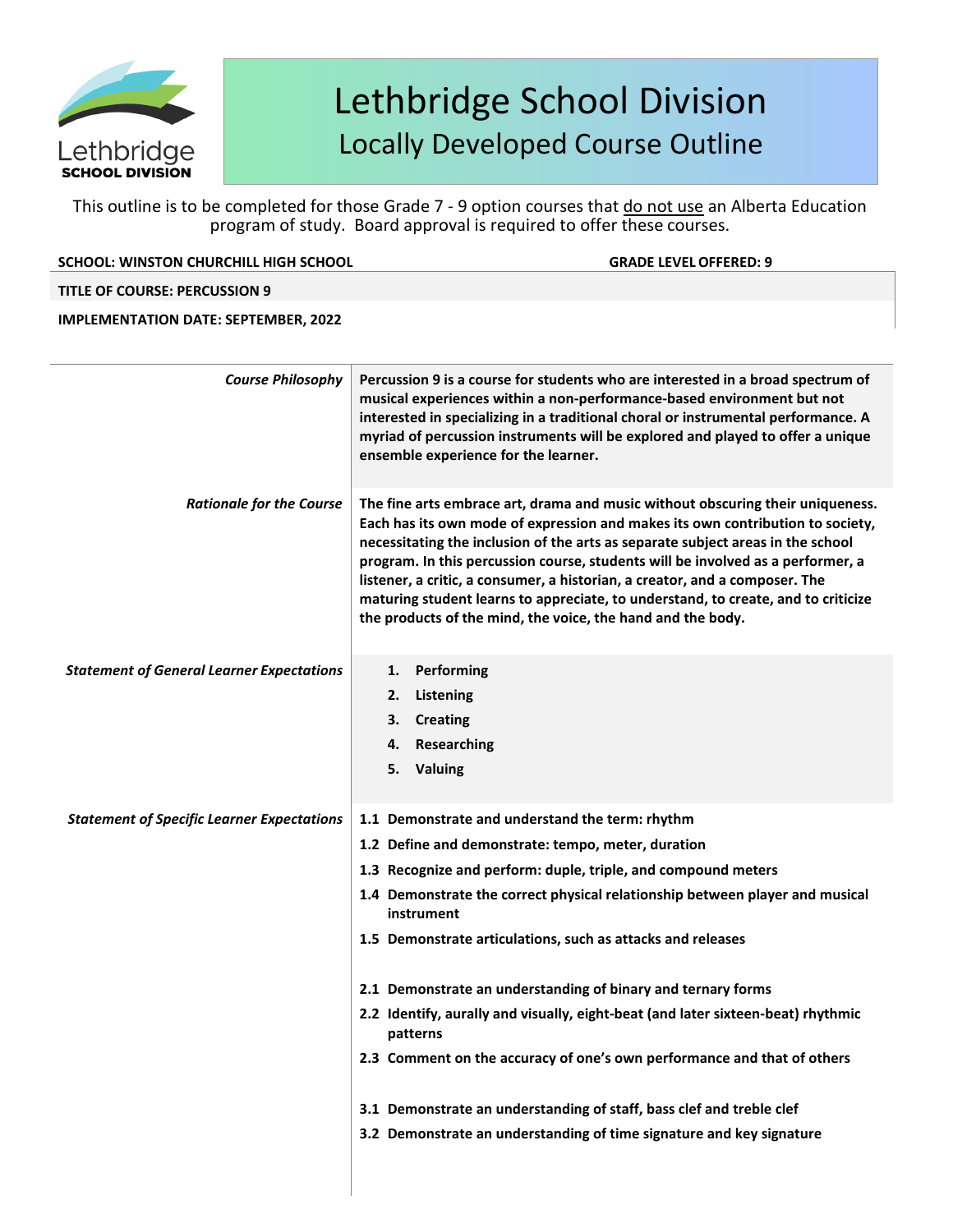|                                                 | 4.1 Explore, develop, and refine the sound making capabilities of the<br>instrument, individually and/or as part of an ensemble                                                             |
|-------------------------------------------------|---------------------------------------------------------------------------------------------------------------------------------------------------------------------------------------------|
|                                                 | 4.2 Identify and compare various styles of folk music and art music                                                                                                                         |
|                                                 | 5.1 Explain the multicultural role that music plays in the community                                                                                                                        |
|                                                 | 5.2 Discuss the humanistic origins of the music of specific cultures                                                                                                                        |
|                                                 | 5.3 Demonstrate an understanding of the care and maintenance of instruments                                                                                                                 |
| <b>Anticipated Enrollment Per Year</b>          | 25                                                                                                                                                                                          |
| <b>Special Facilities or Equipment Required</b> | Music Room: Djembe drums, timpani drums, auxiliary percussion instruments,<br>and mallet instruments                                                                                        |
| <b>Learning Resources to be Used</b>            | No required resources for students.                                                                                                                                                         |
| <b>How Will Students be Assessed?</b>           | Student growth will be monitored and recorded through teacher observation, in-<br>class performances, submission of assignments, reflection on classroom<br>discussions, and playing tests. |
|                                                 |                                                                                                                                                                                             |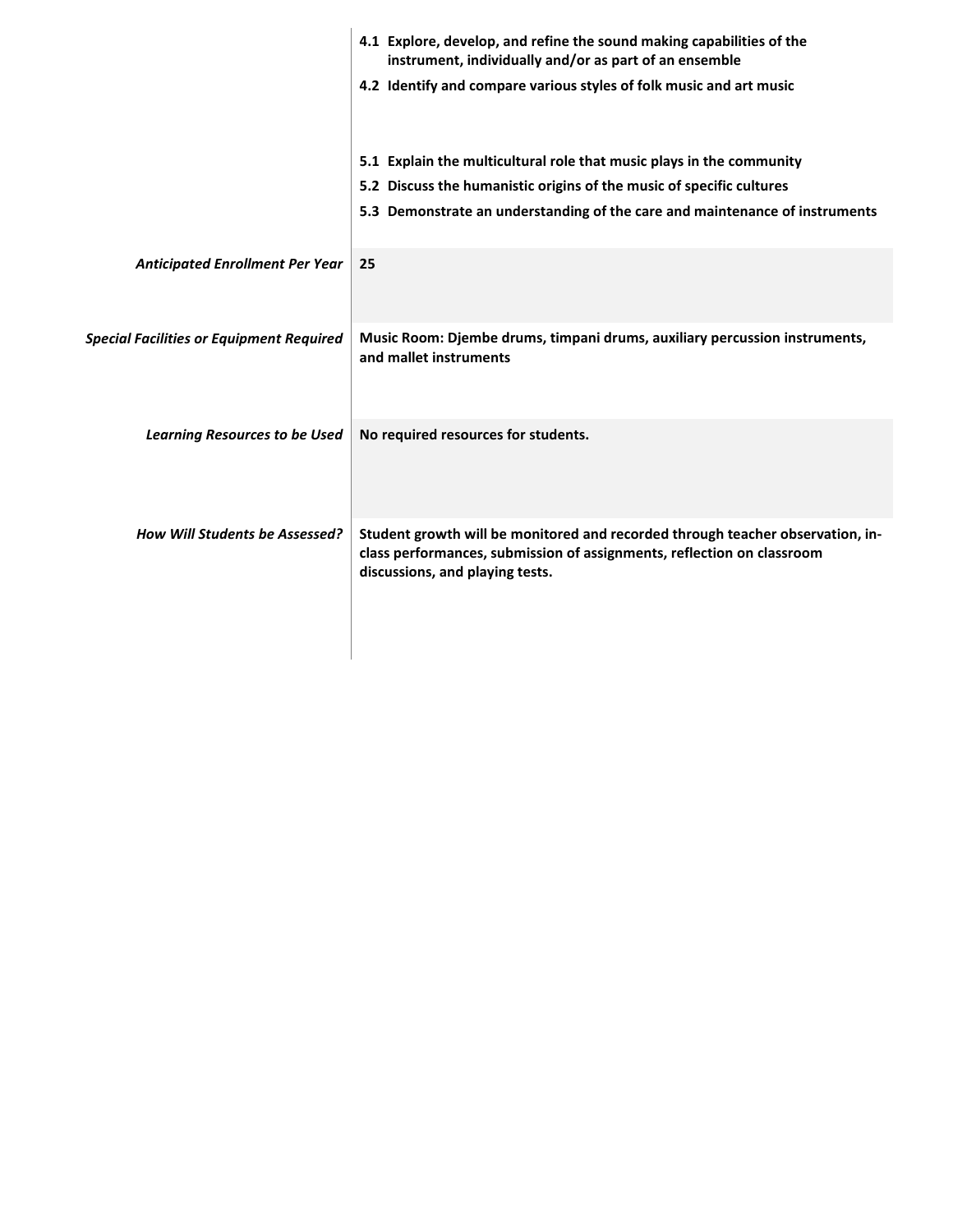

This outline is to be completed for those Grade 7 - 9 option courses that do not use an Alberta Education program of study. Board approval is required to offer these courses.

### **SCHOOL: WILSON MIDDLE SCHOOL GRADE LEVELOFFERED: 6, 7, 8**

### **TITLE OF COURSE: EXPLORATORY BROADCASTING**

### **IMPLEMENTATION DATE: 2022-2023**

| <b>Course Philosophy</b>                          | Broadcasting is the distribution of audio or video content to a dispersed<br>audience via any electronic mass communications medium. Learning in<br>technology education requires presenting experiences that teach students to apply<br>process thinking and critical thinking skills. Design thinking is a process for<br>investigating ill-defined problems, acquiring information, analyzing knowledge,<br>prototyping ideas, and positing solutions. Students enrolled in Introduction to<br>Broadcasting will be presented with production challenges. Through visual<br>mediums students will be required to demonstrate their knowledge of the design<br>process. Additionally, production challenges will introduce students to<br>technological systems such as camerawork, audio production, and digital editing. |
|---------------------------------------------------|------------------------------------------------------------------------------------------------------------------------------------------------------------------------------------------------------------------------------------------------------------------------------------------------------------------------------------------------------------------------------------------------------------------------------------------------------------------------------------------------------------------------------------------------------------------------------------------------------------------------------------------------------------------------------------------------------------------------------------------------------------------------------------------------------------------------------|
| <b>Rationale for the Course</b>                   | Students in Broadcasting will experience video and audio production challenges<br>which will help to develop visual media literacy skills. Through an approach that<br>promotes firsthand experimentation, the course will prepare students for more<br>advanced offerings within the broadcasting umbrella and provide students a core<br>set of transferable skills.                                                                                                                                                                                                                                                                                                                                                                                                                                                       |
| <b>Statement of General Learner Expectations</b>  | Students in Broadcasting will work with a variety of video/audio recording and<br>editing technologies, as well as storytelling and scriptwriting assignments. The<br>ability to create video-based projects will allow students to explore visual media<br>which is so prevalent in society today. This experience will hopefully spark an<br>interest in video journalism, comedy, public service, school initiatives, community<br>activities, and much more                                                                                                                                                                                                                                                                                                                                                              |
| <b>Statement of Specific Learner Expectations</b> | Understand the techniques effective speakers use to make convincing<br>$\bullet$<br>presentations<br>Select an appropriate oral presentation form for a specific purpose and<br>$\bullet$<br>audience<br>Learn how to organize a chosen topic into cohesive storyboard format<br>$\bullet$<br>Learn how to effectively conduct and interview, including question<br>$\bullet$<br>composition and logistical camera set-up<br>Select and use conventions of broadcast news and appropriate<br>techniques to produce a new segment<br>Use appropriate production techniques to create a media work<br>$\bullet$<br>Understand the various stages and responsibilities in the production of a<br>$\bullet$<br>news broadcast<br>Learn how to apply composition techniques to their own video skills<br>$\bullet$                |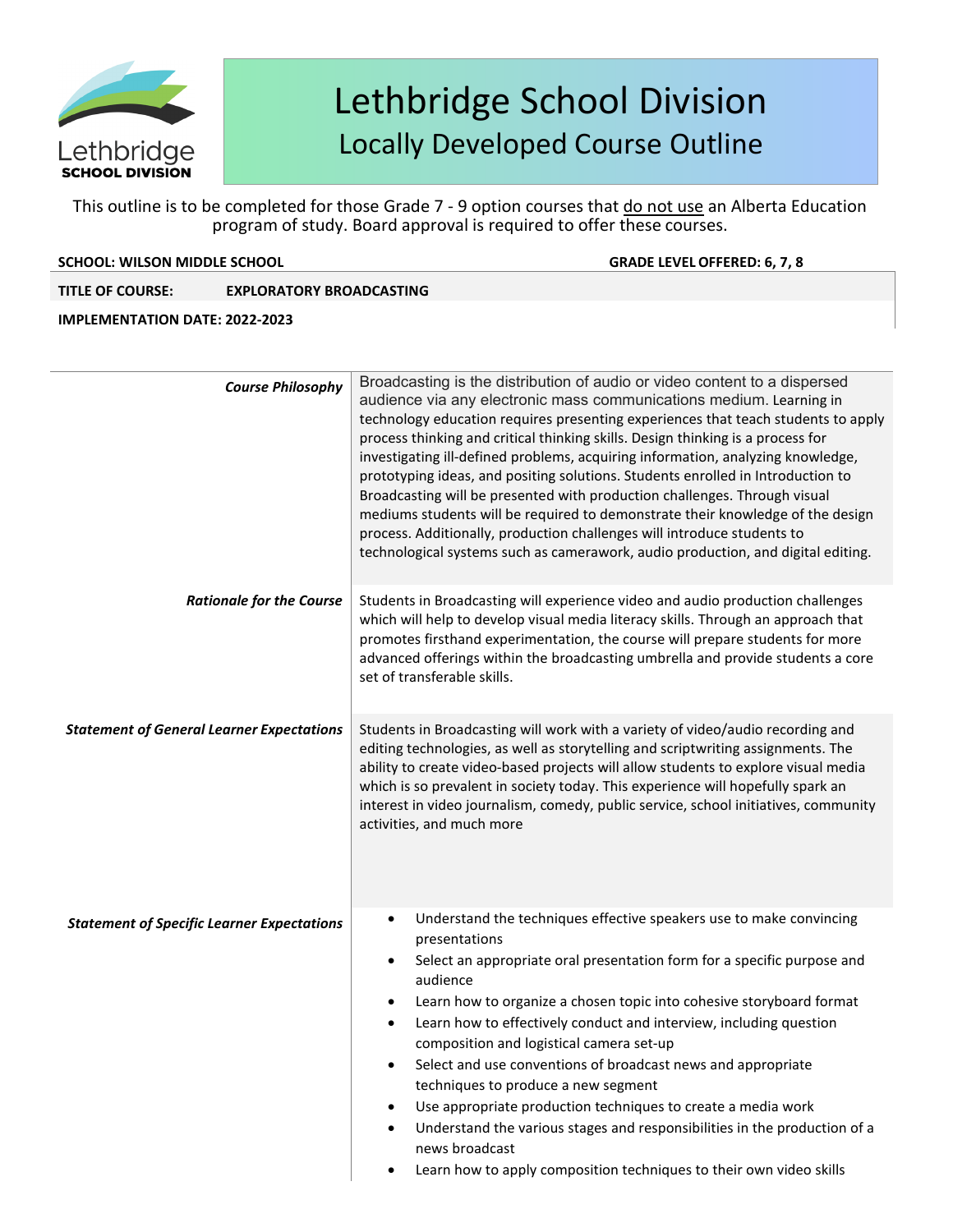|                                                 | Identify and use important visual codes (such a long-shot, close-up,<br>$\bullet$<br>camera angle) that are used on television and in movies and recognize<br>that these codes affect meaning<br>Learn how to organize their recorded video into a coherent sequence<br>$\bullet$<br>using video editing programs (e.g., iMovie or Moviemaker), including<br>voice recording |
|-------------------------------------------------|------------------------------------------------------------------------------------------------------------------------------------------------------------------------------------------------------------------------------------------------------------------------------------------------------------------------------------------------------------------------------|
| <b>Anticipated Enrollment Per Year</b>          | Fifty students per year.                                                                                                                                                                                                                                                                                                                                                     |
| <b>Special Facilities or Equipment Required</b> | Access to WMS Multi-Media Lab and equipment.                                                                                                                                                                                                                                                                                                                                 |
| <b>Learning Resources to be Used</b>            | Teacher developed resources (print materials, PowerPoint presentations,<br>materials researched from a variety of sources, e.g., PBS News Hour Student<br>Reporting Labs materials).                                                                                                                                                                                         |
| <b>How Will Students be Assessed?</b>           | Student learning will be assessed using rubrics created for specific broadcasting<br>projects that will focus on the specific learner expectations. Students will also be<br>assessed on group work metrics as projects in class will require team students to<br>collaborate with each other.                                                                               |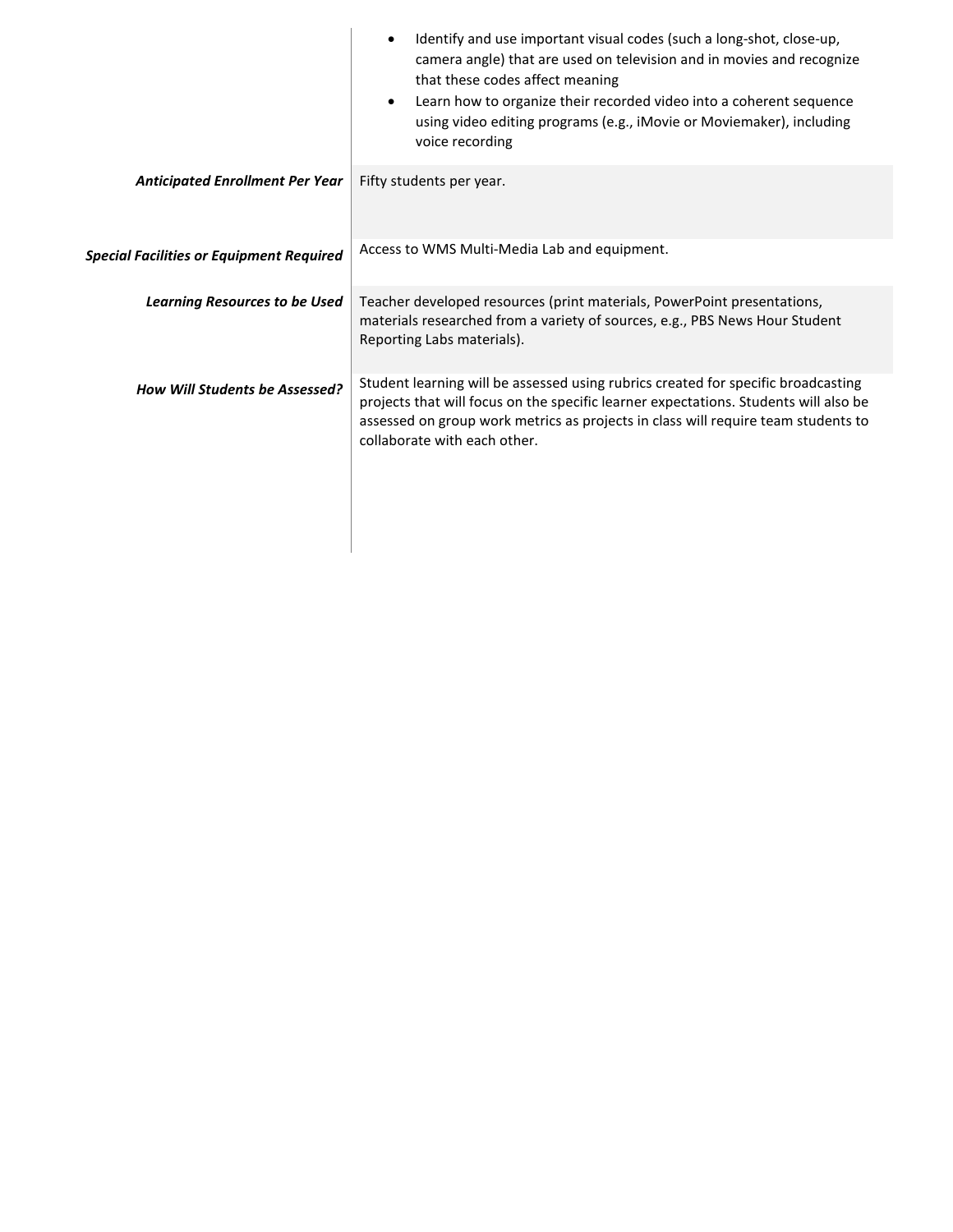

This outline is to be completed for those Grade 7 - 9 option courses that do not use an Alberta Education program of study. Board approval is required to offer these courses.

| <b>SCHOOL: WILSON MIDDLE SCHOOL</b>               | <b>GRADE LEVEL OFFERED: 6,7 AND 8</b>                                                                                                                                                                                                                                                                         |
|---------------------------------------------------|---------------------------------------------------------------------------------------------------------------------------------------------------------------------------------------------------------------------------------------------------------------------------------------------------------------|
| <b>TITLE OF COURSE: GOLF</b>                      |                                                                                                                                                                                                                                                                                                               |
| <b>IMPLEMENTATION DATE: SPRING 2023</b>           |                                                                                                                                                                                                                                                                                                               |
|                                                   |                                                                                                                                                                                                                                                                                                               |
| <b>Course Philosophy</b>                          | At Wilson Middle School we try and provide as many different learning<br>opportunities as possible for our students. This class provides students<br>with an introduction to the game of golf.                                                                                                                |
| <b>Rationale for the Course</b>                   | The rationale for this course is to provide students with an opportunity to<br>be active and learn the basic skills and knowledge necessary to participate<br>confidently in the lifelong sport of golf.                                                                                                      |
| <b>Statement of General Learner Expectations</b>  | In this course students will acquire golf specific skills through a variety of<br>developmentally appropriate movement activities, media and individual<br>activities. Students will experience and appreciate the health benefits that<br>result from physical activity and interact positively with others. |
| <b>Statement of Specific Learner Expectations</b> | Rules of the game<br>Swing mechanics<br>The Brands of Golf<br>Player Profile Power Point<br>Real life applications - We visit the range at Evergreen Golf Center<br>Mini Golf Creation<br>Logo Drawings                                                                                                       |

*Anticipated Enrollment Per Year*

30 students ranging from grades 6, 7 and 8.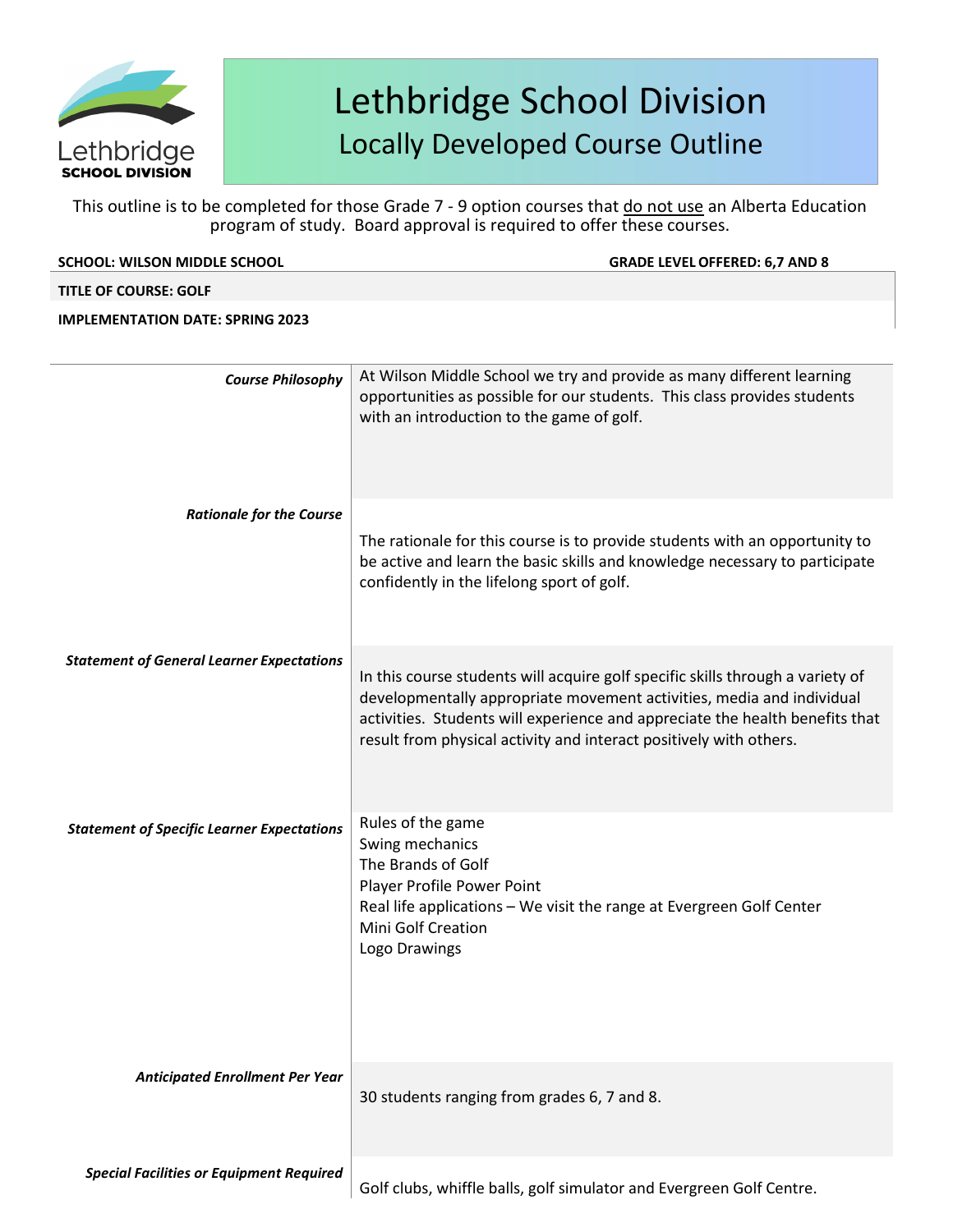| <b>Learning Resources to be Used</b>  | Media, computers, golf simulator, golf clubs and Evergreen Golf Centre.                                                                                            |
|---------------------------------------|--------------------------------------------------------------------------------------------------------------------------------------------------------------------|
| <b>How Will Students be Assessed?</b> | Students will be assessment through formative and summative<br>assessments. Weekly activity rubrics, self-assessments and project rubrics<br>will be used as well. |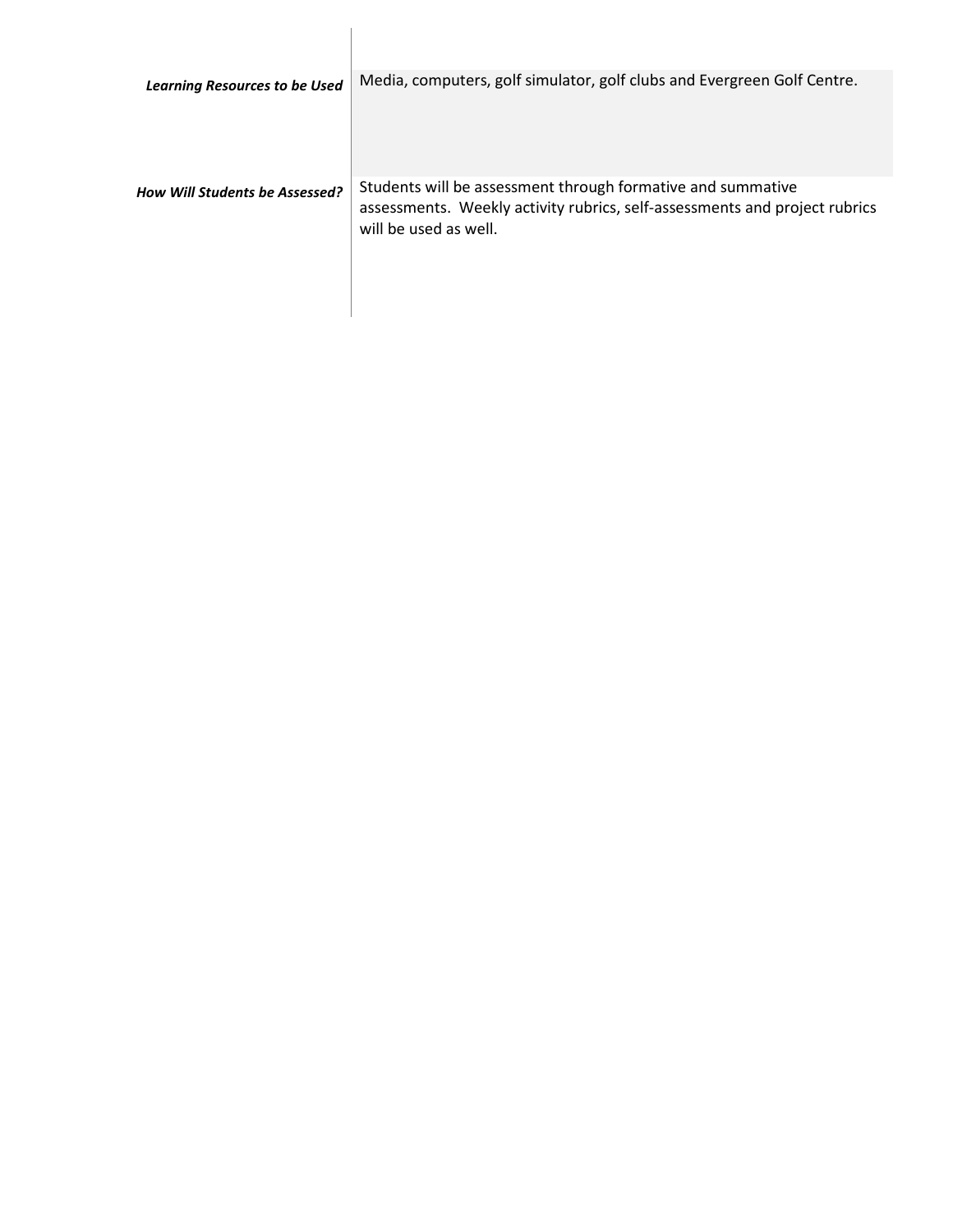

This outline is to be completed for those Grade 7 - 9 option courses that do not use an Alberta Education program of study. Board approval is required to offer these courses.

|                                                   | program or staay. Doard approval is required to oner these courses.                                                                                                                                                                                                                                                                                                                                                                                                                                                       |
|---------------------------------------------------|---------------------------------------------------------------------------------------------------------------------------------------------------------------------------------------------------------------------------------------------------------------------------------------------------------------------------------------------------------------------------------------------------------------------------------------------------------------------------------------------------------------------------|
| <b>SCHOOL: WMS</b>                                | <b>GRADE LEVEL OFFERED:</b>                                                                                                                                                                                                                                                                                                                                                                                                                                                                                               |
| TITLE OF COURSE: 3D PRINTING & DESIGN             | <b>GRADES 6-8</b>                                                                                                                                                                                                                                                                                                                                                                                                                                                                                                         |
| <b>IMPLEMENTATION DATE: 2022-2023</b>             |                                                                                                                                                                                                                                                                                                                                                                                                                                                                                                                           |
|                                                   |                                                                                                                                                                                                                                                                                                                                                                                                                                                                                                                           |
| <b>Course Philosophy</b>                          | The world of 3D design is becoming ever more popular and accessible, as well as<br>useful! By examining a variety of different 3D design and CAD programs, as well<br>as the slicer software programs required to run 3D printers, students will be<br>given practical foundational knowledge that they can carry forward to use in<br>future years.                                                                                                                                                                      |
| <b>Rationale for the Course</b>                   | The use of Computer Assisted Drafting (CAD) programs is becoming not only<br>more accessible, but also more relevant and in demand. Having an<br>understanding of and experience with CAD programs provide students with<br>important 21'st century skills. It can also help students broaden their horizons<br>and learn something new that has both practical and fun sides to it. Many<br>students are very computer literate, this option seeks to add to the repertoire of<br>students' computer literacy portfolio. |
| <b>Statement of General Learner Expectations</b>  | Students will learn the basics of 3D design and drafting by using different media<br>including hand drawings and different levels of sophisticated computer assisted<br>drafting programs.                                                                                                                                                                                                                                                                                                                                |
| <b>Statement of Specific Learner Expectations</b> | Students will gain an appreciation and understanding of the process of<br>drafting 3D objects using physical as well as digital media.                                                                                                                                                                                                                                                                                                                                                                                    |
|                                                   | Students will familiarize themselves with the process of the basics of 3D<br>printing, including safety, understanding and care of hardware, and<br>using slicer software.                                                                                                                                                                                                                                                                                                                                                |
|                                                   | Anticipated Enrollment Per Year   15 students per class, possibly 3 terms.                                                                                                                                                                                                                                                                                                                                                                                                                                                |
| <b>Special Facilities or Equipment Required</b>   | This class will need to be conducted in a computer lab with access to Minecraft<br>Education edition, a web browser, and Fusion 360 installed on each computer.                                                                                                                                                                                                                                                                                                                                                           |
| <b>Learning Resources to be Used</b>              | Computer lab, 3D Printers.                                                                                                                                                                                                                                                                                                                                                                                                                                                                                                |

*How Will Students be Assessed?* **Participation, citizenship, and projects.**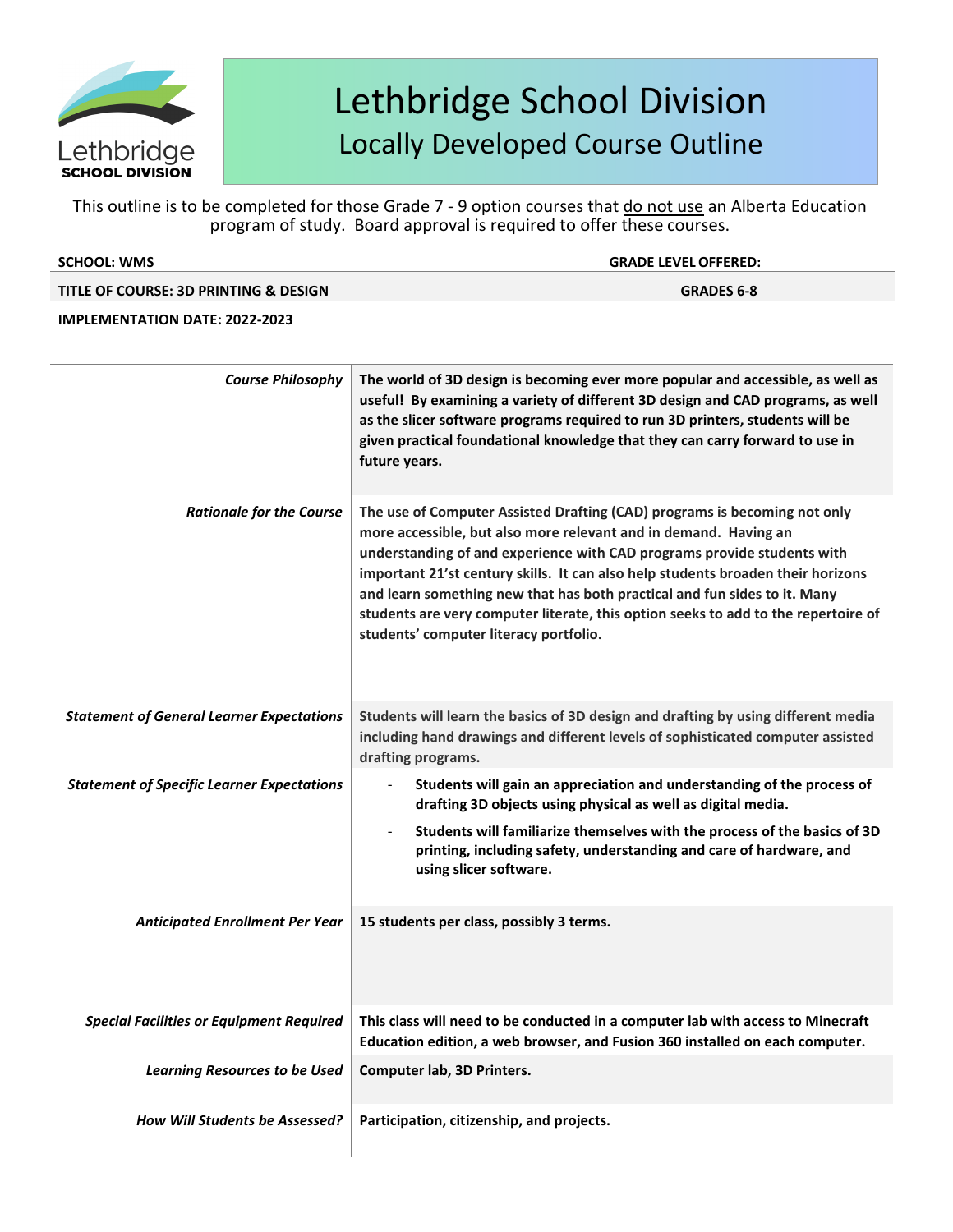

This outline is to be completed for those Grade 7 - 9 option courses that do not use an Alberta Education program of study. Board approval is required to offer these courses.

### **SCHOOL: WILSON MIDDLE SCHOOL GRADE LEVELOFFERED: 6-7-8**

### **TITLE OF COURSE: ANCIENT HISTORY**

### **IMPLEMENTATION DATE: 2022-23 SCHOOL YEAR**

| <b>Course Philosophy</b>                          | Ancient History will cover past events from the beginning of writing and<br>recording of human history to late antiquity. It will cover aspects of history that<br>are scientific (examination of physical evidence) or humanistic (study through<br>texts). The time period being covered would be from 3000 BCE to 500 CE.<br>Students will look into ancient societies such as Mesopotamia, Egypt, Rome,<br>Greece. They will also get to look at non-western histories such as China. |
|---------------------------------------------------|-------------------------------------------------------------------------------------------------------------------------------------------------------------------------------------------------------------------------------------------------------------------------------------------------------------------------------------------------------------------------------------------------------------------------------------------------------------------------------------------|
| <b>Rationale for the Course</b>                   | The rationale for the ancient history course would be to expose students to<br>various forms of history that they are not familiar with or taught until later<br>grades. The goal is for students to gain a life long appreciation and love for<br>history.                                                                                                                                                                                                                               |
| <b>Statement of General Learner Expectations</b>  | Students will understand aspects of ancient civilizations such as Mesopotamia,<br><b>Egypt, Rome and Greece.</b><br>Students will apply their knowledge through specific projects such as a museum<br>artifact creation.                                                                                                                                                                                                                                                                  |
| <b>Statement of Specific Learner Expectations</b> | Students will be expected to participate in all lectures and complete the various<br>forms of summative assessments throughout the term.                                                                                                                                                                                                                                                                                                                                                  |
| <b>Anticipated Enrollment Per Year</b>            | 25-30 students                                                                                                                                                                                                                                                                                                                                                                                                                                                                            |
| <b>Special Facilities or Equipment Required</b>   | <b>None</b>                                                                                                                                                                                                                                                                                                                                                                                                                                                                               |
| <b>Learning Resources to be Used</b>              | Western Heritage by Donald Kagan will be used as reference for PowerPoints<br>and other activities that the students will be participating in                                                                                                                                                                                                                                                                                                                                             |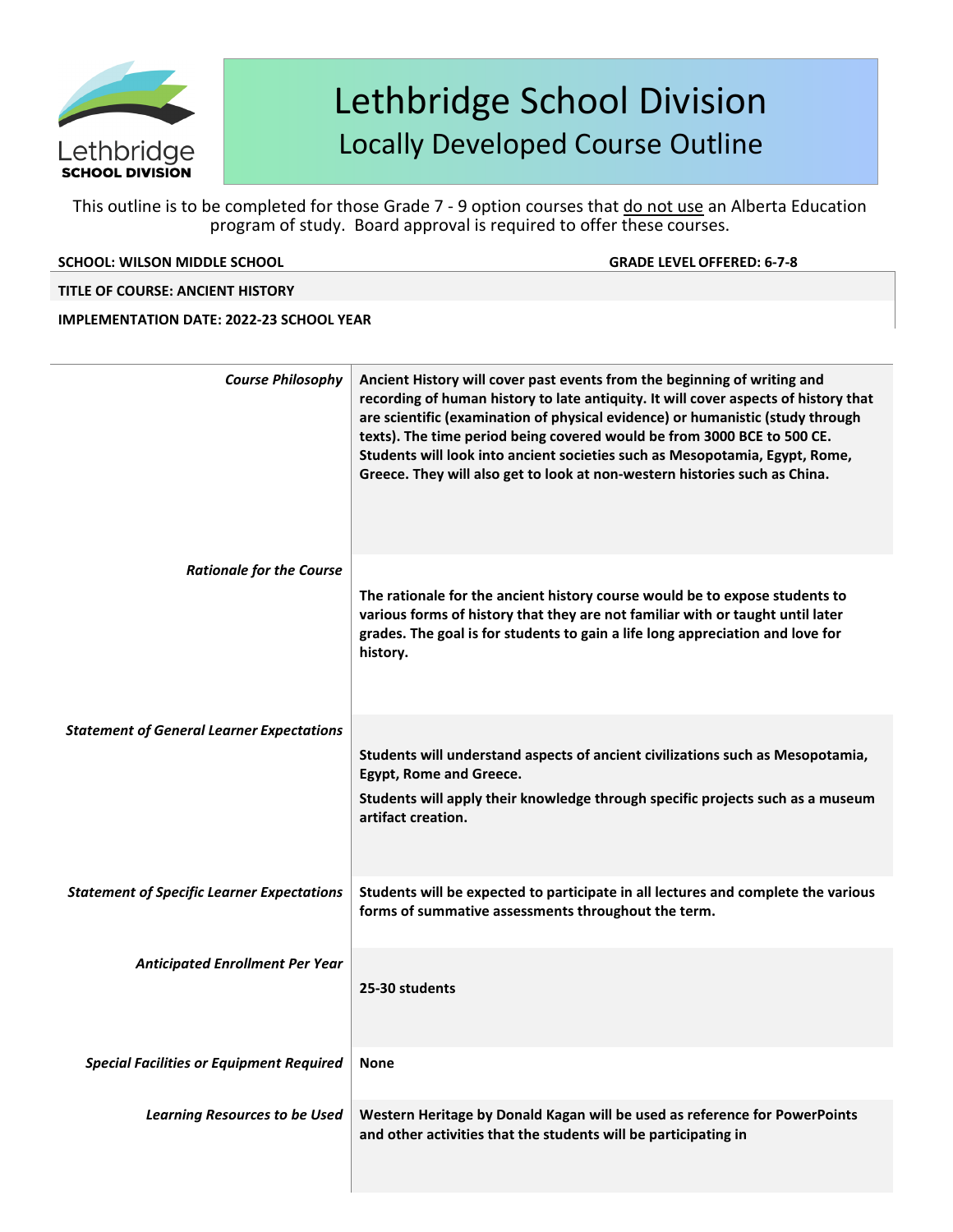**Through various forms of hands on projects such as posters, powerpoints, creation of museum artifacts, and others.**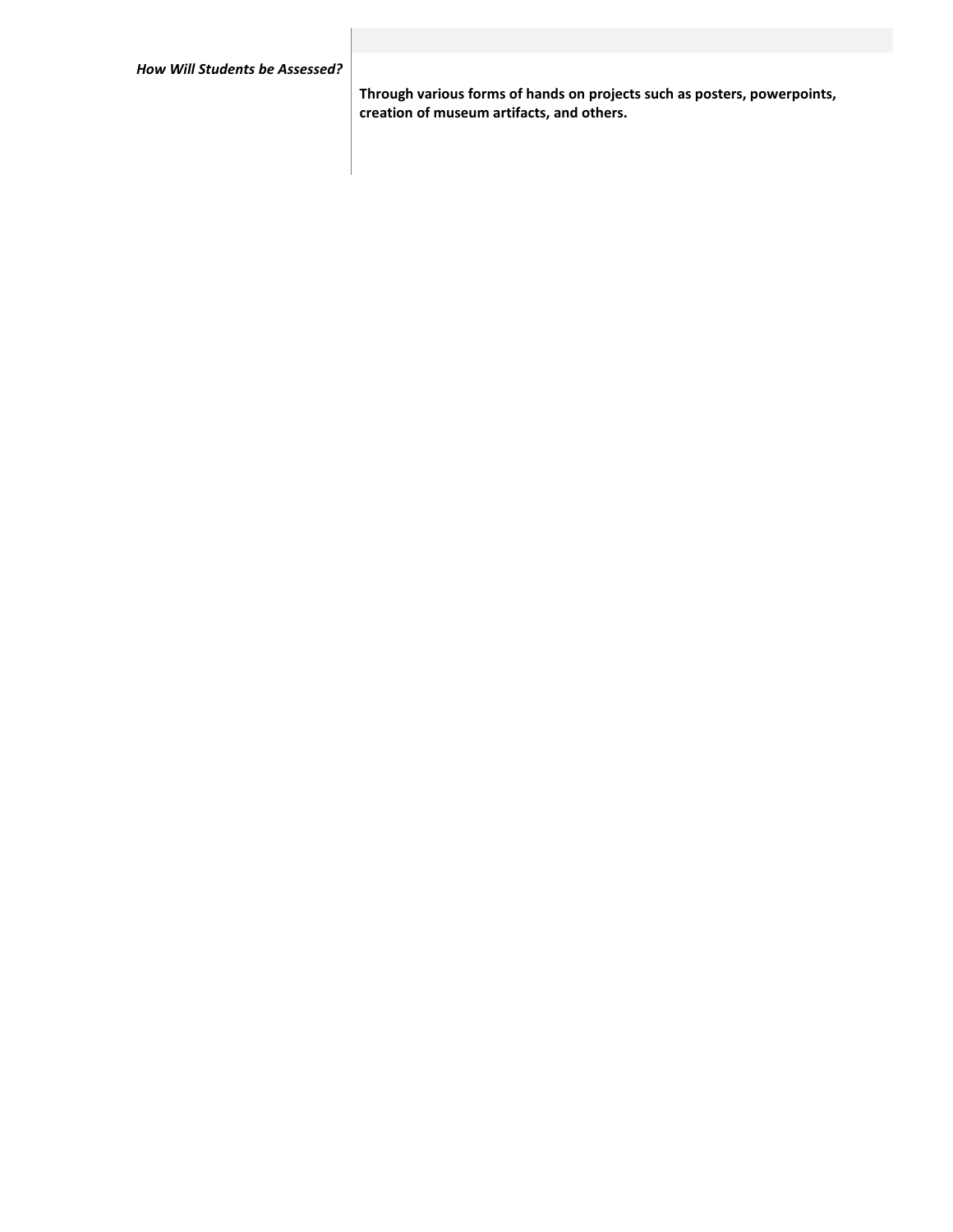

This outline is to be completed for those Grade 7 - 9 option courses that do not use an Alberta Education program of study. Board approval is required to offer these courses.

### **SCHOOL: WILSON MIDDLE SCHOOL GRADE LEVELOFFERED: 6-8**

### **TITLE OF COURSE: BASEBALL**

### **IMPLEMENTATION DATE: SEPTEMBER 2022**

| <b>Course Philosophy</b>                          | Our aim is to provide a quality baseball program that compliments both the<br>current physical education curriculum and current little league programs. The<br>baseball program will provide students with extra coaching and practice in the<br>fundamentals of the game of baseball. This is extremely beneficial to these<br>athletes that otherwise do not get a great deal of time and exposure to the game<br>due to the short seasons of most existing baseball programs in our community.                                                                                                                                                                                                                                                                                                                                                                                                                                                                                                                                                                                                                                                                                                           |
|---------------------------------------------------|-------------------------------------------------------------------------------------------------------------------------------------------------------------------------------------------------------------------------------------------------------------------------------------------------------------------------------------------------------------------------------------------------------------------------------------------------------------------------------------------------------------------------------------------------------------------------------------------------------------------------------------------------------------------------------------------------------------------------------------------------------------------------------------------------------------------------------------------------------------------------------------------------------------------------------------------------------------------------------------------------------------------------------------------------------------------------------------------------------------------------------------------------------------------------------------------------------------|
| <b>Rationale for the Course</b>                   |                                                                                                                                                                                                                                                                                                                                                                                                                                                                                                                                                                                                                                                                                                                                                                                                                                                                                                                                                                                                                                                                                                                                                                                                             |
|                                                   | It is quite evident that there is a growing interest and demand for baseball<br>within the student body at Wilson Middle School. A baseball program will have<br>many positive outcomes including physical health and wellbeing, increased skill<br>and interest in the sport of baseball, and the development of healthy<br>relationships and character attributes through participation in sport.                                                                                                                                                                                                                                                                                                                                                                                                                                                                                                                                                                                                                                                                                                                                                                                                         |
| <b>Statement of General Learner Expectations</b>  |                                                                                                                                                                                                                                                                                                                                                                                                                                                                                                                                                                                                                                                                                                                                                                                                                                                                                                                                                                                                                                                                                                                                                                                                             |
|                                                   | fundamentals in the game of baseball. Lessons will be planned to enhance their<br>abilities in the areas of fielding, throwing, hitting, and base running. Students<br>will also develop their current skills in specific positional play.                                                                                                                                                                                                                                                                                                                                                                                                                                                                                                                                                                                                                                                                                                                                                                                                                                                                                                                                                                  |
| <b>Statement of Specific Learner Expectations</b> |                                                                                                                                                                                                                                                                                                                                                                                                                                                                                                                                                                                                                                                                                                                                                                                                                                                                                                                                                                                                                                                                                                                                                                                                             |
|                                                   | Students will demonstrate proper throwing technique: two-finger grip, breaking<br>of hands, step and throw with follow through, power throws from outfield<br>(crow-hops), and pitching mechanics which includes full wind up and set<br>positions, balance position, and pitch selection. Students will demonstrate<br>fielding: receiving throw and making a tag, choosing a line to a ball, coming<br>through the ball, drop steps, and glove position on catches. Students will<br>demonstrate hitting: proper grip and knuckle alignment on bat, weight transfer,<br>employing the back-side for power, proper contact point in the zone, and<br>bunting mechanics. Students will demonstrate proper base running<br>fundamentals: ABC's of running, lead off fundamentals on all three bases, sliding<br>technique (bent knee slide, drag slide, forward slide), running through 1 <sup>st</sup> base,<br>rounding first to take extra base, when to run from 2 <sup>nd</sup> to 3 <sup>rd</sup> in a non-force play<br>situation, and scoring from 3 <sup>rd</sup> base. Students will demonstrate a knowledge and<br>understanding of playing different positions, and duties associated with each: |
|                                                   | In this course, students will be expected to build on their current skills and<br>backing up throws to bases, pick offs at all bases, basic positioning depending on                                                                                                                                                                                                                                                                                                                                                                                                                                                                                                                                                                                                                                                                                                                                                                                                                                                                                                                                                                                                                                        |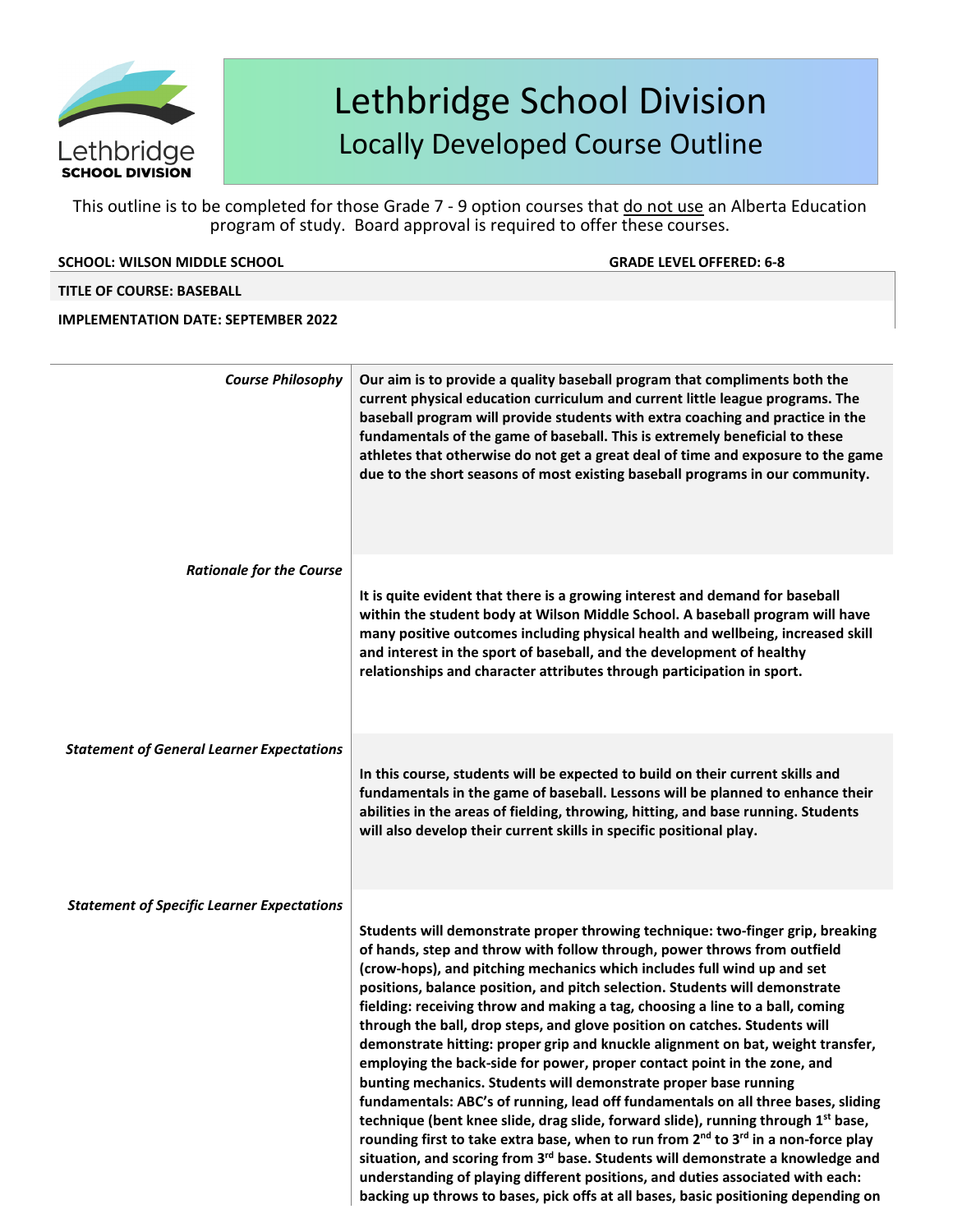|                                                 | the batter, rundown fundamentals, flyball priorities, bunt defences, and hitting<br>cut offs from the outfield.                                                                                                             |
|-------------------------------------------------|-----------------------------------------------------------------------------------------------------------------------------------------------------------------------------------------------------------------------------|
| <b>Anticipated Enrollment Per Year</b>          | $20 - 25$                                                                                                                                                                                                                   |
| <b>Special Facilities or Equipment Required</b> | various baseball fields in Lethbridge, Wilson gymnasium, baseball specific<br>equipment such as baseballs, bats, batting cages, L-screens, batting helmets, etc.                                                            |
| <b>Learning Resources to be Used</b>            | Little League Canada coaching models and manuals; expertise of<br>instructors whom have experience playing and coaching baseball at a<br>high level.                                                                        |
| <b>How Will Students be Assessed?</b>           | Students will be assessed on a weekly basis using an already developed effort<br>and participation rubric. Leadership will also be assessed in the baseball class.<br>Skill and ability will not be assessed in this class. |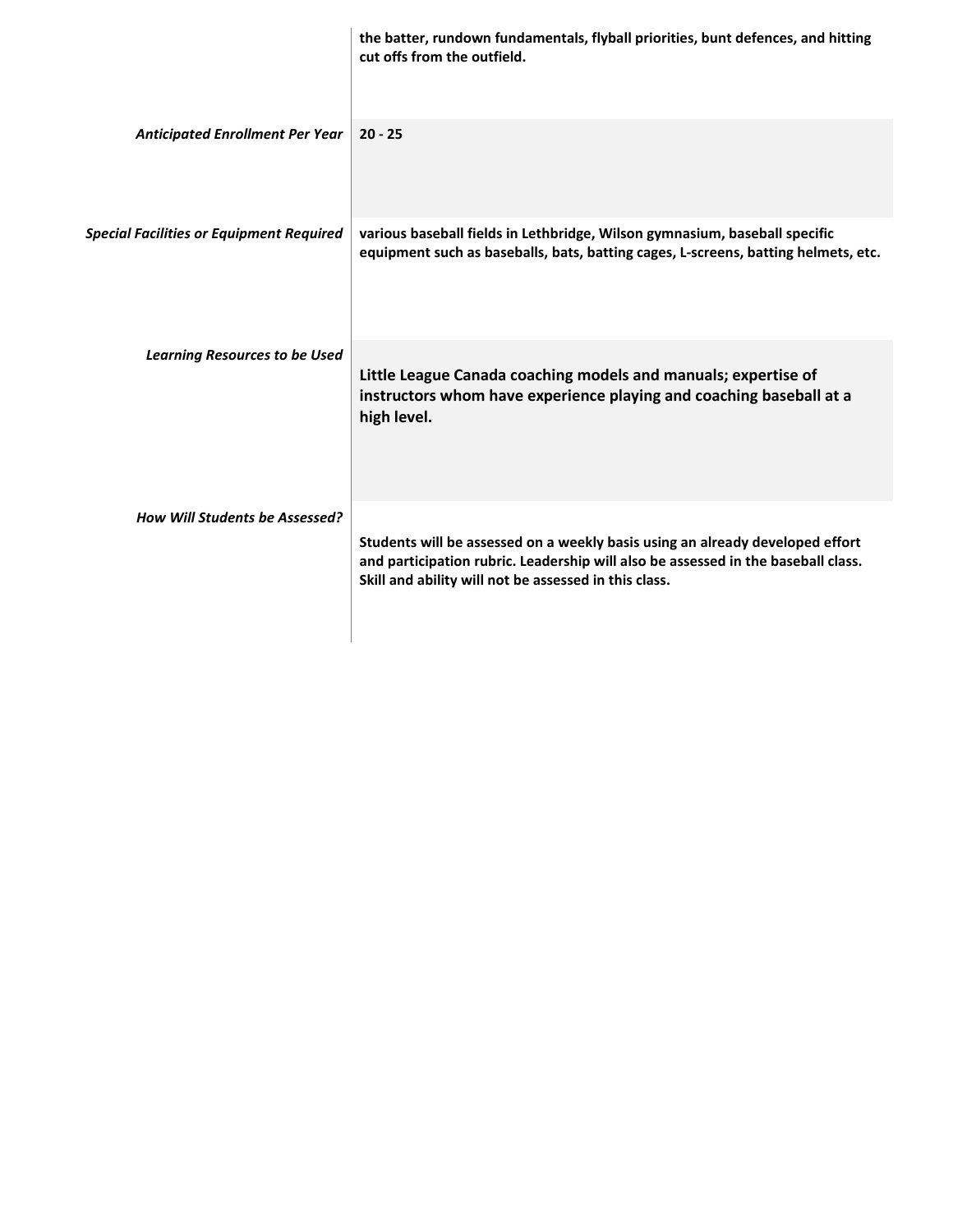

This outline is to be completed for those Grade 7 - 9 option courses that do not use an Alberta Education program of study. Board approval is required to offer these courses.

### **SCHOOL: WILSON MIDDLE SCHOOL GRADE LEVELOFFERED: 6-8**

### **TITLE OF COURSE: DIGITAL CITIZENSHIP**

### **IMPLEMENTATION DATE: SEPTEMBER 2022**

| <b>Course Philosophy</b>                          | Students in middle school are using the immense power of digital media to<br>explore, connect, create, and learn in ways never before imagined. With this<br>power, young people have extraordinary opportunities, yet they face potential<br>pitfalls like cyberbullying, online oversharing, plagiarism, trouble evaluating<br>online sources, and more.                                                                                                                                                                                        |
|---------------------------------------------------|---------------------------------------------------------------------------------------------------------------------------------------------------------------------------------------------------------------------------------------------------------------------------------------------------------------------------------------------------------------------------------------------------------------------------------------------------------------------------------------------------------------------------------------------------|
| <b>Rationale for the Course</b>                   | These issues faced by this generation underscore the need for students to learn<br>digital citizenship. This course is designed to improve their understanding of<br>digital life and, introduce you to eight core topics of digital citizenship.                                                                                                                                                                                                                                                                                                 |
| <b>Statement of General Learner Expectations</b>  | Students will learn about the core components of responsible digital citizenship.                                                                                                                                                                                                                                                                                                                                                                                                                                                                 |
| <b>Statement of Specific Learner Expectations</b> | Students will define digital citizenship, learn how to keep their online data safe<br>and secure, explain why some youth engage in risky online behaviour and ways<br>to make informed healthy choices, how to build a positive digital footprint,<br>explore ways to encourage healthy communication and connect in positive ways,<br>find ways to address digital drama and cyberbullying, determine the credibility<br>of information posted online, learn what copyrighting and fair use is and how to<br>become a responsible media creator. |
| <b>Anticipated Enrollment Per Year</b>            | <b>90 STUDENTS</b>                                                                                                                                                                                                                                                                                                                                                                                                                                                                                                                                |
| <b>Special Facilities or Equipment Required</b>   | <b>ACCESS TO INTERNET AND TECHNOLOGY</b>                                                                                                                                                                                                                                                                                                                                                                                                                                                                                                          |
| <b>Learning Resources to be Used</b>              | <b>LOCALLY DEVELOPED ASSIGNMENTS AND RESOURCES</b>                                                                                                                                                                                                                                                                                                                                                                                                                                                                                                |
| <b>How Will Students be Assessed?</b>             | <b>DIGITAL FOOTPRINT POSTER</b><br>Public Service Announcement - teach their peers about digital<br>citizenship and cyber hygiene.<br>Participation in class discussions                                                                                                                                                                                                                                                                                                                                                                          |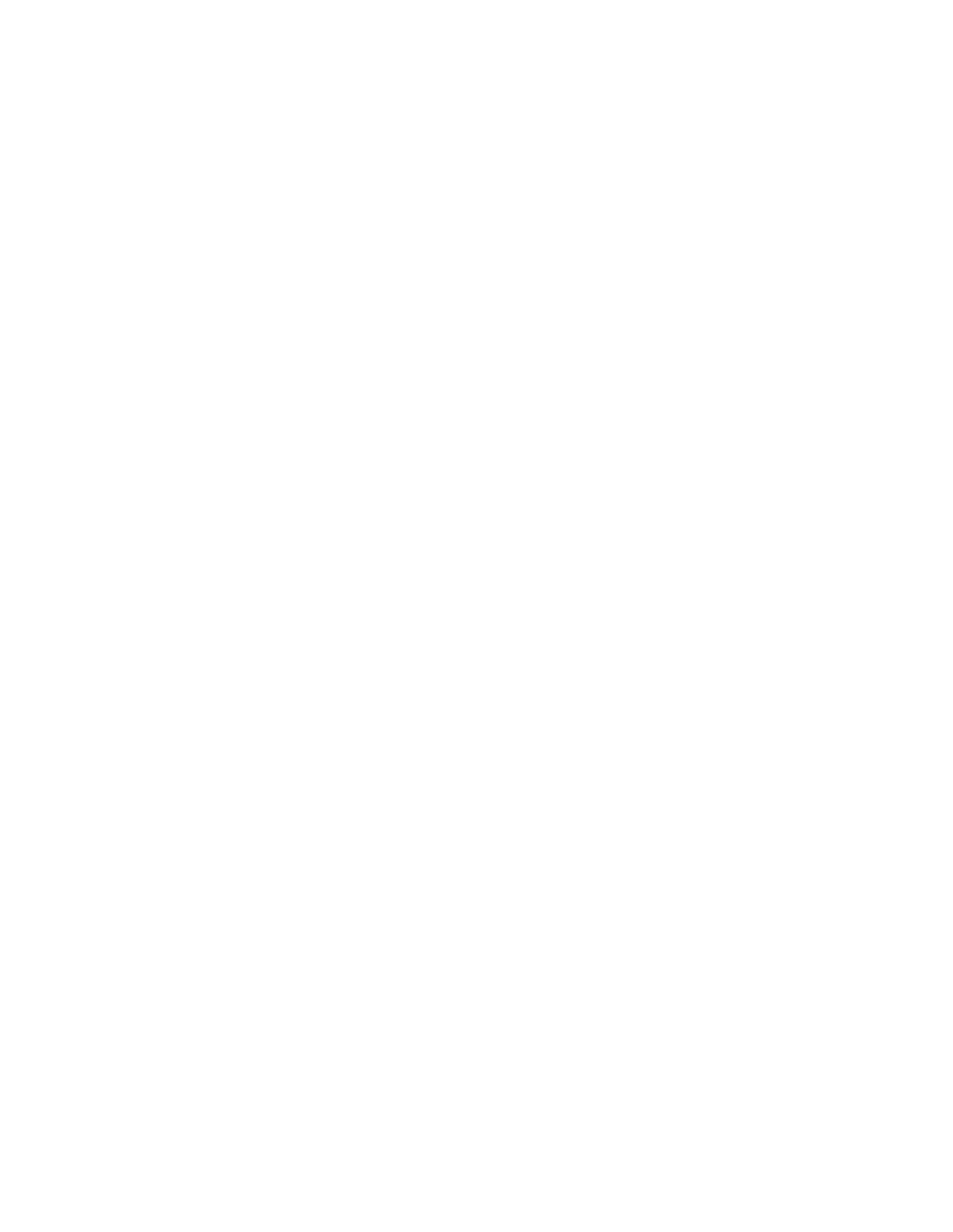

This outline is to be completed for those Grade 7 - 9 option courses that do not use an Alberta Education program of study. Board approval is required to offer these courses.

### **SCHOOL: WILSON MIDDLE SCHOOL GRADE LEVELOFFERED: 6-8**

### **TITLE OF COURSE: ENTREPRENEURSHIP IN ME**

#### **IMPLEMENTATION DATE: 2022-2023**

| <b>Course Philosophy</b>                          | Students will be introduced to the world of business and discover the meaning of<br>entrepreneurship in this exploratory option. This course will begin with a focus<br>on career counselling techniques to allow students to find and follow their<br>passions. Students will then explore and identify characteristics and skills<br>demonstrated by entrepreneurs as well as analyze their own entrepreneurial<br>strengths and skills. From there, students will develop an understanding of the<br>basic functions of business, hear from local entrepreneurs and then ultimately<br>have the opportunity to 'pitch' their own idea to a panel of local entrepreneurs<br>who will act as investors (SHARKS). |
|---------------------------------------------------|-------------------------------------------------------------------------------------------------------------------------------------------------------------------------------------------------------------------------------------------------------------------------------------------------------------------------------------------------------------------------------------------------------------------------------------------------------------------------------------------------------------------------------------------------------------------------------------------------------------------------------------------------------------------------------------------------------------------|
| <b>Rationale for the Course</b>                   | Entrepreneurial spirits and self directed learning are the key drivers in our<br>society's economic development. Small and medium sized start up<br>businesses help to drive job creation and innovation in our world. As<br>Educators we have a role to play in leveraging and exposing students to the<br>dynamic nature of entrepreneurship, where students can begin to become<br>critical engaged thinkers, with ethical principles, and a nourishing<br>entrepreneurial spirit.                                                                                                                                                                                                                             |
| <b>Statement of General Learner Expectations</b>  | Students will-<br><b>Challenge Business Opportunities</b><br>Understand Elements of a Business Plan<br>Financing a Venture Plan<br>Demonstrated Marketing Strategies to Promote Their Venture<br>Opportunity.<br>Analyzing and Reflection on a Venture                                                                                                                                                                                                                                                                                                                                                                                                                                                            |
| <b>Statement of Specific Learner Expectations</b> | Students identify, compare and assess a variety of entrepreneurial<br>opportunities and ideas.<br>Students learn the elements of a Business planning process.<br>Students gather and analyze data to make informed decisions about the                                                                                                                                                                                                                                                                                                                                                                                                                                                                            |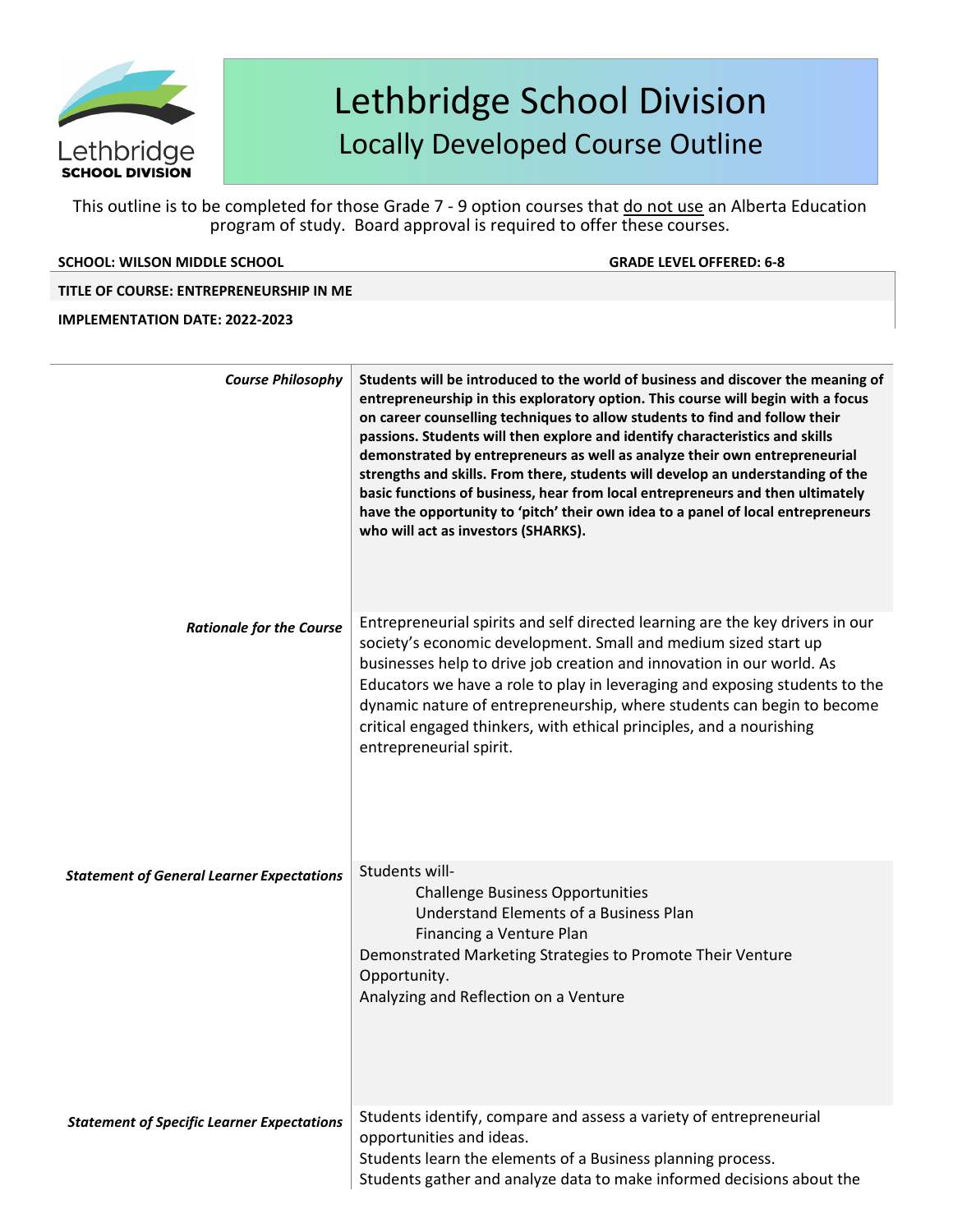|                                                 | feasibility of their venture.<br>Students will using various forms of financing to start up their venture.<br>Students appraise various marketing strategies, techniques, and formulate<br>a marketing strategy for their venture.<br>Students will reflect and grow from receiving feedback from local<br>entrepreneurs regarding their venture. |
|-------------------------------------------------|---------------------------------------------------------------------------------------------------------------------------------------------------------------------------------------------------------------------------------------------------------------------------------------------------------------------------------------------------|
| <b>Anticipated Enrollment Per Year</b>          | 30                                                                                                                                                                                                                                                                                                                                                |
| <b>Special Facilities or Equipment Required</b> | Computers/Laptops                                                                                                                                                                                                                                                                                                                                 |
| <b>Learning Resources to be Used</b>            | <b>Computers/Laptops</b>                                                                                                                                                                                                                                                                                                                          |
| <b>How Will Students be Assessed?</b>           | Rubrics, Checklist, Self Reflections                                                                                                                                                                                                                                                                                                              |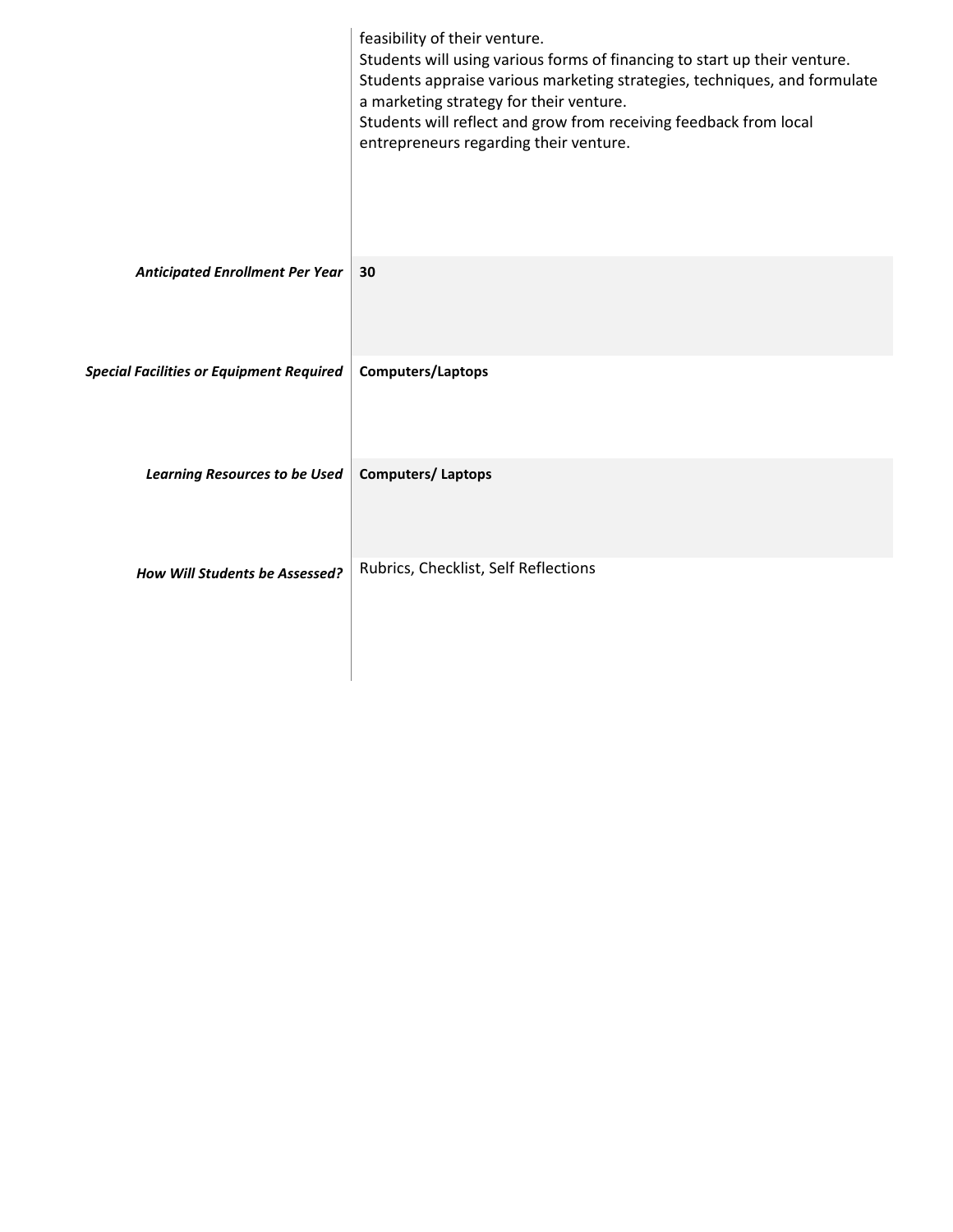

| <b>SCHOOL: WILSON MIDDLE SCHOOL</b>               | <b>GRADE LEVEL OFFERED: 6,7,8</b>                                                                                                                                                                                                                                                                                                                                                                                                                                                                                                      |
|---------------------------------------------------|----------------------------------------------------------------------------------------------------------------------------------------------------------------------------------------------------------------------------------------------------------------------------------------------------------------------------------------------------------------------------------------------------------------------------------------------------------------------------------------------------------------------------------------|
| <b>TITLE OF COURSE: GARDENING</b>                 |                                                                                                                                                                                                                                                                                                                                                                                                                                                                                                                                        |
| <b>IMPLEMENTATION DATE: 2022</b>                  |                                                                                                                                                                                                                                                                                                                                                                                                                                                                                                                                        |
| <b>Course Philosophy</b>                          | Gardening class seeks to engage students in learning and interacting more with<br>their natural environment. It hopes to allow students to have both hands-on<br>experiences in growing different types of plants, as well as the science of<br>gardening.                                                                                                                                                                                                                                                                             |
| <b>Rationale for the Course</b>                   | The skills developed in gardening offer many practical applications and<br>experiences for students. Students will gain more confidence growing plants for<br>food, as well as caring for plants that create beauty. It offers students a chance<br>to be outside, get fresh air and physical activity. Students will also learn how to<br>maintain gardens with regular weeding and watering. Exploring the benefits of<br>composting, soil health, pollination and their impact on our world are also<br>essential in today's world. |
| <b>Statement of General Learner Expectations</b>  | <b>Students will:</b><br>-Engage in hands on experiences<br>-create positive relationships with environment<br>-understand biological ecosystems<br>-practice stewardship, cooperation and patience<br>-increase knowledge of sustainable food practices and gardening skills                                                                                                                                                                                                                                                          |
| <b>Statement of Specific Learner Expectations</b> | <b>Students will:</b><br>Start a variety of plants from seed and identify their stages of<br>development<br>Understand healthy soil composition and how it may be amended<br>Create gardens for aesthetics as well as food production<br>Research local perennial and annual plants in our local zone<br>Understand aerobic and anaerobic composting                                                                                                                                                                                   |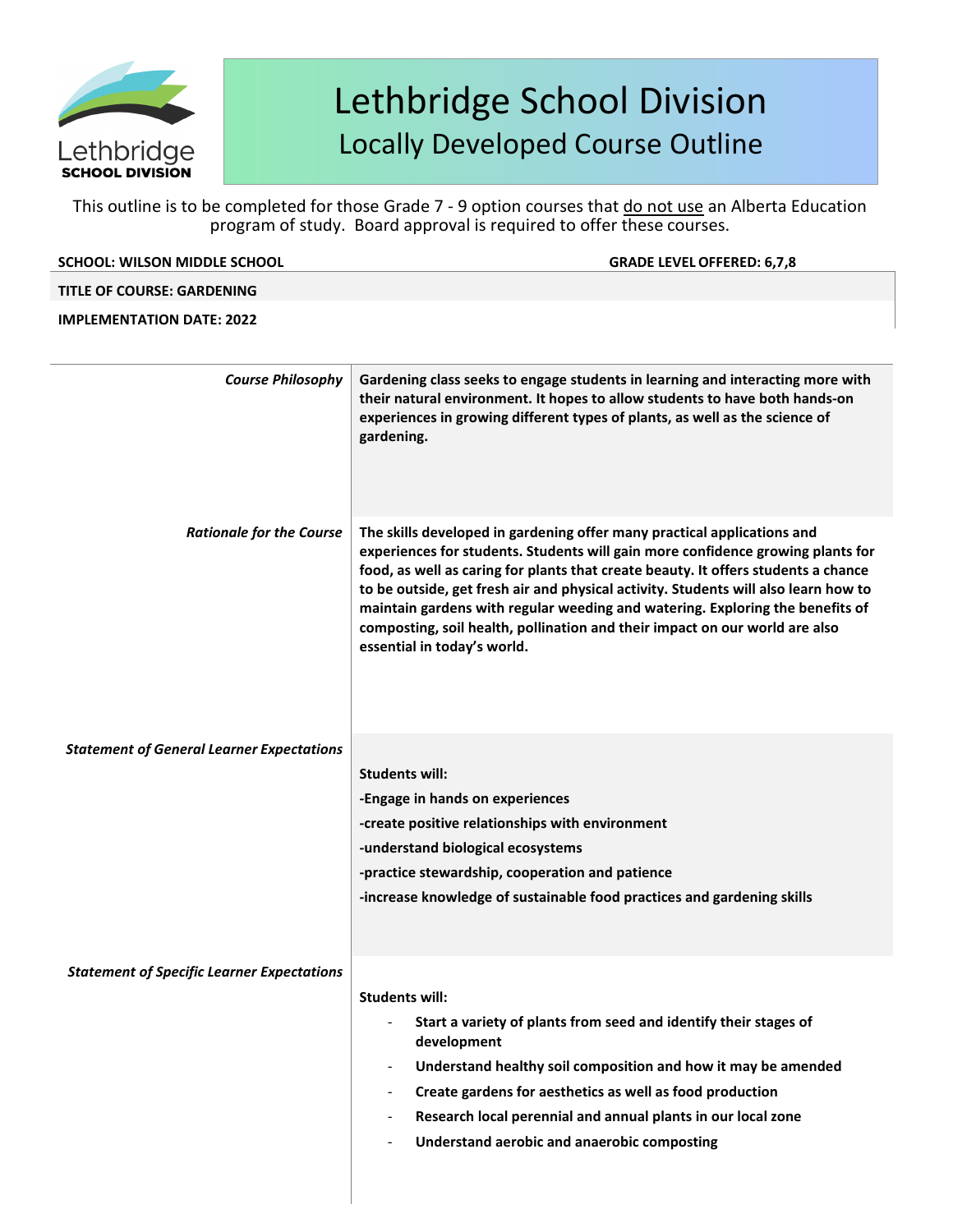| Anticipated Enrollment Per Year                 | 60-70                                                                                                                                          |
|-------------------------------------------------|------------------------------------------------------------------------------------------------------------------------------------------------|
| <b>Special Facilities or Equipment Required</b> | Gardening tools, seeds, soil, compost                                                                                                          |
| <b>Learning Resources to be Used</b>            | The School Garden Curriculum - an integrated approach k-8<br>Video media - Ted Ed on gardending topics eg. Pollination<br><b>Guest speaker</b> |
| <b>How Will Students be Assessed?</b>           | Students will be assessed with rubrics for both individual and partner<br>assignments, as well as their participation and teamwork in class.   |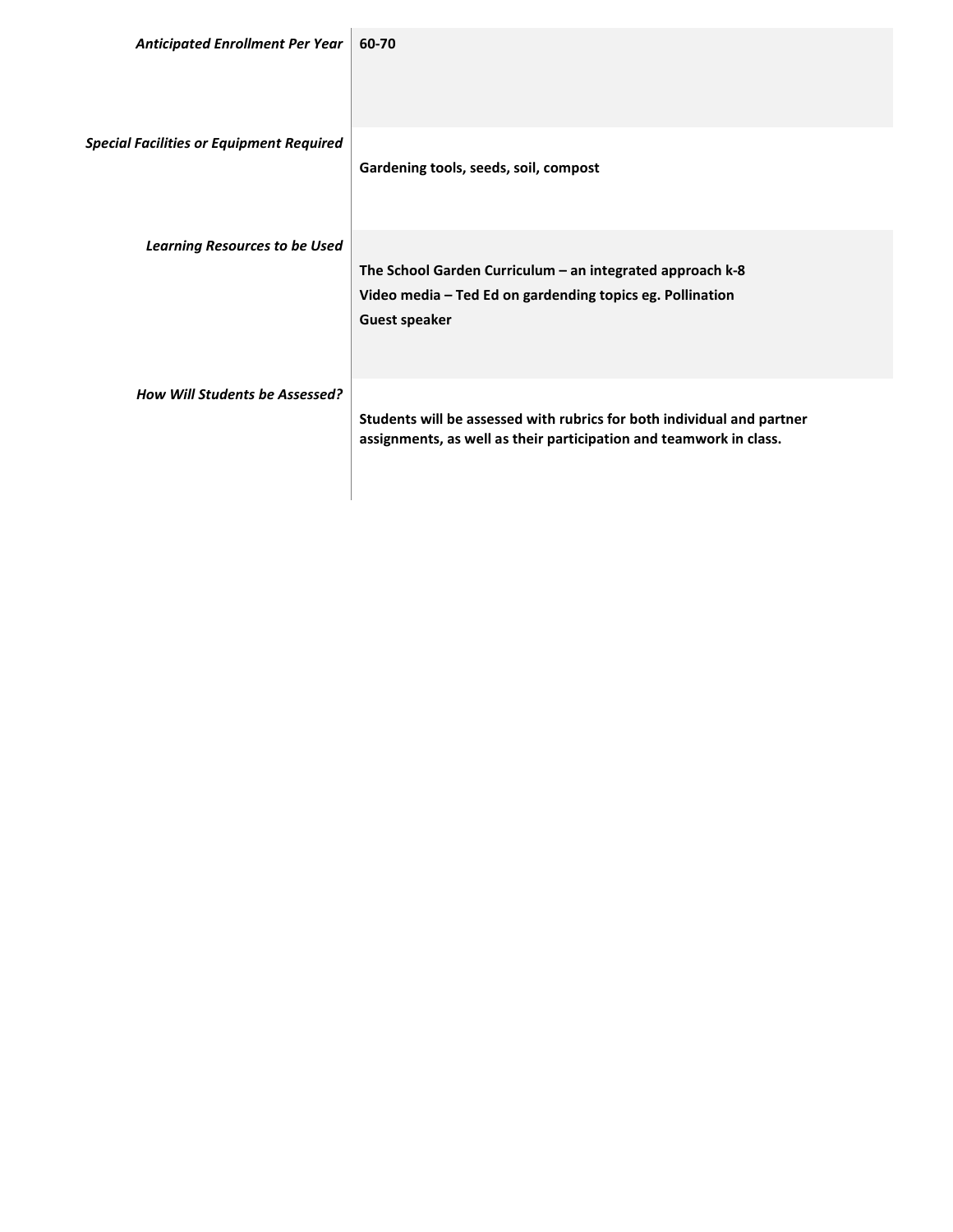

This outline is to be completed for those Grade 7 - 9 option courses that do not use an Alberta Education program of study. Board approval is required to offer these courses.

| <b>SCHOOL: WILSON MIDDLE SCHOOL</b>               | <b>GRADE LEVEL OFFERED: 6-8</b>                                                                                                                                                                                                                                                                                              |
|---------------------------------------------------|------------------------------------------------------------------------------------------------------------------------------------------------------------------------------------------------------------------------------------------------------------------------------------------------------------------------------|
| <b>TITLE OF COURSE: HARRY POTTER</b>              |                                                                                                                                                                                                                                                                                                                              |
| <b>IMPLEMENTATION DATE: SEPTEMBER 2022</b>        |                                                                                                                                                                                                                                                                                                                              |
|                                                   |                                                                                                                                                                                                                                                                                                                              |
| <b>Course Philosophy</b>                          | The philosophy of this course is to have students explore the magical world that is<br>JK Rowling's Harry Potter. This course is open to any student, pre-existing fan or<br>someone who has yet to encounter their fandom. The philosophy of this course is<br>to encourage students' creative side through exploring text. |
| <b>Rationale for the Course</b>                   | This course will have students engage in a variety of cross-curricular activities, such<br>as reading a novel, watching a film, completing many self-reflection tools, working<br>on art projects, doing science experiments, creating videos, performing, among<br>many others.                                             |
| <b>Statement of General Learner Expectations</b>  | Exploring creativity, expressing personal interest, and self-discovery/reflection.                                                                                                                                                                                                                                           |
| <b>Statement of Specific Learner Expectations</b> | This cross-curricular course will have elements of science, language arts, art, cts,<br>and drama.                                                                                                                                                                                                                           |
| <b>Anticipated Enrollment Per Year</b>            | 25 students (offered for one 12-week term).                                                                                                                                                                                                                                                                                  |
| <b>Special Facilities or Equipment Required</b>   | None                                                                                                                                                                                                                                                                                                                         |

Learning Resources to be Used | Harry Potter and the Philosopher's Stone novel and film, various craft supplies,

Students will be assessed by self-reflection every two weeks based on effort, participation, willingness to engage, and responsibility. They will also be assessed

iPads, and laptops.

on completion of tasks

*How Will Students be Assessed?*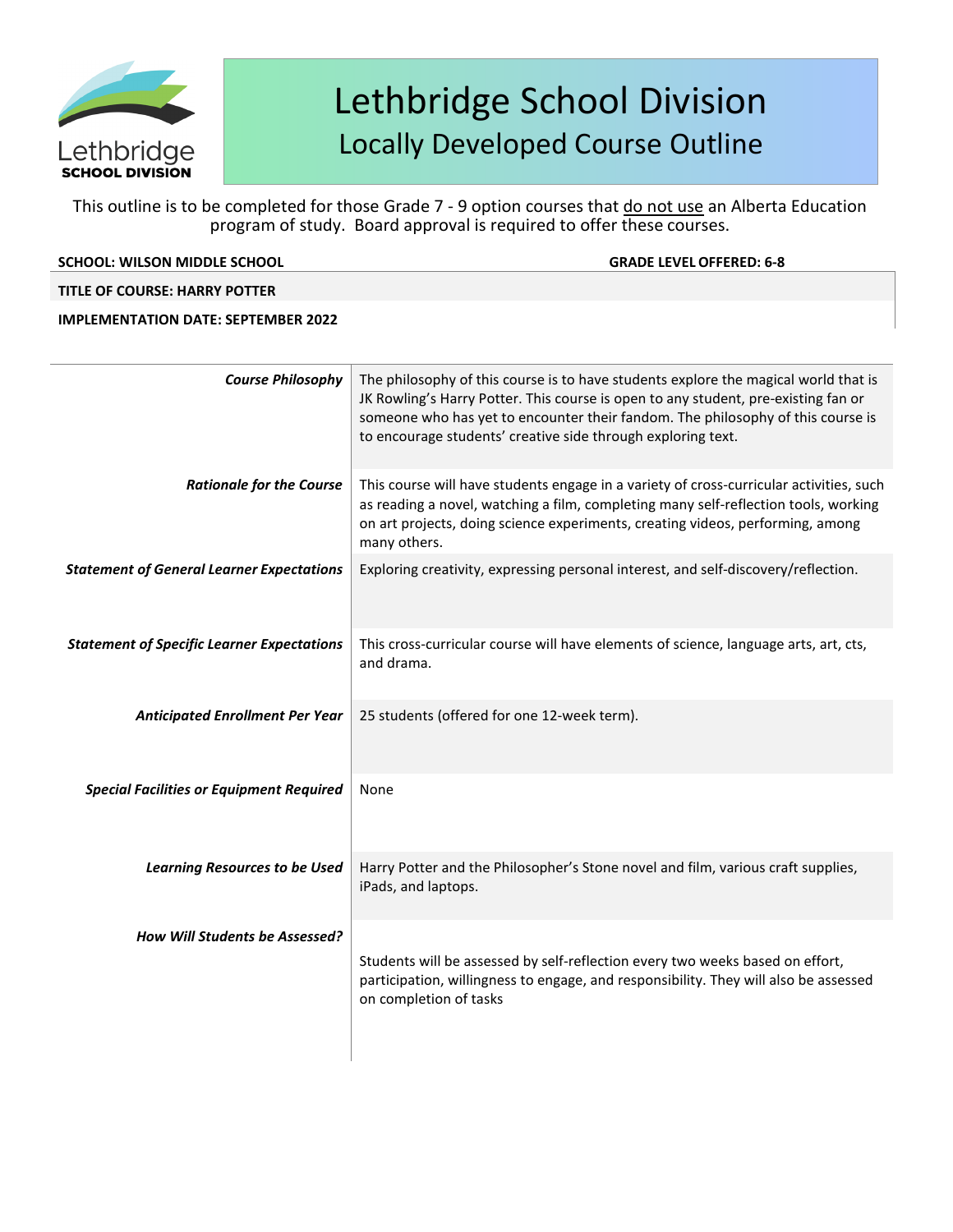

This outline is to be completed for those Grade 7 - 9 option courses that do not use an Alberta Education program of study. Board approval is required to offer these courses.

**SCHOOL: WILSON MIDDLE SCHOOL GRADE LEVELOFFERED: 6-8**

**TITLE OF COURSE: MINDFULNESS**

**IMPLEMENTATION DATE: 2022-2023**

| <b>Course Philosophy</b>                                              |                                                                                                                                                                                                                                                                                                                                                                                                                                                                                                                                                                                                             |             |                       |
|-----------------------------------------------------------------------|-------------------------------------------------------------------------------------------------------------------------------------------------------------------------------------------------------------------------------------------------------------------------------------------------------------------------------------------------------------------------------------------------------------------------------------------------------------------------------------------------------------------------------------------------------------------------------------------------------------|-------------|-----------------------|
|                                                                       | This class is intended to spend time investigating the various ways we can develop self-<br>regulation strategies. It will include a surface level explanation of the neuroscience behind<br>mood and how regulation works (i.e. flipping our lids) but will spend most of the class<br>doing practical applications of mindfulness activities.                                                                                                                                                                                                                                                             |             |                       |
| <b>Rationale for the</b><br>Course                                    | As middle schoolers, you have many stressors! Whether it is the big test you<br>must study for, an upcoming band concert or basketball game, we will all<br>experience stress at some point throughout middle school. The many<br>responsibilities that come with getting older can make us feel overwhelmed. The<br>Mindfulness exploratory will provide you with different strategies and resources<br>that can help you overcome these stressful situations. We will practice several<br>different strategies and help you find ones that appeal to you that you can<br>implement in your everyday life! |             |                       |
| <b>Statement of</b><br><b>General Learner</b><br><b>Expectations</b>  | To experience the various forms of stress management.                                                                                                                                                                                                                                                                                                                                                                                                                                                                                                                                                       |             |                       |
| <b>Statement of</b><br><b>Specific Learner</b><br><b>Expectations</b> | Daily Habits $\rightarrow$ Sort Term $\rightarrow$                                                                                                                                                                                                                                                                                                                                                                                                                                                                                                                                                          |             | Long Term             |
|                                                                       | Meditation                                                                                                                                                                                                                                                                                                                                                                                                                                                                                                                                                                                                  | Clarity     | <b>Reduced Stress</b> |
|                                                                       | Stretching                                                                                                                                                                                                                                                                                                                                                                                                                                                                                                                                                                                                  | Flexibility | Mobile Body           |
|                                                                       | Journaling                                                                                                                                                                                                                                                                                                                                                                                                                                                                                                                                                                                                  | Letting Go  | Pease                 |
|                                                                       |                                                                                                                                                                                                                                                                                                                                                                                                                                                                                                                                                                                                             |             |                       |
| <b>Anticipated</b><br><b>Enrollment Per</b><br>Year                   | 20-40 students per term                                                                                                                                                                                                                                                                                                                                                                                                                                                                                                                                                                                     |             |                       |
|                                                                       |                                                                                                                                                                                                                                                                                                                                                                                                                                                                                                                                                                                                             |             |                       |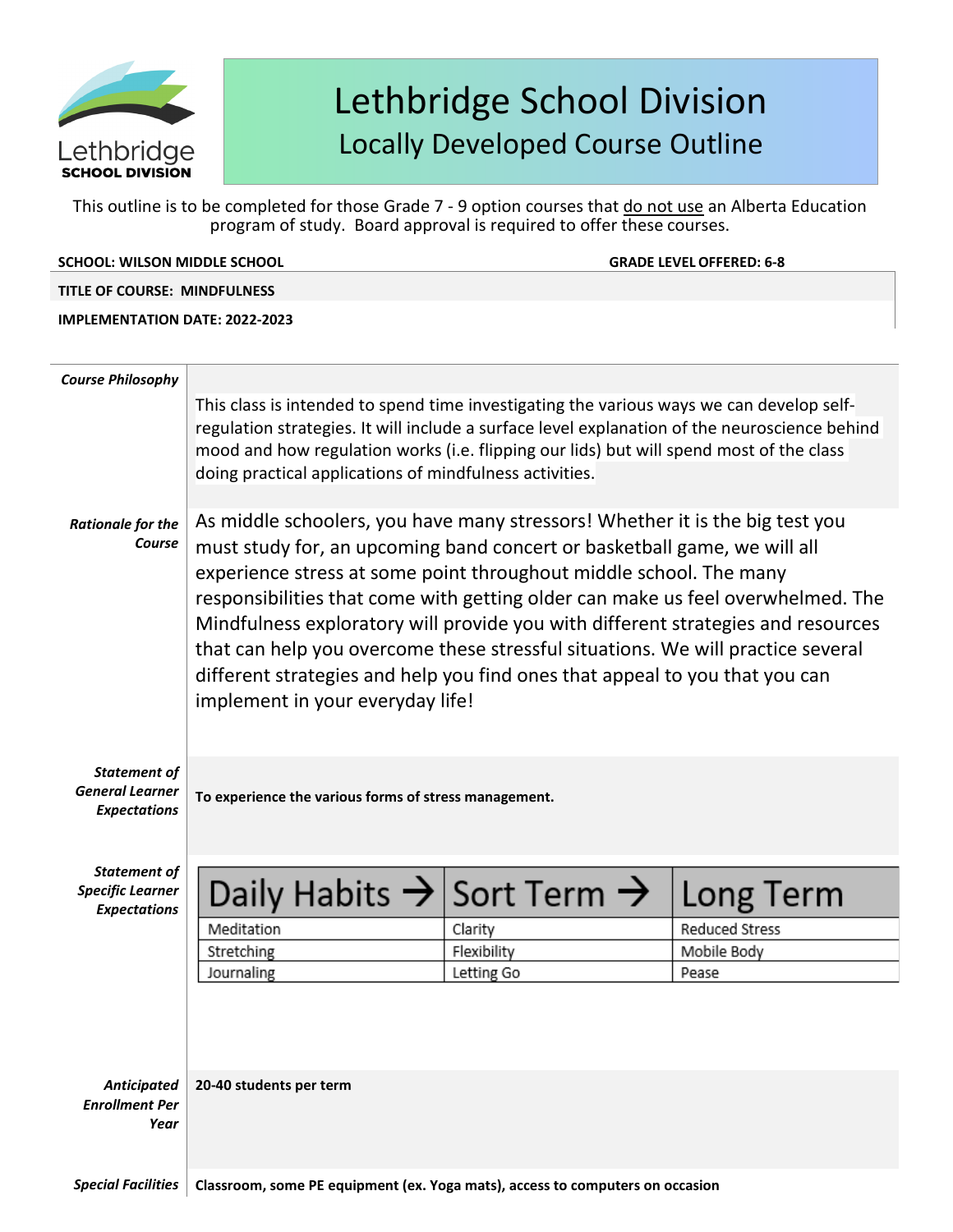| or Equipment<br><b>Required</b>            |                                                                                                                      |
|--------------------------------------------|----------------------------------------------------------------------------------------------------------------------|
| Learning<br><b>Resources to be</b><br>Used | Alberta Health Services website<br><b>Stress Management (alberta.ca)</b><br>YouTube-Breathing techniques, yoga, etc. |
| <b>How Will Students</b><br>be Assessed?   | [50% engagement and participation, 50% assessments (Self-reflections, journals, leadership session, etc.)            |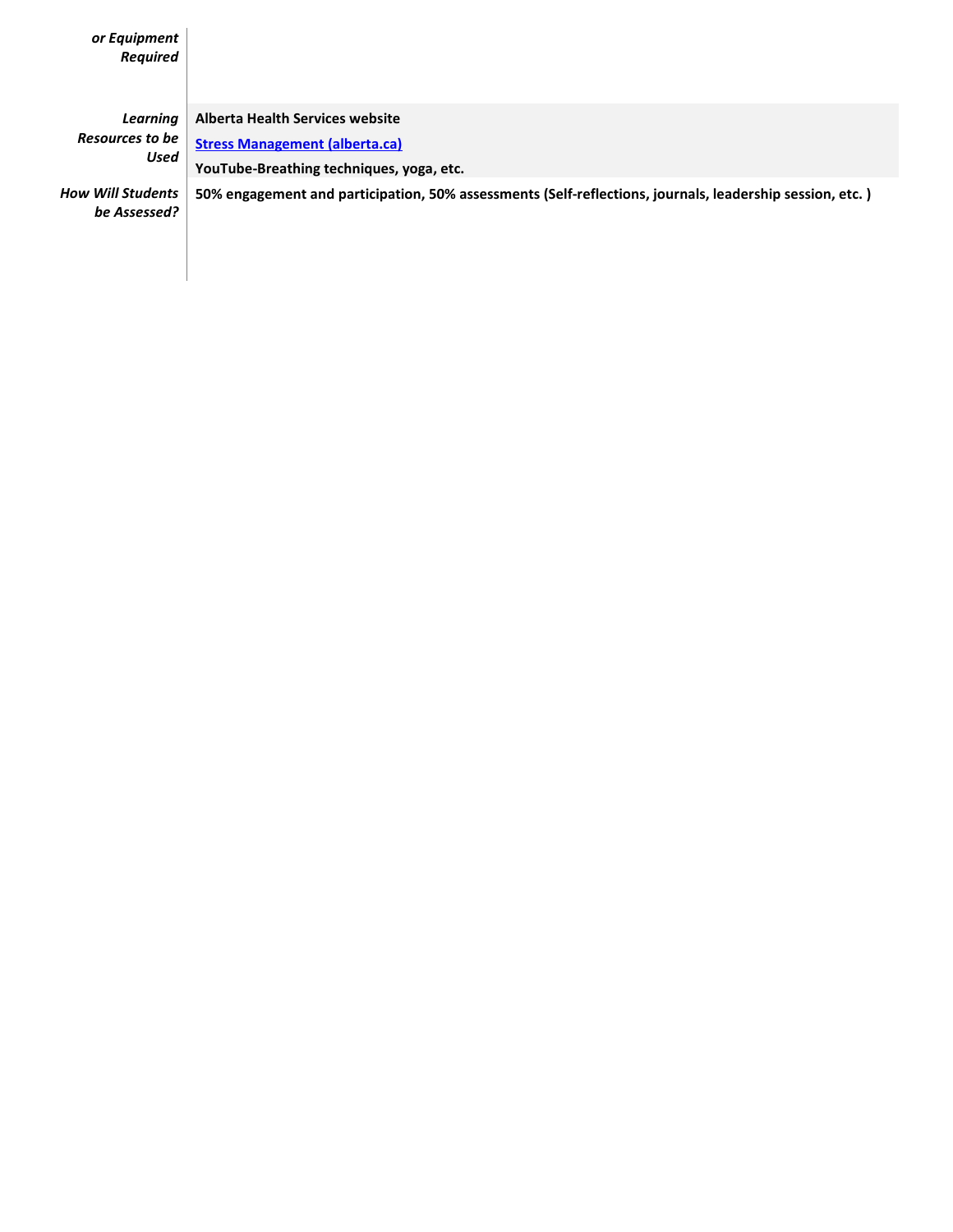

This outline is to be completed for those Grade 7 - 9 option courses that do not use an Alberta Education program of study. Board approval is required to offer these courses.

### **SCHOOL: WILSON MIDDLE SCHOOL GRADE LEVELOFFERED:6-8**

### **TITLE OF COURSE: SCIENCE EXPERIMENTS**

### **IMPLEMENTATION DATE: FALL 2022**

| <b>Course Philosophy</b>                          | Through natural curiosity and wonder, students will study the scientific model<br>and explore scientific principles. This course will focus on developing ideas and<br>concepts focusing on an understanding of the scientific method and good<br>scientific questioning. Through doing a final project or demonstration, students<br>will explore Problem, Hypothesis, materials, procedure, observations and<br>conclusions. Throughout the term we will do a few small projects that<br>encourage inquiring minds. |
|---------------------------------------------------|-----------------------------------------------------------------------------------------------------------------------------------------------------------------------------------------------------------------------------------------------------------------------------------------------------------------------------------------------------------------------------------------------------------------------------------------------------------------------------------------------------------------------|
| <b>Rationale for the Course</b>                   | This class will give students an opportunity to explore scientific ideas beyond<br>their regular core science class. We will focus more on the scientific method and<br>give them an opportunity to delve into areas of science that are geared more<br>towards their interest level.                                                                                                                                                                                                                                 |
| <b>Statement of General Learner Expectations</b>  | Students will develop the skills required for scientific and technological inquiry,<br>for solving problems, for communicating scientific ideas and results, for working<br>collaboratively.<br>Students will be encouraged to develop attitudes that support the responsible<br>acquisition and application of scientific knowledge.                                                                                                                                                                                 |
| <b>Statement of Specific Learner Expectations</b> | Students will develop their understanding of the scientific method and<br>demonstrate an ability to present their findings.<br>Students will develop their understanding of various scientific concepts.<br>Students will explore how changing variables can affect outcomes.                                                                                                                                                                                                                                         |
| <b>Anticipated Enrollment Per Year</b>            | 60                                                                                                                                                                                                                                                                                                                                                                                                                                                                                                                    |
| <b>Special Facilities or Equipment Required</b>   | Common disposable kitchen supplies and materials from the science lab.<br>(beakers, test tubes, hot plates, balloons, cups, etc)                                                                                                                                                                                                                                                                                                                                                                                      |
| <b>Learning Resources to be Used</b>              | Internet, Steve Spengler science, grade 7,8 science in action textbooks                                                                                                                                                                                                                                                                                                                                                                                                                                               |
| <b>How Will Students be Assessed?</b>             | Students will be assessed on the exploratory based common rubric for science<br>activities.                                                                                                                                                                                                                                                                                                                                                                                                                           |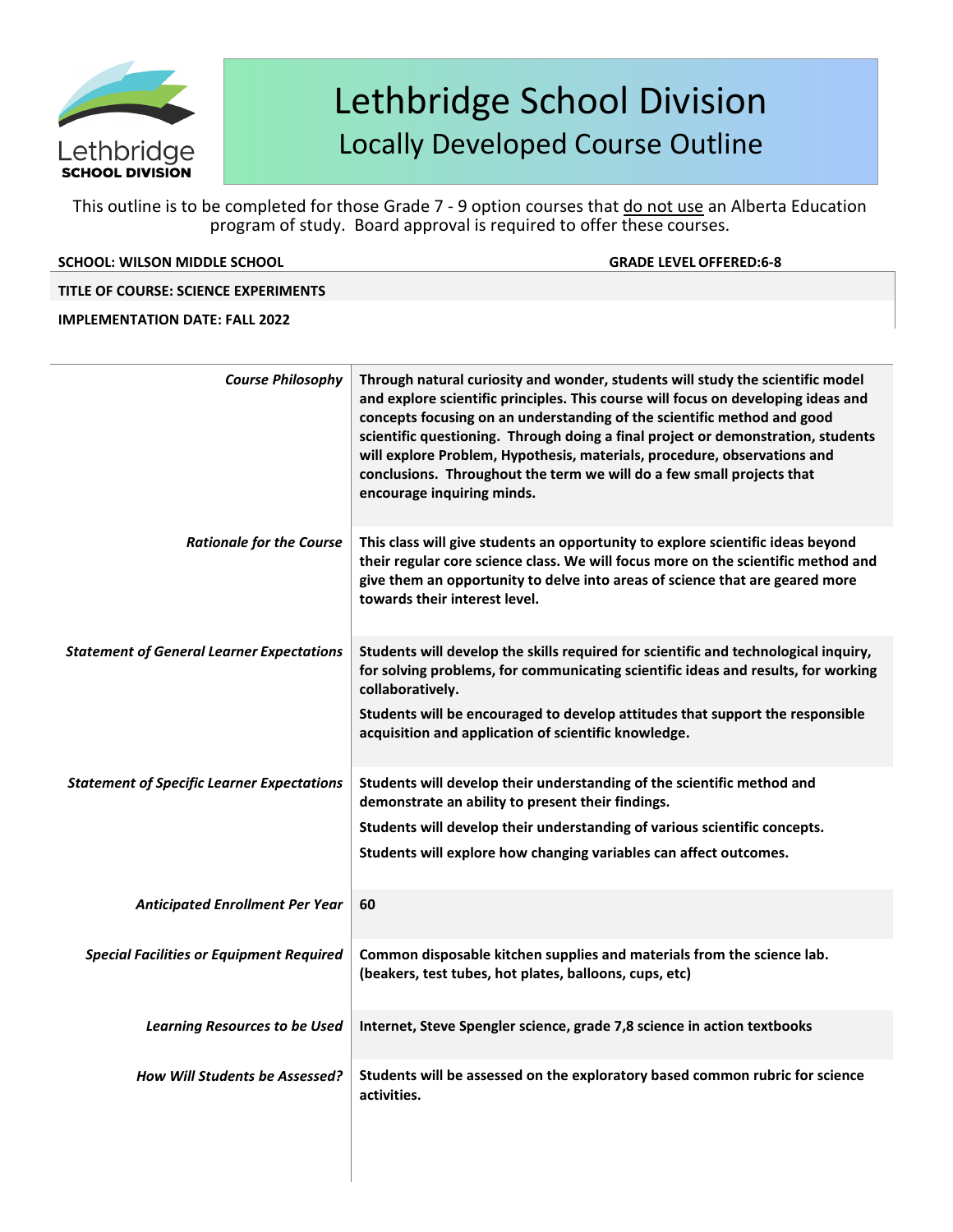

This outline is to be completed for those Grade 7 - 9 option courses that do not use an Alberta Education program of study. Board approval is required to offer these courses.

| <b>SCHOOL: WILSON MIDDLE SCHOOL</b> | <b>GRADE LEVEL OFFERED: 6-8</b> |
|-------------------------------------|---------------------------------|

### **TITLE OF COURSE: SOCCER**

### **IMPLEMENTATION DATE: FALL 2022**

| <b>Course Philosophy</b>                          | Students will use the game of soccer to develop an understanding and an<br>appreciation of sportsmanship, leadership and team play to strengthen their<br>community. Students will be given an opportunity to develop their soccer<br>specific skills. There is no pre-requisite skill required to participate in Soccer.                                                                                                                      |
|---------------------------------------------------|------------------------------------------------------------------------------------------------------------------------------------------------------------------------------------------------------------------------------------------------------------------------------------------------------------------------------------------------------------------------------------------------------------------------------------------------|
| <b>Rationale for the Course</b>                   | Wilson's community of learners are often restricted from formal sports<br>development. This course will provide all students equal access to quality skill<br>development (with multiple touches on the ball), improved body awareness,<br>positive attitude (working as a group) as well as the promotion of long term<br>health and well-being.                                                                                              |
| <b>Statement of General Learner Expectations</b>  | Students will develop their movement and body awareness skills. They will<br>assume responsibility for an active lifestyle and improved physical literacy.                                                                                                                                                                                                                                                                                     |
| <b>Statement of Specific Learner Expectations</b> | Students will demonstrate the soccer-specific skills of passing, shooting and ball<br>control. Students will apply the knowledge that good nutrition, rest and exercise<br>has on performance. Students will demonstrate an understanding of specific<br>strategies and tactics involved in the game of soccer. Students will demonstrate<br>the attitudes of sportsmanship, leadership and fair play as they relate to the<br>game of soccer. |
| <b>Anticipated Enrollment Per Year</b>            | 35-70                                                                                                                                                                                                                                                                                                                                                                                                                                          |
| <b>Special Facilities or Equipment Required</b>   | Soccer balls, pylons, nets, gym space, outdoor field                                                                                                                                                                                                                                                                                                                                                                                           |
| <b>Learning Resources to be Used</b>              | LTPD for Soccer. Soccer equipment.                                                                                                                                                                                                                                                                                                                                                                                                             |
| How Will Students be Assessed?                    | Students will be assessed using the Wilson Middle School exploratory option<br>rubric. Students will be observed for participation and effort.                                                                                                                                                                                                                                                                                                 |